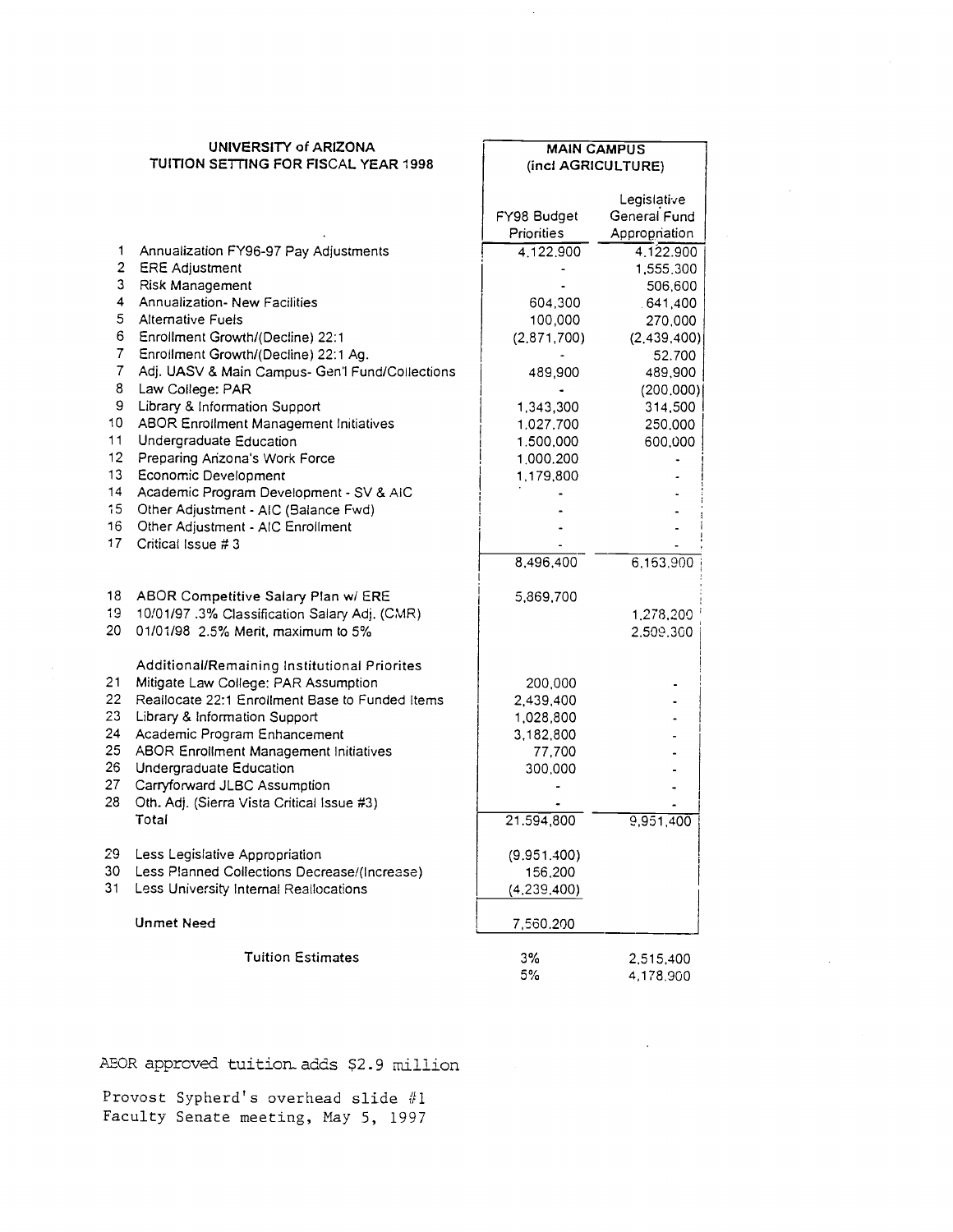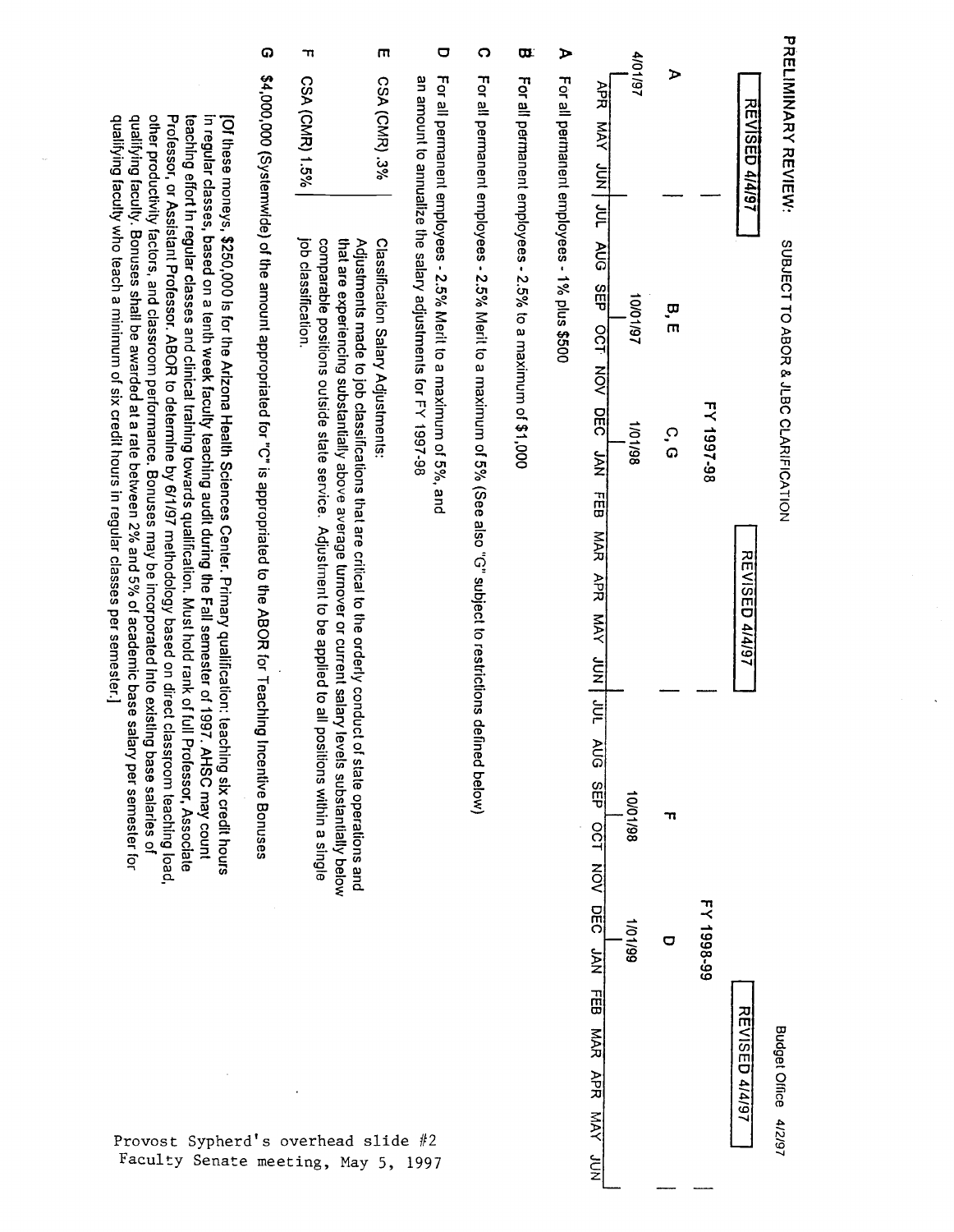| 661<br>3,9<br>4,5 | 81,6.<br>30,0<br>61,5<br>27,7<br>36,7<br>79,67<br>16,3<br>23,3<br>6,7<br>5,0<br>$\overline{7,9}$<br>ပာ<br>6280044<br>67<br>$\sigma$<br>$\mathbf{v}$<br>400<br>-<br>$\infty$<br>$\overline{6}$<br>28,5<br>36,9<br>25,5<br>N<br>ဖ<br>$\infty$<br>c<br>$\circ$<br>4,<br>4<br>$\overline{\overline{6}}$<br>ဖ<br>יָה<br>ייָ<br>ֿײַט<br>$\overline{\mathbf{v}}$<br>$\frac{1}{\mathbf{C}}$<br>G<br>5<br>8 9 4 5 5 6 7 6 9 7 8 7<br>6 7 9 7 9 7 8 9 7 8 7<br>$\rightarrow$<br>ග<br>άS<br>Ō0<br>$\rightarrow$<br>$\rightarrow$<br>ω<br>ග<br>$\overline{\phantom{0}}$ |
|-------------------|-------------------------------------------------------------------------------------------------------------------------------------------------------------------------------------------------------------------------------------------------------------------------------------------------------------------------------------------------------------------------------------------------------------------------------------------------------------------------------------------------------------------------------------------------------------|
|                   |                                                                                                                                                                                                                                                                                                                                                                                                                                                                                                                                                             |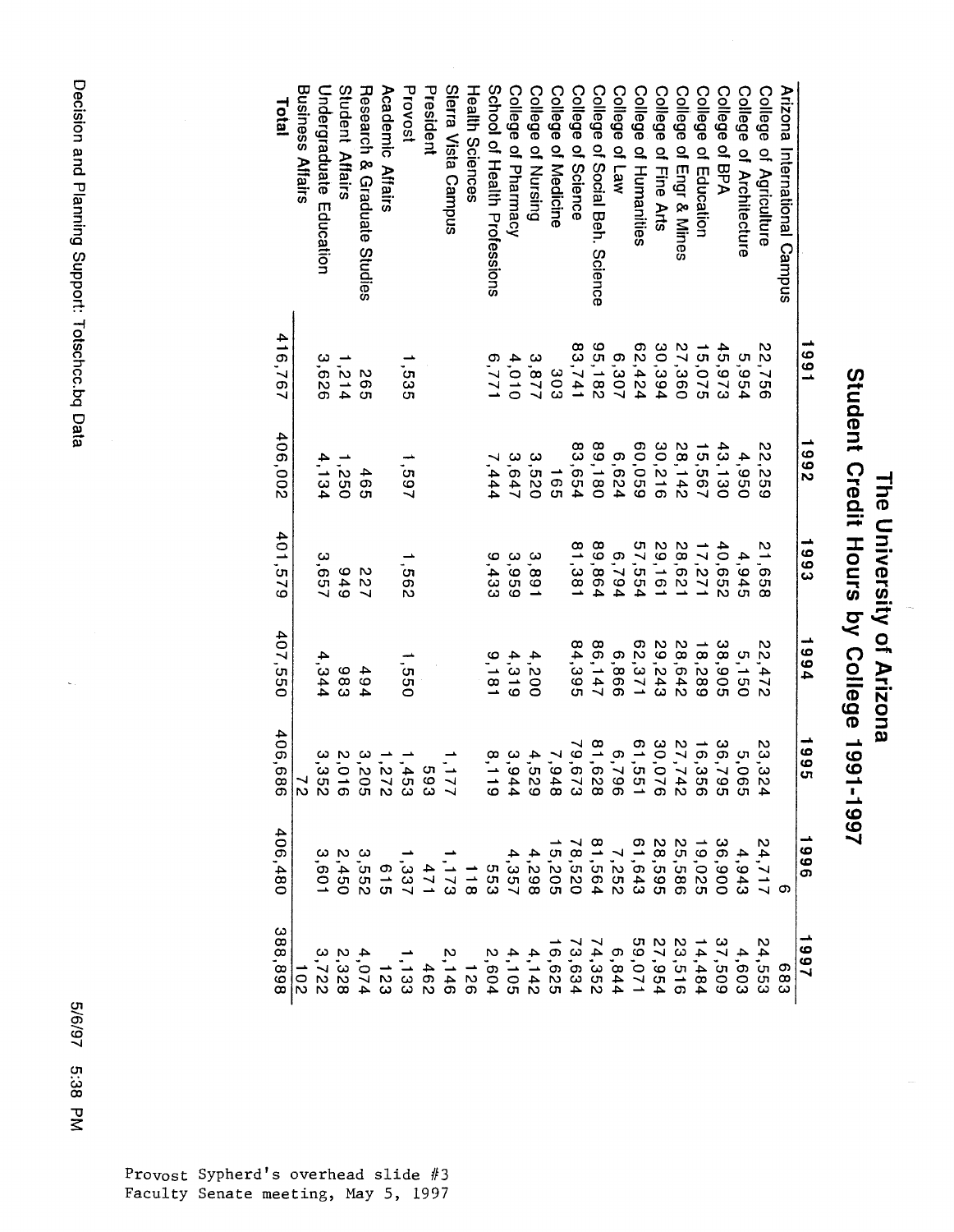Instruction and Curriculum Policy Committee Consent Agenda for Faculty Senate Meeting May 5, 1997

The following items have been approved by all relevant Department and College Committees. All items have also been approved by the Undergraduate Council and the ICPC. Both consolidations meet ABOR guidelines on shared majors.

Consolidations:

- 1. The Classics Department has agreed to consolidate 3 majors: Greek, Latin, and Classics, and to offer 1 major in Classics with 3 options: Option A, Greek; Option B, Latin; Option C, Classics.
- The Russian and Soviet Studies Department has agreed to consolidate 2 majors, Russian and Russian/Soviet Studies, and to offer i major in Russian with 2 options: Option A, Russian; Option B, Russian/Eurasian Studies.

Establishment of a new major:

1. The College of Fine Arts proposes to establish a B.A. with a major in Fine Arts Studies.

Ann Weekes, Chair, ICPC

dl f:\icpc\0505cons.doc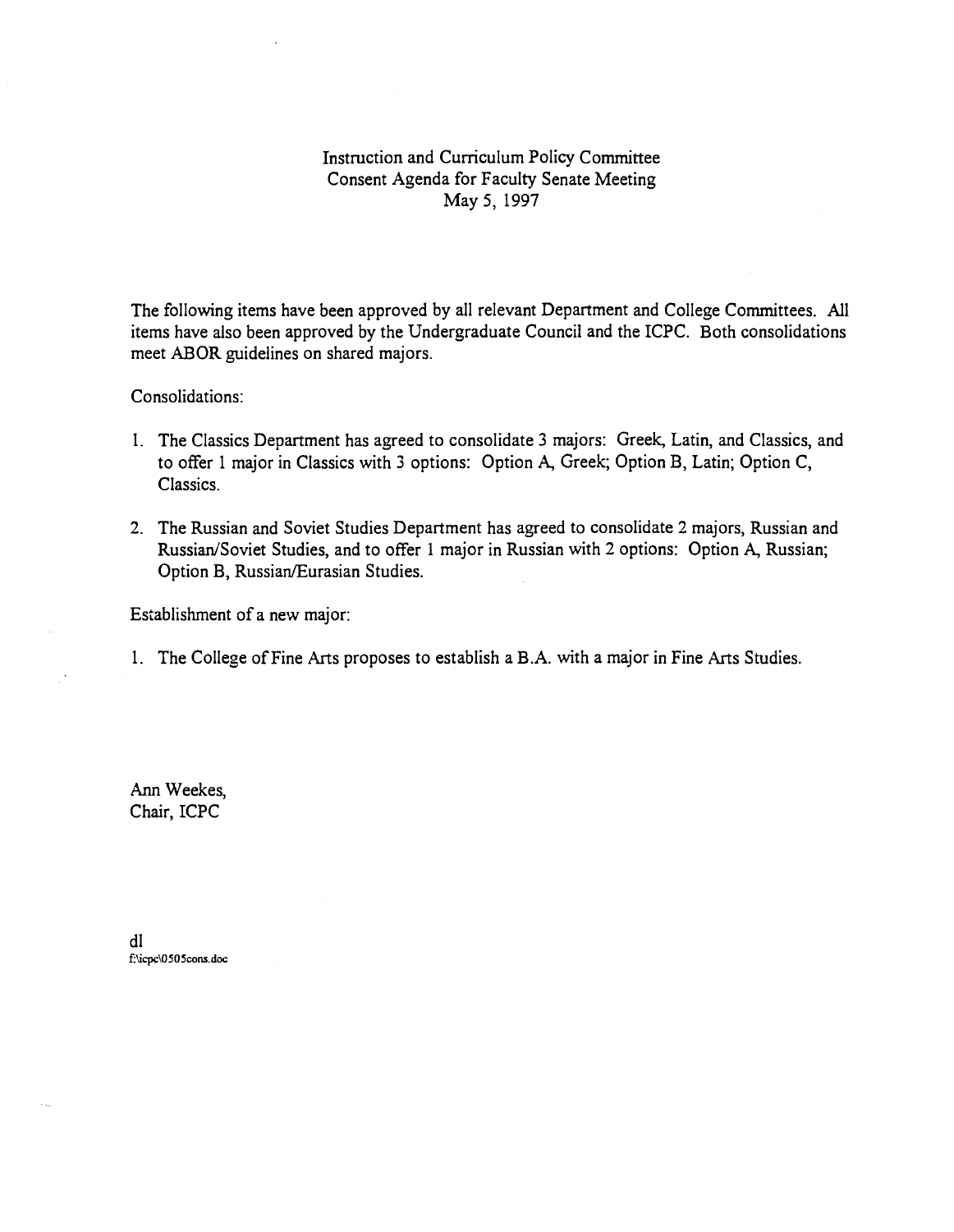

Faculty Senate

Academic Personnel Policy Commiltee

Mailing Address: Faculty Center The University of Arizona PO Box 210473 Tucson, AZ 85721-0473

E-mail: facsen@u.arizona.edu

April 24, 1997 Phone: (520) 621-1342

Location: Faculty Center 1400 E. Mabel St. Tucson, AZ 85721

Fax: (520) 621-8844

| <b>MEMORANDUM TO:</b> | Members of the Faculty Senate                                          |
|-----------------------|------------------------------------------------------------------------|
| <b>FROM:</b>          | 2S/dl<br>Larry C. Schooley, Chair, Academic Personnel Policy Committee |

RE: Family Care Policies

A set of recommendations from the Family Care Policies Working Group was forwarded to APPC by the Provost on March 3, 1997. These changes to the University Handbook for Appointed Personnel and the Staff Personnel Policy Manual are intended to clarify and improve the family care related policies of The University of Arizona. This effort was initiated by policy recommendations from the Association of Women Faculty, the Commission on the Status of Women, and the Office of Child Care Initiatives, which were subsequently discussed by the Provost's Management Group and the Academic Council of College Deans. Comments were solicited from Department Heads, the President's Council, and the Staff Advisory Council. Based on comments received, APPC has prepared a revised draft of the Family Care Policies, which is enclosed for your review.

The APPC will present the revised family care policies for approval as a seconded motion at the Faculty Senate meeting on May 5, 1997.

Attachment

dl f'appc'0424fc.doc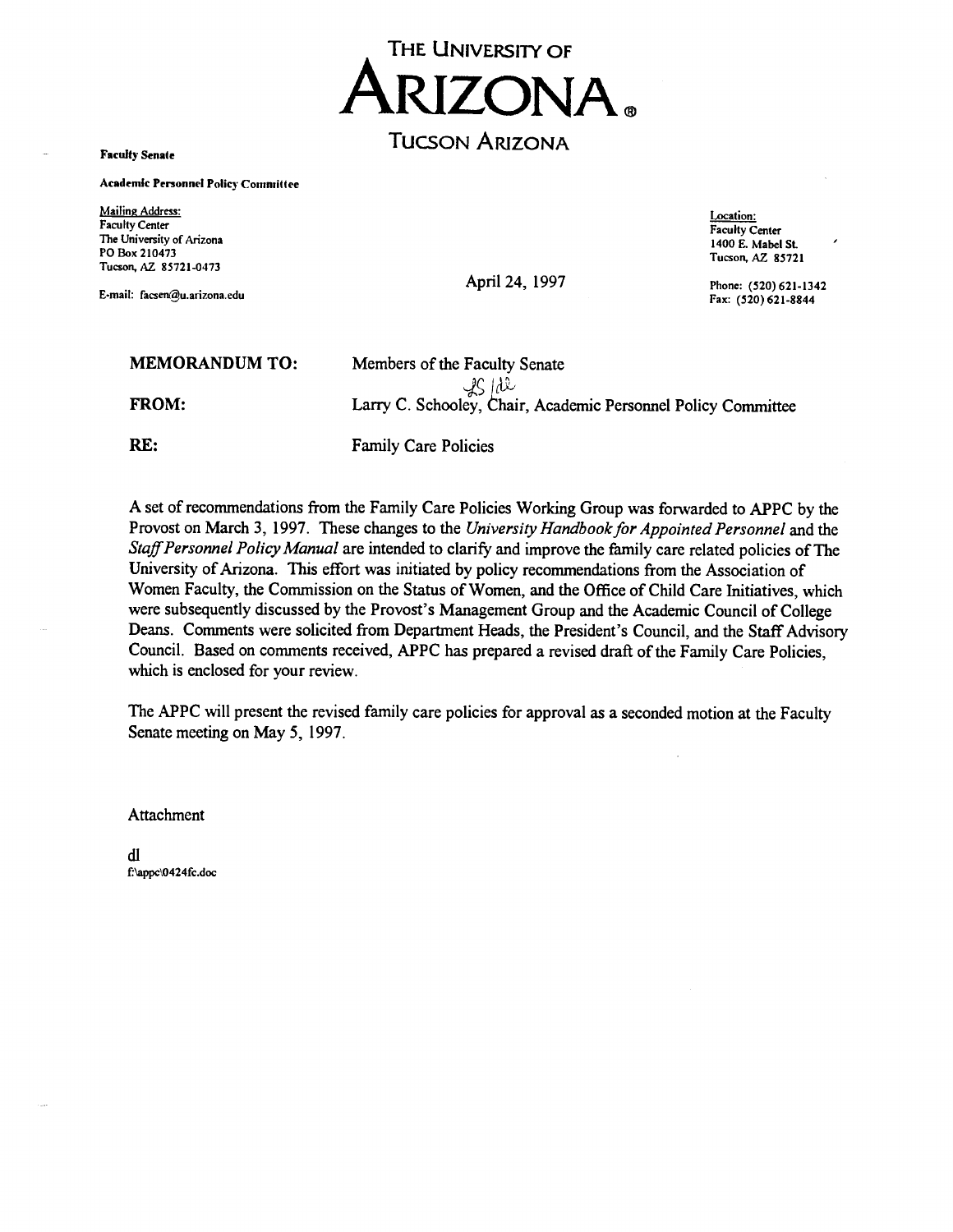## RECOMMENDATIONS OF THE FAMILY CARE POLICIES WORKING GROUP\*

Holly Smith, Dean, Social and Behavioral Sciences, Chair Elizabeth Buchanan, University Attorneys Office Nathan Buras, Professor, Hydrology and Water Resources Dennis Lichtenberger, Professor and Head, Chemistry Naomi Miller, Associate Professor, English

I. A new general statement encouraging support and accommodation for employees experiencing special needs in connection with their families, to be placed in the University Handbook for Appointed Personnel and the Staff Personnel Policy Manual, to be placed in the UHAP and Staff Personnel Policy Manual before Family and Medical Leave Act policy description:

It is the policy of the University to support to the greatest extent possible, and in a manner consistent with the effective and efficient operation of the University, employees who have special needs for reasons of pregnancy, childbirth, infant care, adoption, foster care, family care for the employee 's spouse, child, or parent with a serious health condition, or the employee 's own personal health condition. Deans, directors, department heads, and other supervisors shall make every reasonable effort to accommodate the needs of employees. Flexible and creative applications of leave policy to fit the demands of work units and the responsibilities of employees within their units are strongly encouraged.

H. A Temporary Alternative Duty Assignment Policy, available for all faculty and staff when it is deemed in the best interest of the University, to permit assignment of temporary alternative duty that makes it more feasible for the employee to remain on active employment at the University when affected by new parenthood, to be placed in the UHAP and Staff Personnel Policy Manual following the Family and Medical Leave Act policy description:

Employees may request a period of up to sixteen weeks during which the employee may receive an assignment of alternative duties that will make it more feasible for the employee to remain on active employment at the University while affected by circumstances such as:

- the birth of the employee 's child and to care for such newborn child;
- a child's placement with the employee for adoption or foster care.

\*As reviewed and modestly modified by the Appointed Personnel Policy Committee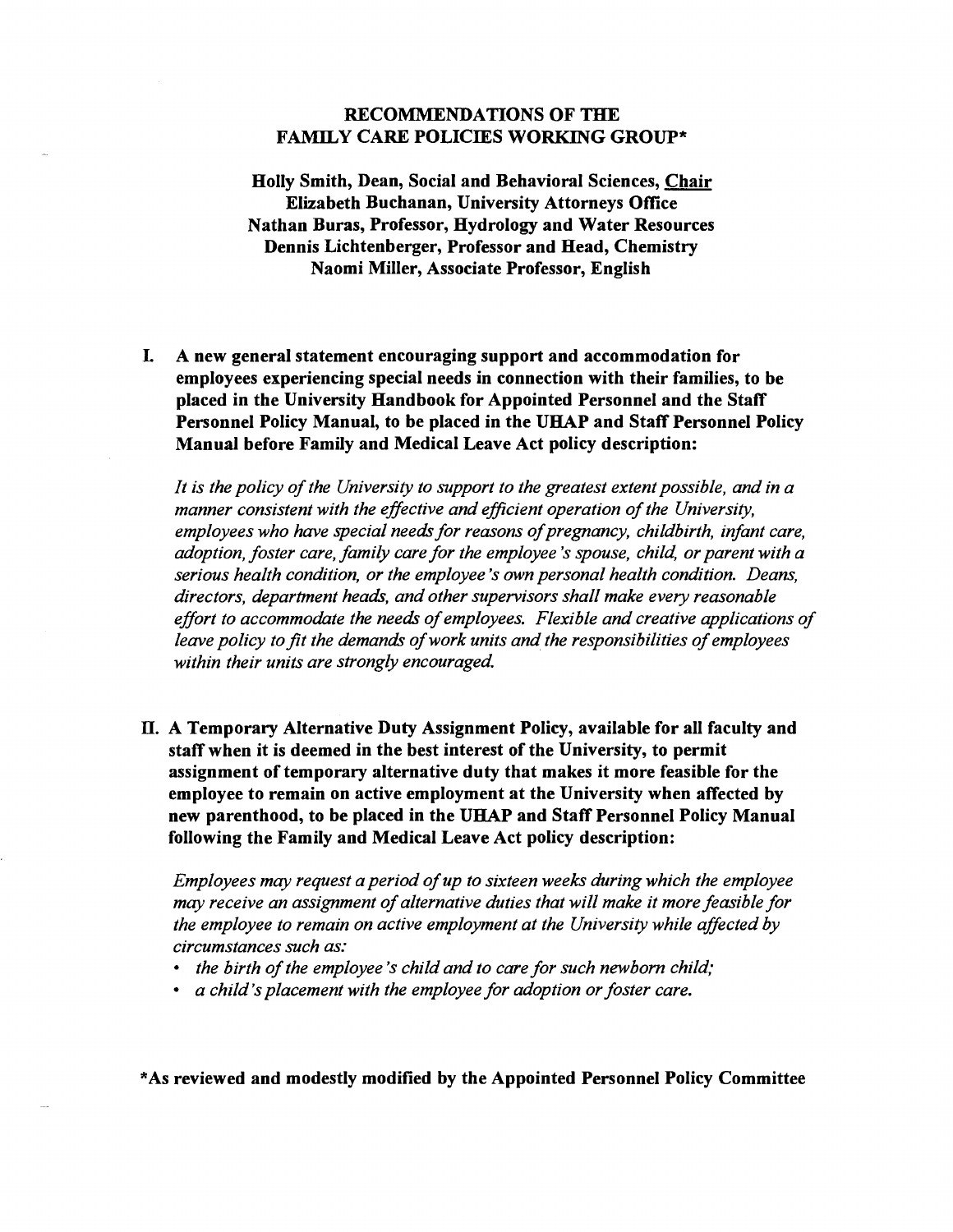During this period the employee will continue to be compensated at his or her regular salary rate for the percentage appointment he or she remains active. If the employee elects to temporarily reduce his or her active percentage of appointment, the nonactive percentage will be designated as family and medical leave if the employee is otherwise eligible and has family and medical leave available.

The employee may apply for such an alternative duty assignment to her or his immediate supervisor—such as a department head, director, or unit administrator ("supervisor"). The decision will be made by the supervisor in consultation with the supervisor's administrator-such as a dean, department head, or director ("administrator"). The application must include a statement signed by the employee attesting in the typical case that the employee will be responsible for at least 50% of the care of the newly born or newly adopted child. The employee should request the period of reassigned duties as far in advance as possible, so that the unit will be able to accommodate the ensuing shift in responsibilities.

The supervisor and administrator are encouraged to consider alternative duty assignment whenever possible. The assignment shall be approved if the supervisor in consultation with the administrator determines that the alternative duty assignment requested is feasible in the circumstances of the affected work unit and is in the best interests of the University. It is expected that the alternative duties will be ones normally included in the employee 's job description, but that the balance between the employee 's range of actual duties will be altered during the period in question. The timing of the reassignment, and the details of the alternative duties, must be approved by the supervisor. Such factors as work availability and demands, potential for flexible scheduling in the particular position, and effect of the requested assignment on the unit 's budget should be considered in reviewing a request for alternative duty assignment.

This policy is intended to apply to all appointed personnel who are at least .5 FTE, and to all permanent, non-probationary classified staff who are at least  $.5$  FTE.

Rationale: The working group felt that the primary goal in adopting a Temporary Alternative Duty Policy is to move the University as a whole toward more familyfriendly policies, and to establish the University with the local and national communities as an employer with this kind of progressive image. From this perspective we felt it would be unwise of the University to limit application of this policy to teaching faculty, and not make it available to other professionals and to classified staff. We believe that there are substantial questions about the financial impact of this policy, and that the University would be prudent to make the policy available to all categories of employees, but to restrict the circumstances under which it can be invoked, in order to place limits on the financial and other impacts on the University's functioning. In time it is our hope that it will be possible to broaden the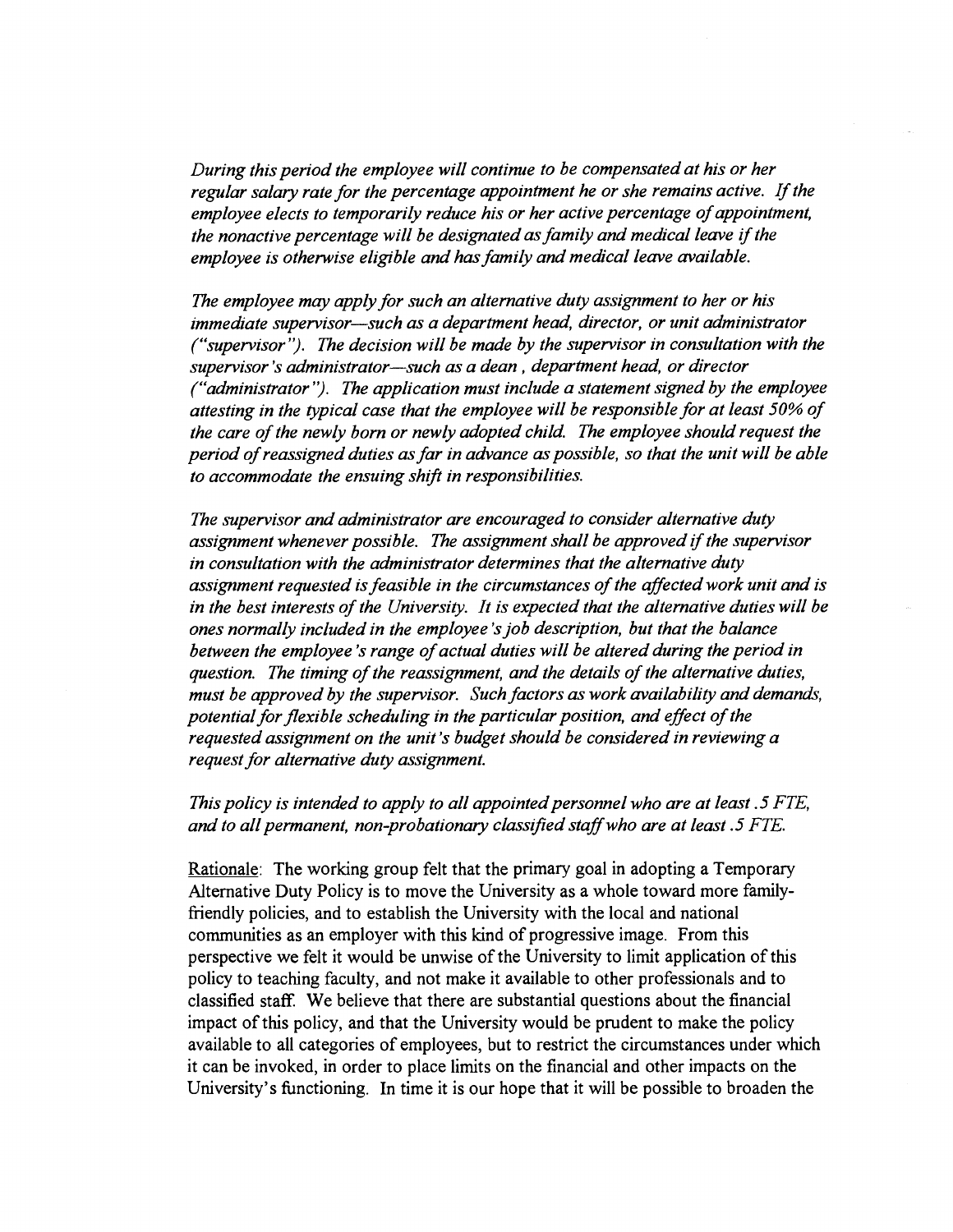policy so that it can be used in other kinds of cases as well, for example when an employee needs to provide care for an elderly relative. Realistically, however, our expectation is that fewer staff will be able to avail themselves of the policy than will teaching faculty, since many staffjobs (unlike faculty jobs) do not involve a span of responsibilities which can receive different emphases at different times of the year.

We recommend a maximum term of temporary alternative duty at 16 weeks in order to accommodate for the length of the instructional semester and the difficulty that departments will have in replacing faculty teaching duties for a small number of weeks during a semester.

We do not believe that Temporary Alternative Duty should be available to employees simply by virtue of the fact that they have become new parents, but rather only if they will be responsible for a substantial portion of the new child's care. Hence we recommend that the employee sign a statement to this effect.

After some debate we decided to recommend that the decision whether or not to grant Temporary Alternative Duty be made by the employee's immediate supervisor in consultation with the next higher level administrator. We believe that this arrangement will place the decision on the shoulders of the individual most familiar with the needs of the unit, while at the same time invoking advice from an individual more removed from the situation and in some cases more likely to have a generous view about these matters.

Since there is some concern about the financial impact that the Temporary Alternative Duty Policy may have on the University, we recommend that a carefùl account be kept of the numbers of employees who take advantage of this policy, of the impact these reassignments have on their units' work, and of any financial expenditures that are made in order to accommodate these reassignments. This will place the University in a position to assess the new policy, and determine whether it wishes to extend the circumstances in which this policy may be invoked.

## III. A change in the existing policy regarding parental delay in the tenure and continuing-status clocks (UHAP 3.12.01 and 4.10.03), increasing from one to two the number of delays that each affected employee may utilize during his or her probationary period:

.An individual while holding a tenure-[continuing-Jeligible appointment at The University of Arizona may request a one-year parental delay of the tenure clock [continuing status decision] such that each of the remaining second-year, fourthyear, and tenure-[continuing-]status reviews will take place one year later than would have occurred without such a delay. Such a delay (or connected set of delays) will be granted, up to twice during the individual's tenure-[continuing-]eligible appointment period, if the appointee becomes a parent by the birth or adoption of a child while holding such a tenure-[continuing-]eligible appointment, and if certain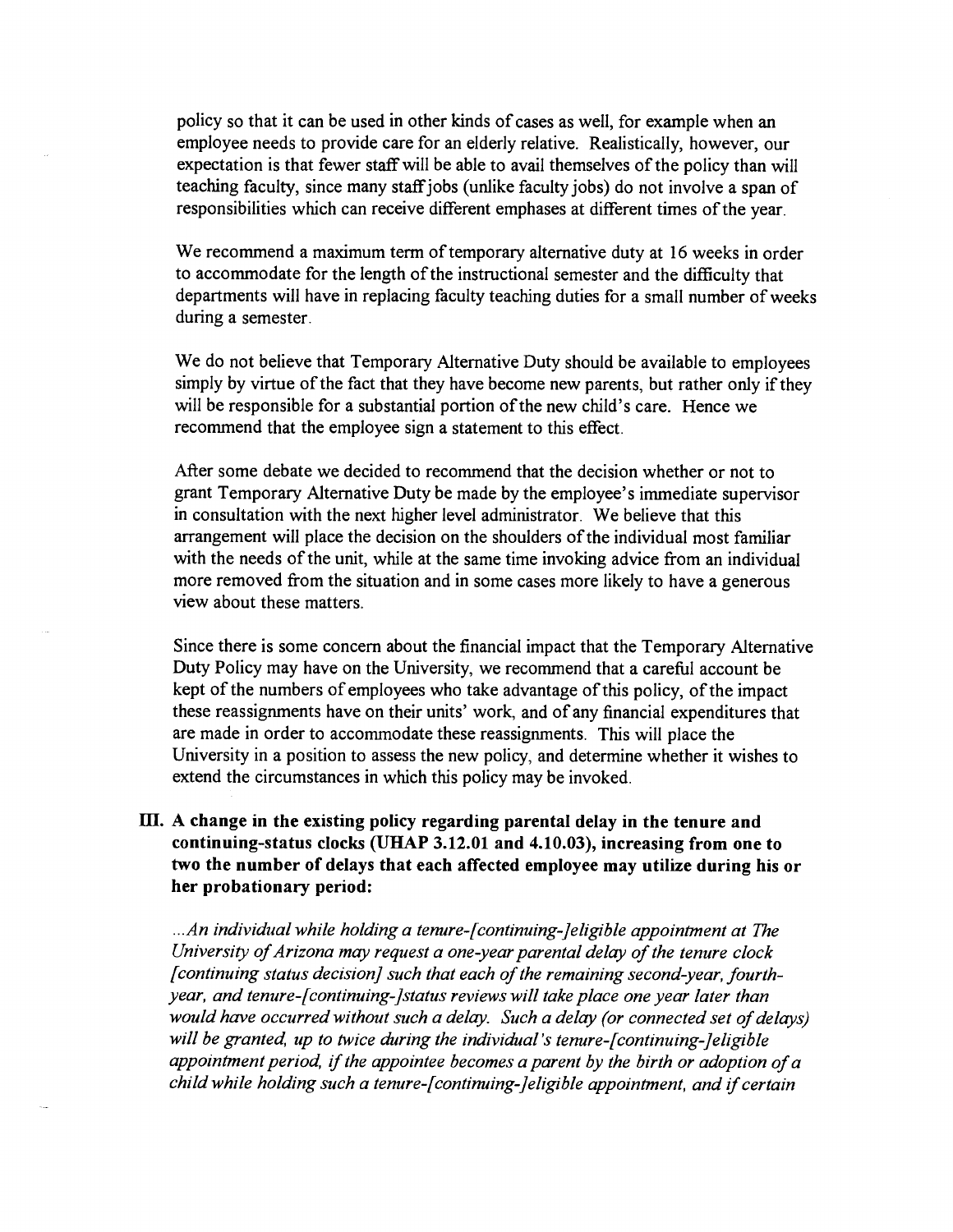eligibility requirements are met. An individual granted a parental delay shall not be subject to additional scholarship or service requirements, above and beyond those normally required, in order to qualify for retention or tenure [continuing status]. If both spouses hold tenure-[continuing-]eligible appointments at the University, and are otherwise eligible, then both shall be granted a parental delay upon request.

Eligibility requirements for receiving a parental delay include providing a written notice to the department head as early as possible and in no case later than one year subsequent to the date of birth or adoption of the new child. In order to be eligible for the delay of the second-year, fourth-year, or tenure-status review, the birth or adoption date must have occurred no later than the summer (or semester) immediately prior to the semester in which the scheduled department-level review is to take place. The request for delay of a given review must be submitted prior to departmental consideration of the candidate under review. The request for parental delay must be approved by the appropriate department head or director, dean, and the provost.

Rationale: We eliminated the requirement that applicants explain the manner in which they expect new parenthood to affect their performance, since in our experience this is a demeaning requirement that few such employees are in a good position to answer informatively. We required that the birth or adoption of the child occur no later than the semester or summer immediately prior to the semester in which the review would take place. This fixes the date of the initiation of new parenthood in a manner that is clear and yet far enough in advance of the review date that this event could reasonably be expected to have some negative impact on the candidate's preparation for the review.

Given that some applicants will need to evaluate the impact of new parenthood before deciding that they wish to request a delay in the tenure clock, we set the deadline for application up to one year subsequent to the birth or adoption of the new child.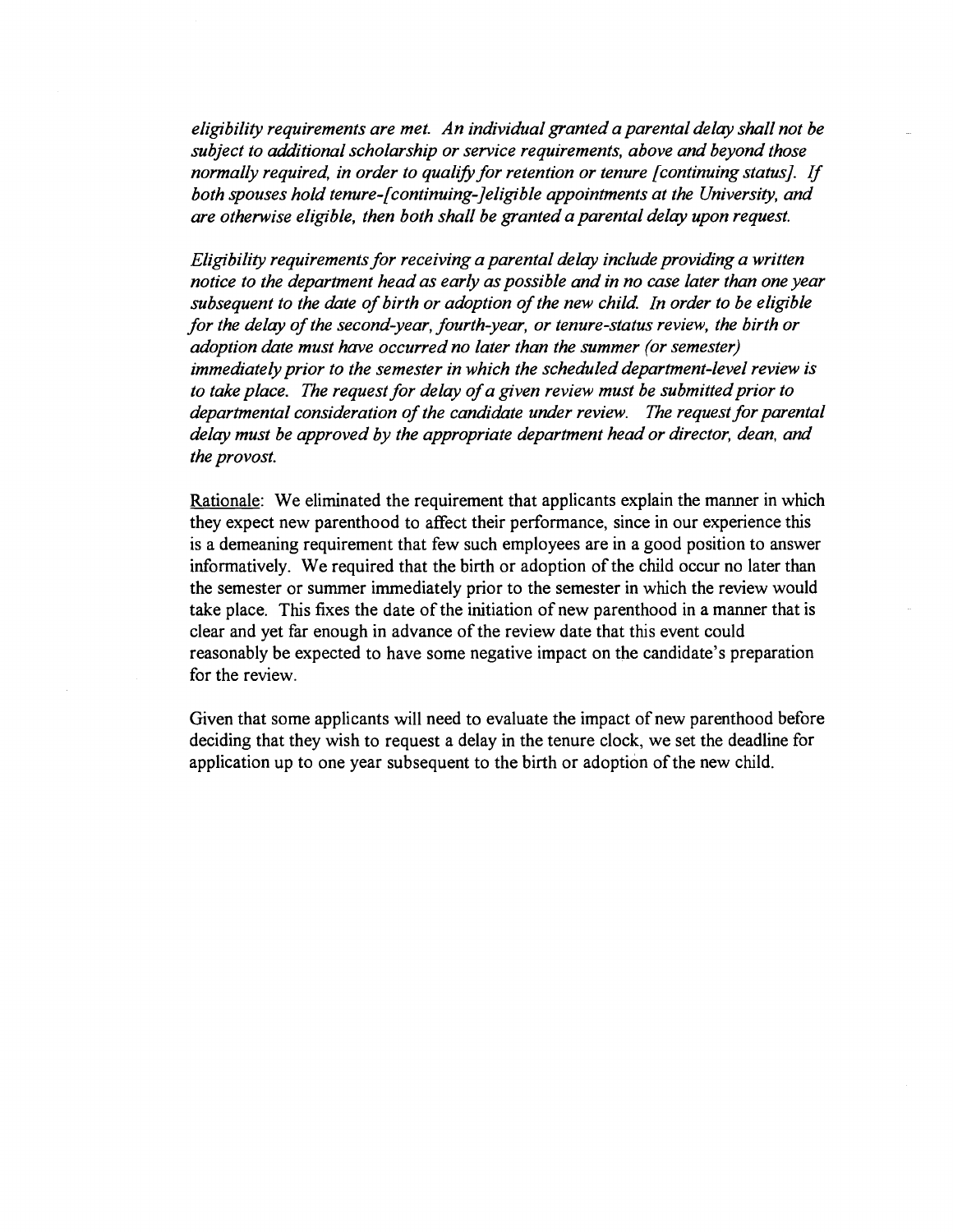## ACADEMIC PERSONNEL POLICY COMMITTEE

A Standing Committee of the Faculty Senate

## ANNUAL REPORT 1996-97

## Committee Members:

Larry C. Schooley, Chair Electrical and Computer Engineering Valerie L. Meyer ASUA

Richard L. Poss Humanities

Lawrence M. Aleamoni Educational Psychology

Alice Elizabeth Ervin Music

Andrew Silverman

Law

Rose M. Gerber Nursing

Timothy Troy Center for Creative Photography

## ACTIVITIES:

The Academic Personnel Policy Committee (APPC) met regularly throughout the 1996-97 academic year and considered a variety of matters relevant to academic personnel. Because of the large number of important and complicated items on the agenda, it was often necessary to meet once or twice each week, and quite often for more than one hour. I wish to thank the Committee members for their very hard work and for the professional manner in which they addressed these significant issues. The following is a brief summary of APPC's accomplishments.

POLICY ON EMERITUS STATUS - A proposed revision to Section 3.22 of the University Handbook for Appointed Personnel (UHAP) had been drafted by the previous committee in an attempt to clarify the method of attaining emeritus status, the privileges implied by such status, and a method for negotiating additional privileges and resource allocations with Departments. The current committee endorsed this draft and submitted it to the Senate for approval. After some discussion and amendment, the proposal was approved by the Faculty Senate. The important issue of voting privileges for emeritus faculty was postponed until such time as other amendments to the Constitution and Bylaws of the General Faculty might be considered.

PROCEDURES FOR CONTINUING REVIEW - Draft 10.4 of a continuing (posttenure) review policy was forwarded to APPC in August 1996 by the Task Force on Conditions of Faculty Service. This document was sent to members of the Faculty Senate on August 18, 1997, for review and comment. Based on comments received and discussion on the Senate floor, the committee modified the document and sent a later draft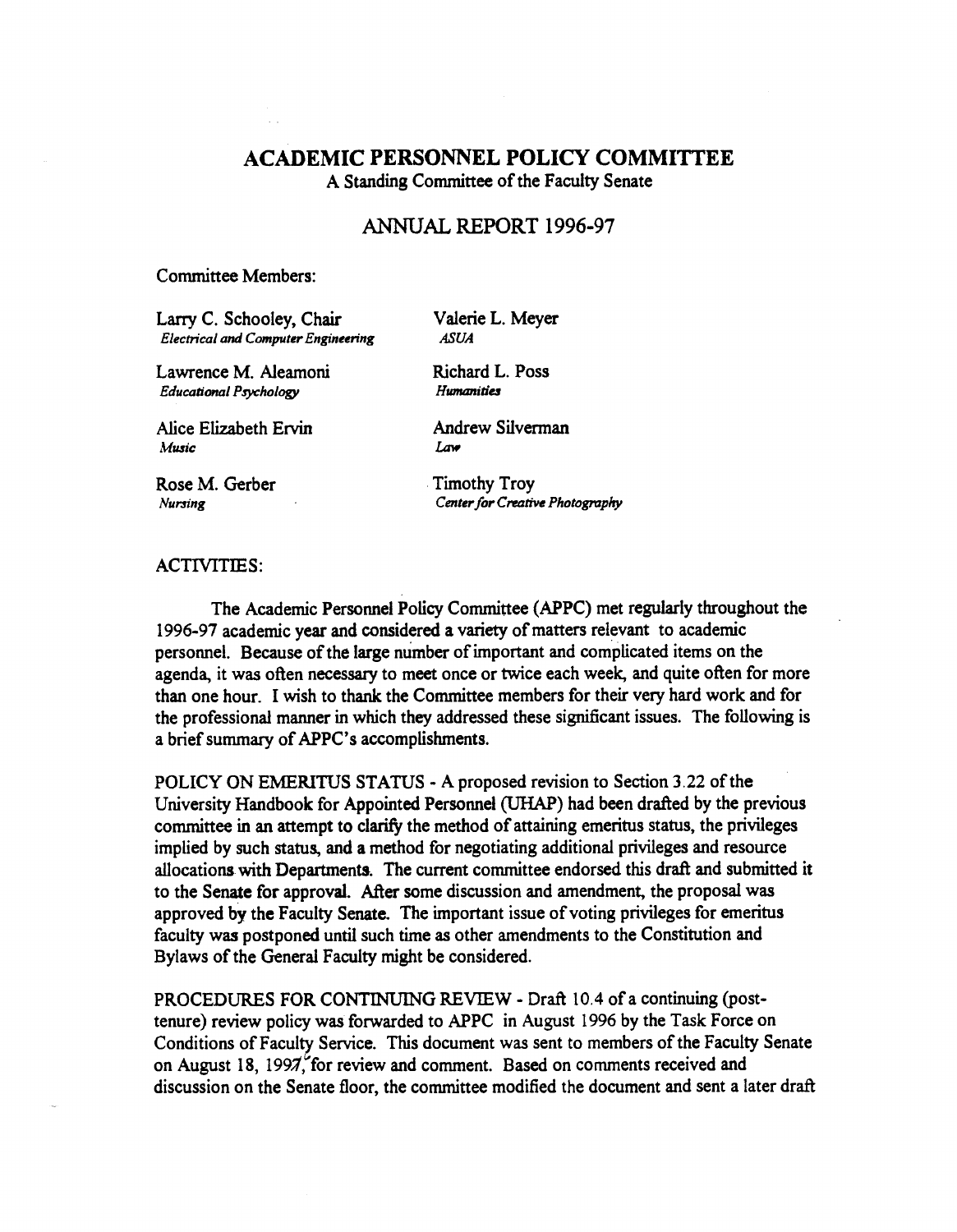to both the Senate and the general faculty. After further revision, the final version was approved by the Faculty Senate on October 14, 1996.

SHARED GOVERNANCE - A document on shared governance was sent to APPC in October 1996 by the Faculty Senate Task Force on Shared Governance. This document was placed on Senator's desks at the November 1996 meeting, sent to Deans, Directors and Department Heads at about the same time, and mailed to the general faculty on December 9, 1996, for review and comment. Based on comments received and discussion at several Senate meetings, APPC prepared a number of subsequent drafts culminating in Draft 9 which was mailed to the general Faculty in early March 1997. After further revision, the document was approved by the Faculty Senate at the April 1997 meeting and implementation is currently being discussed by a joint faculty/administration committee. Any substantive changes resulting from this discussion will be brought back to the Senate in late April or early May. Future changes to UHAP and/or to the Constitution and Bylaws of the General Faculty may have to be considered as a result of these agreements.

PROMOTION AND TENURE GUIDELINES - Draft 9 of the "University Guidelines, Criteria, and Evaluation Procedures for Promotion and Tenure," were sent to APPC by the Task Force on Conditions of Faculty Service in August 1996. Committee action was deferred due to the presence of other, more urgent, agenda items described above. Draft 9 was placed on Senators desks at the December 1996 meeting and also sent to Deans, Directors, and Department Heads. Earlier drafts had been circulated to the general faculty. Based on comments received, the committee prepared draft 10 which was distributed to Senators for further review and comment prior to the April meeting. Action on a final version will be taken by the Senate in late April or early May.

FAMILY CARE POLICIES - A set of recommendations from the Family Care Policies Working Group was forwarded to APPC by the Provost on March 3, 1997. These changes to The University Handbook for Appointed Personnel and the Staff Personnel Policy Manual are intended to clarify and improve the family care related policies of the University of Arizona. This effort was initiated by policy recommendations from the Association of Women Faculty, the Commission on the Status of Women, and the Office of Childcare Initiatives, which were subsequently discussed by the Provost's Management Group and the Academic Council of College Deans. Comments were solicited from Department Heads, the President's Council, and the Staff Advisory Council. Based on comments received, APPC has prepared a revised draft which will be submitted to the Senate for approval in late April or early May.

Submitted by the Chair of APPC, April 21, 1997.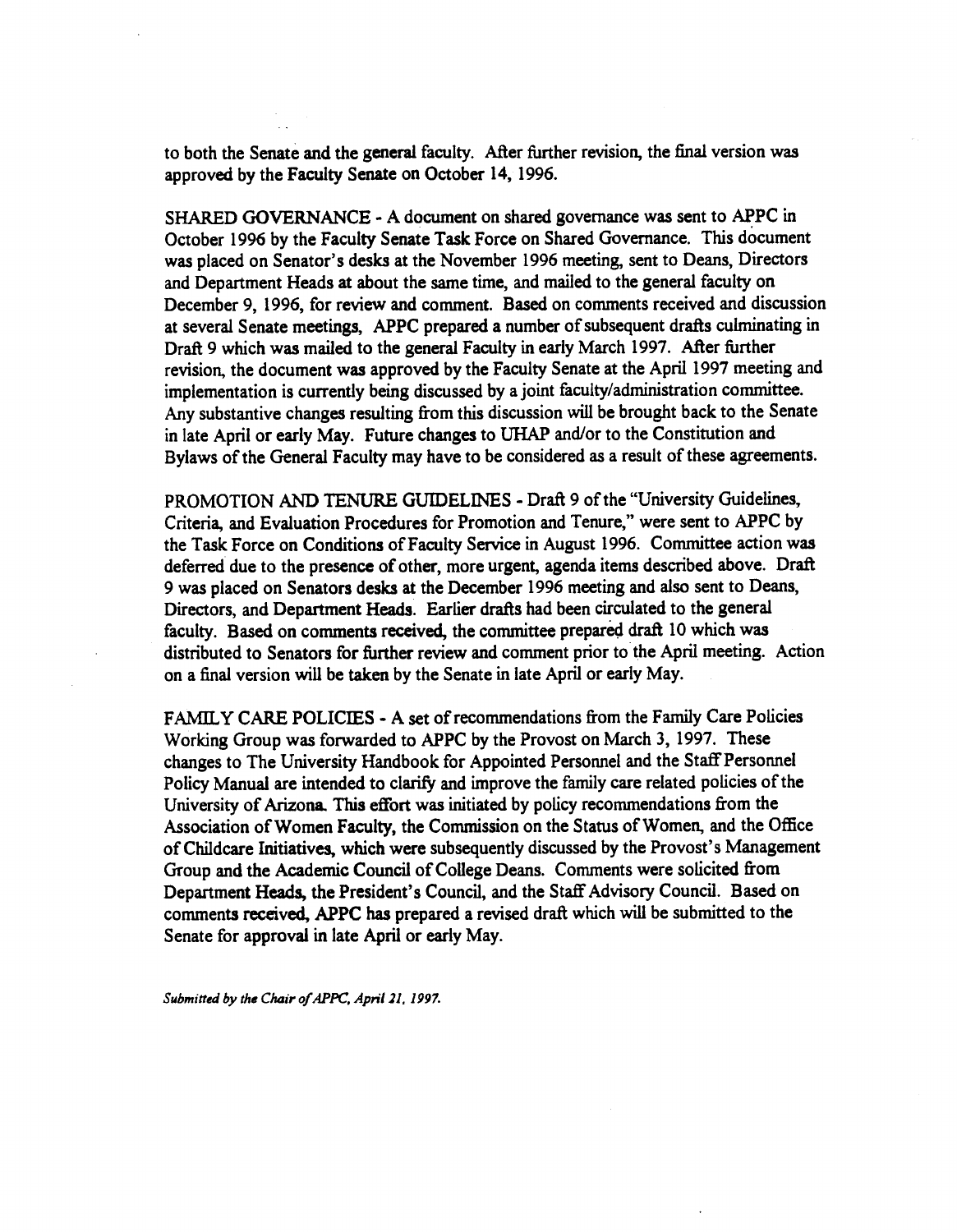## University of Arizona Faculty Senate

## Instruction and Curriculum Policy Committee 1996-1997 Annual Report

committee Members: Ann Weekes, Chair; Jennifer Croissant, Roger Dahigran, Roy Emrick, Judy Mitchell, Robert Mitchell, Sheila Pitt.

Judy Mitchell was unable to meet with Committee during Fall 1996, due to unresolvable conflict in schedule, and moved to NAS, Flagstaff in January 1997; Summer Kattenback (ASUA) met with Committee once, special meeting on General Education.

Members of ICPC also sat on the Undergraduate Council, which met the first Tuesday of each month; the chair of ICPC, Ann Weekes, also chaired the Undergraduate Council.

The Committee held 9 regularly scheduled meetings of 60-90 minutes, on August 28, September 16, October 21, November 18, January 13, February 4, March 4, April 1, and April 15. The Committee also held 4 special meetings, on November 25, to discuss the General Education Proposal with Faculty Senate Speaker, Jeff Warburton; on January 21, to discuss General Education Proposal with ASUA representative, Summer Kattenbach; on February 24, to discuss the Biomedical Engineering Interdisciplinary Graduate Program Proposal; and again on February 26, to meet with Drs. Williams and Humphrey, co-sponsors ofthis Program.

## Activities:

General Education Proposal: The General Education Proposal took up much of our time, being discussed and amended at meetings on August 28, September 16, November 25, January 13, January 21 and February 4. ICPC discussed several drafts of the Proposal, and finally voted unanimously to accept the Proposal of the Engineering and Mines College on November 25, subject to the inclusion of several provisions the Committee thought necessary. ICPC took this Proposal to the Faculty Senate on December 2. After a lengthy discussion, the Senate asked ICPC to explore several questions and to report back to the March meeting. On January 13, ICPC met with Susan Steele and John Schwartz; all the issues which the Senate had introduced were discussed; satisfied that the Proposal was reasonable and workable, the Committee voted unanimously to approve the Proposal and take it to the Senate. The revised Proposal was discussed at the January 27 Senate Meeting. After 45 minutes, a motion to postpone further debate until March 3 because of the unresolved issue of criteria and guidelines for exemptions from elements in the Proposal was passed. ICPC discussed and approved the Exemptions Policy as drafted by the General Education Committee at the ICPC Meeting on February 4. On March 3, ICPC again brought the General Education Proposal to the Senate, which approved it, agreeing with ICPC's suggestion of a Senate-designated Committee to oversee implementation of the Proposal.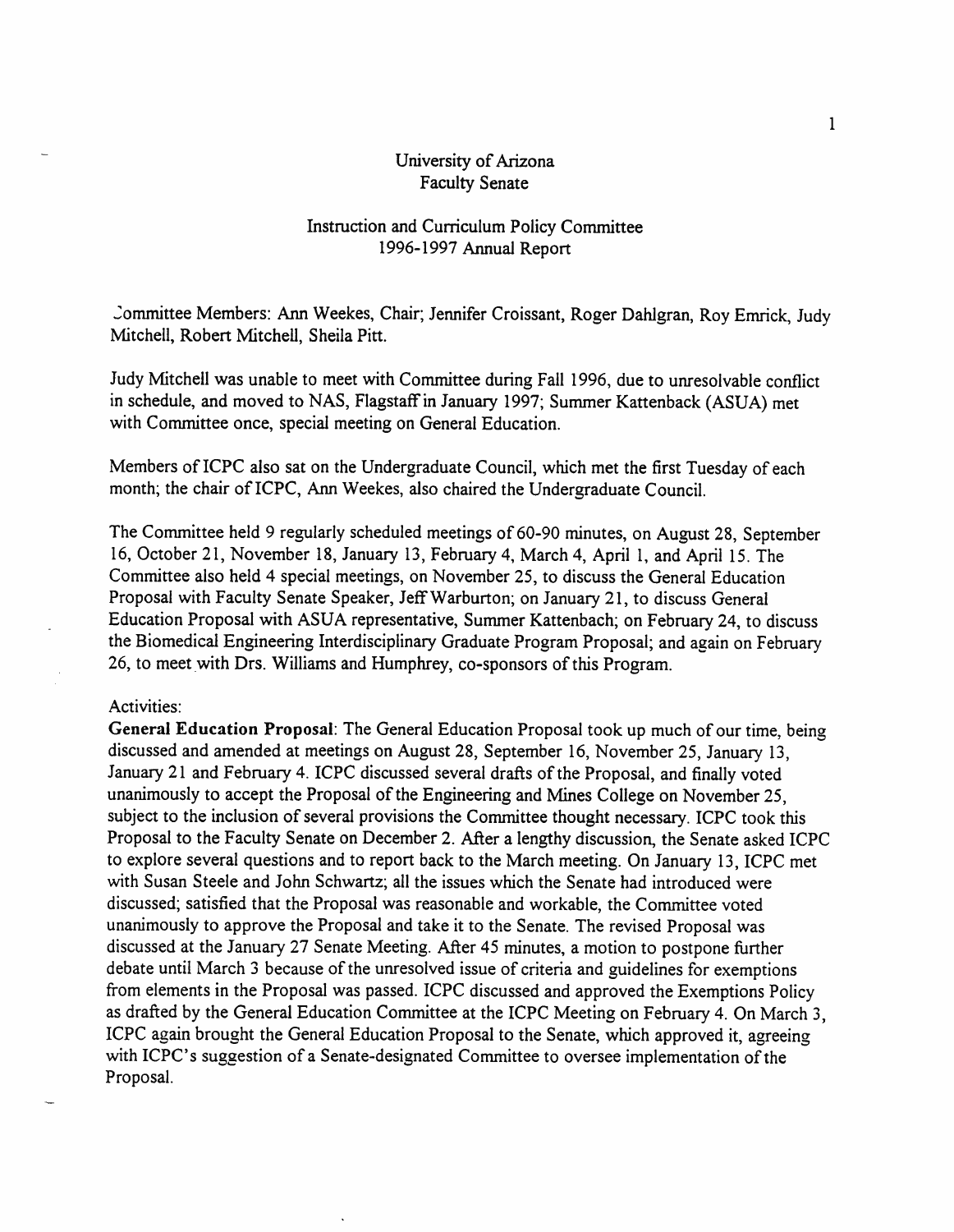Arizona International Campus: The necessity, difficulty, and possibility of AIC's meeting The University's requirements for course approval was discussed at meetings on August 28, September 16, and April 1. On April 1, ICPC agreed with the General Education proposal that would credit students transferring from MC to UA after 2 years with having completed all necessary General Education. Students transferring after less than 2 years will have their courses evaluated by each relevant college, in accordance with current procedure. AJC's second year courses will be accepted as experimental for academic year 1997-1998; these course will be resubmitted for acceptance as permanent courses once MC faculty is in place.

Roy Emrick, chair of the MC Oversight Committee, reported on UA involvement in the hiring of MC faculty at two meetings, on October 21 and November 18.

## Departmental Status; New Degree; New Programs; Consolidations; Deletions:

ICPC approved the proposal by Women's Studies Program for departmental status; after some discussion, the Senate approved on November 4.

A new degree, a BA in Engineering was approved by JCPC on September 16, with the provision that the degree information note that students who receive degree are not certified as engineers, and that an evaluation process should be established so that Engineering College can determine after <sup>5</sup> years if sufficient numbers of students are taking course and if course meets a market need. After discussion, the Senate approved on October 7.

On February 24 and February 26, ICPC held meetings to discuss a proposal to establish M.S. and Ph.D. degrees in Biomedical Engineering. The two sponsors of the program requested consideration at short notice because outside funding, to be awarded in Spring, might depend on Senate support. The sponsors successfully answered ICPC questions about duplication with ASU and numbers of students. The Senate approved the new program on March 3.

During this period many degrees were consolidated or deleted, and some name changes took place; all are recorded in Faculty Senate Minutes.

## Minor Policy:

Problems with Minors were discussed at the February 4 meeting. A chief concern was that the major advisor certifies completion of minor requirements and has much discretion in certifying that minor requirements have been met. Also the many paths to minors were sources of concerns, students often piecing together various courses to declare a minor. The new policy requires the minor discipline to approve any deviation from the prescribed content of minor at time of degree certification; it also requires a minimum of 18 units, 9 of which must be upper division. Colleges retain the right to determine whether to offer a minor or not, but may not preclude a student from declaring an existing minor. ICPC approved; Senate approved on April 7.

## Withdrawal Policy:

An amendment to the Withdrawal policy put in place in 1996 was approved by ICPC on 15 April and will be introduced at the May <sup>5</sup> Senate Meeting.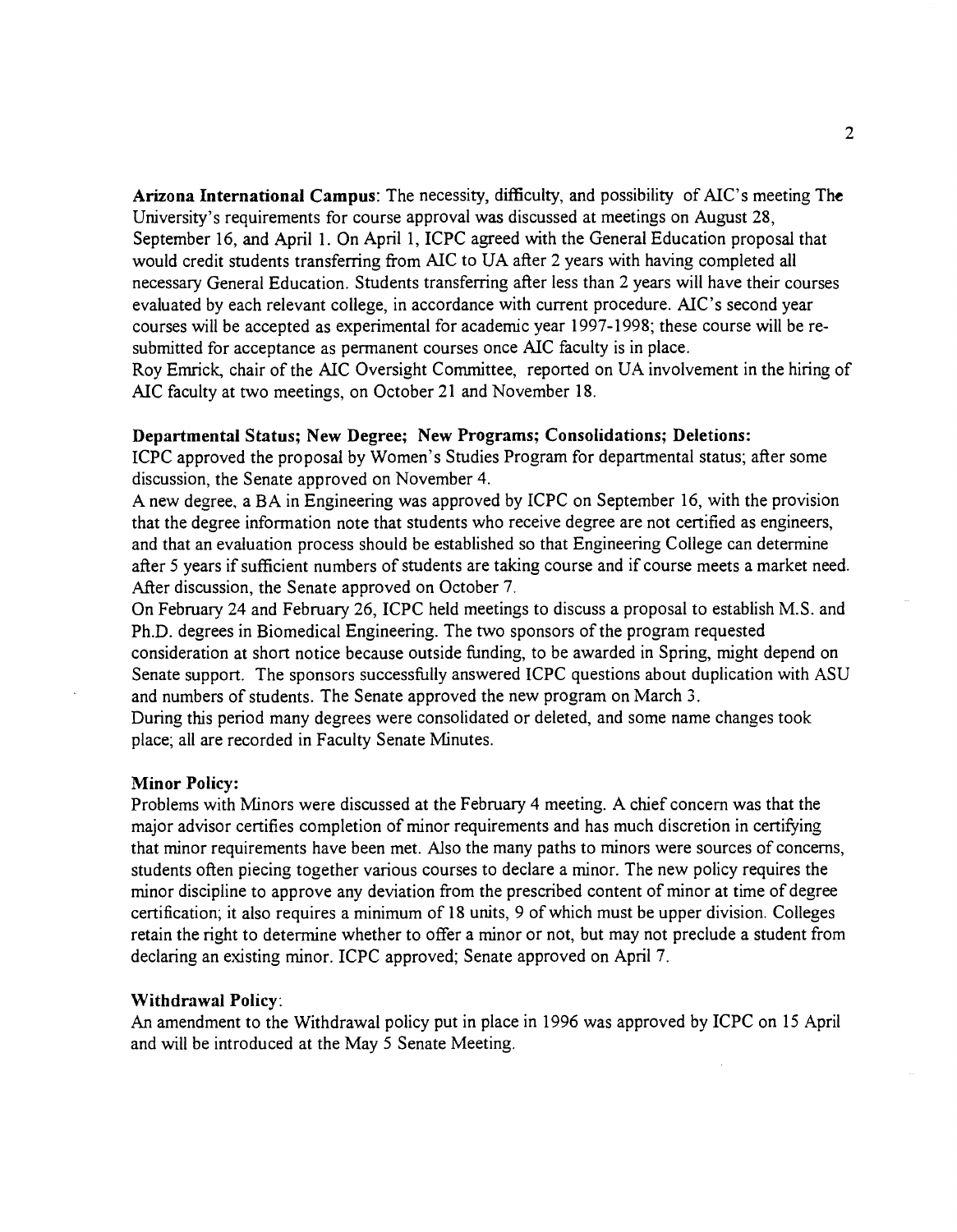## Unfinished Business:

Upper Division Writing Proficiency Exam: ICPC discussed the Final Report of the Task Force on the Undergraduate Writing Experience on August 28 and invited Marvin Diogenes from the Composition Board to the November 18 meeting. No action was taken on the UDWPE, however, as the Committee responded to the more immediate concerns of Undergraduate Education, AIC, and program changes, degree consolidations, degree deletions, and name changes. This is an area that needs ICPC attention in the fùture.

## Recommendations:

Committee to oversee implementation of General Education: If the ICPC is requested by the Faculty Senate to undertake this duty, it is suggested that routine matters, such as course deletions, be removed from the ICPC duties, and go directly to the Faculty Senate from the Undergraduate Council.

Colleges consolidating, deleting, or adding degrees: advise of the paperwork necessary for Committees to approve or deny their requests; much time had to be spent this past year in calling various parties for necessary information, which had not been submitted.

Clerical Assistance: The Chair has considerable clerical duties, preparing/typing agenda, taking/typing minutes, as well as gathering necessary information for items under consideration. Additional clerical help would ease Chair's duties.

It has been a busy and sometimes difficult year, but I consider it an honor to have been asked to serve for 3 years, the past year as chair, on this important committee. The members of the committee have been outstanding in their conscientious and willing approach to their tasks; I thank them, and I thank the Faculty Senate.

Respectfully submitted,

am weeks

Ann Weekes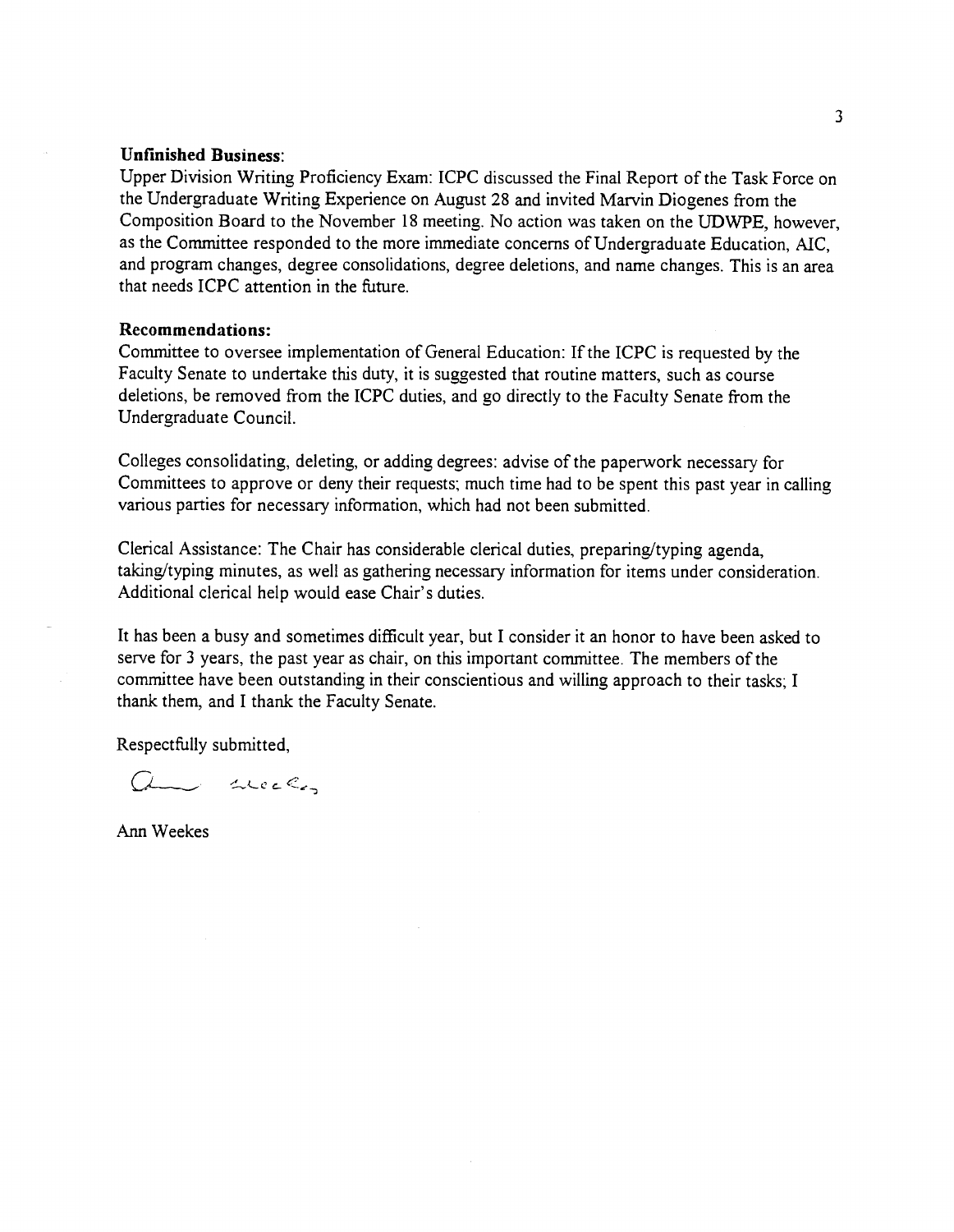## THE UNIVERSITY OF ARIZONA

Faculty Senate

Student Affairs Policy Committee

1996-1997 Annual Report submitted May 5, 1997

Committee Members: Dr. Donald DaDeppo Ms. Summer Katzenback, ASUA Dr. Donald Davis Dr. Mary McCaslin Dr. Robert Dvorak Dr. Mikelle Smith Omari Dr. Robert Gore Mr. Patrick Williams, ASUA Dr. Alexis Hernandez Prof. Jocelyn Reiter, Chair

Main discussion items:

The request of ASUA to distribute its teacher evaluations on-line rather than in printed version. Mr. Patrick Williams brought this item to the Senate at the April meeting.

In December Provost Paul Sypherd asked the Faculty Senate to review the Committee on Academic Integrity's revision of the University's CODE OF ACADEMIC INTEGRITY. Our Committee studied the revised version arid approved it. We brought it to the Senate as a seconded motion at the April meeting. Dr. Alexis Hernandez led the discussion, which resulted in the Senate's approving the revised CODE.

We discussed the Electronic Catalog several times, and heard in March a presentation by Susan Steele on the new Catalog. The members were favorably impressed by the presentation.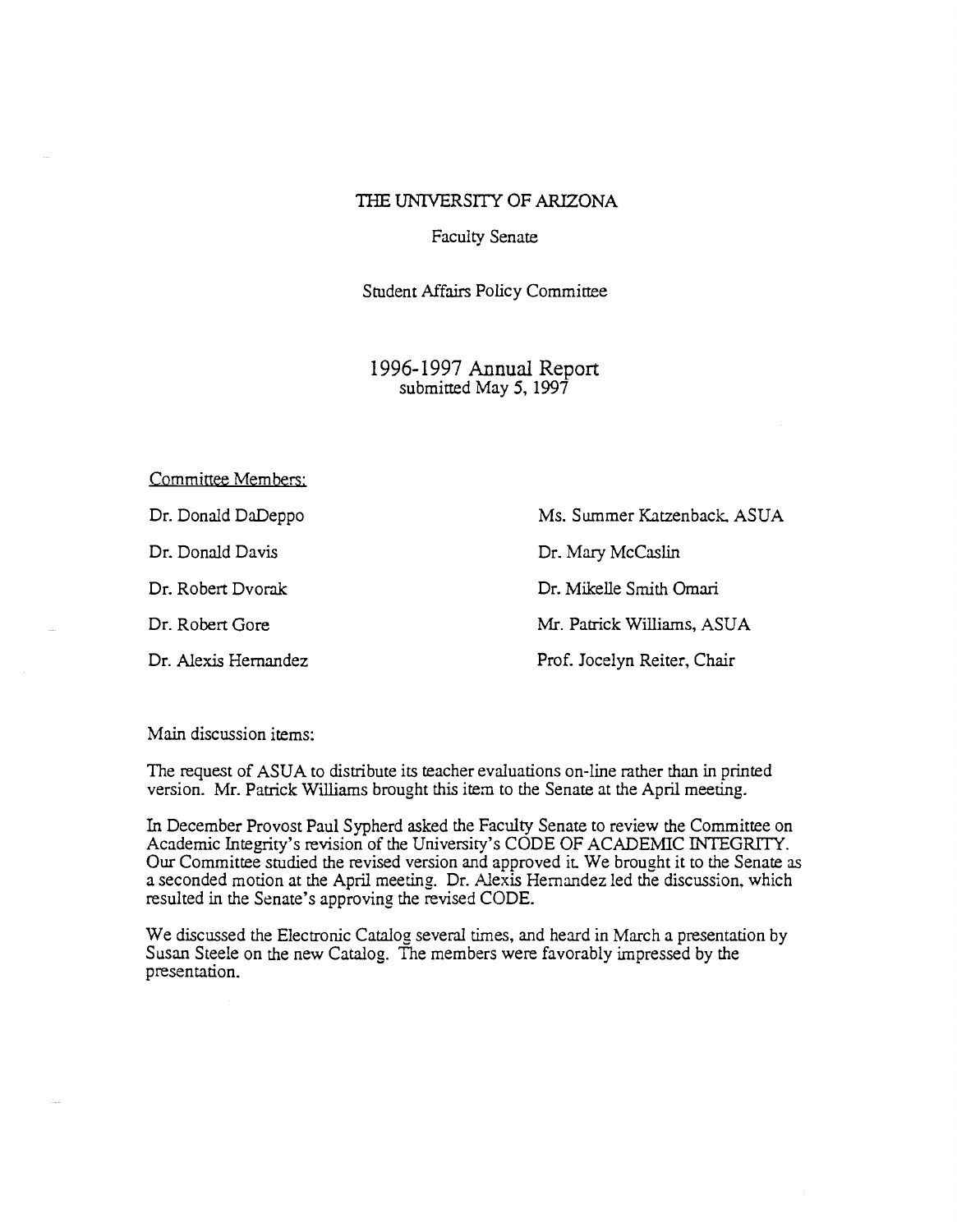# FACULTY SENATE RESEARCH POLICY COMMITTEE ANNUAL REPORT, 1996-97

## **MEMBERS**

Ara Arabyan, Chair Nandor (Mary McCaslin Mary McCaslin<br>Stephen Coons Ronisue DeNise Gordon Tollin Raphael Gruener

Shlomo Neuman

During 1996-97, the Research Policy Committee met seven times and worked on three issues:

Policy on Ownership, Access to and Retention of Research Data (POARRD)

b) Conflict of Interest and Commitment Policy (CICP)

c) Institutional Consulting Policy (ICP)

POARRD: The POARDD document was published in the November 21, 1996 issue of Lo Que Pasa with a preamble from the Committee explaining the purpose and contents of the policy and soliciting input from the general faculty. Only one comment was received from the faculty. VP Michael Cusanovich responded to that comment. The policy was submitted to the Faculty Senate on January 27, 1997, and passed by a large majority vote.

CICP: The Committee spent considerable time in reviewing this policy which has been on the Committee's agenda for several years. The Committee reviewed individual comments submitted in Spring 1996 by 35 faculty to the Presiding Officer of the Senate as well as a legal analysis of the document by Senator Andy Silverman, submitted directly to the Committee. The policy document was completely redrafted in April 1997 to satisfy most of the concerns expressed by faculty and to address points raised by Senator Silverman. VP Cusanovich reviewed and approved the redrafted document which will be submitted to the Senate for discussion and possible approval on May 6, 1997.

ICP: The Committee identified two documents (one from the University of Massachussetts and one from the College of Engineering of the University of Arizona) to use as a basis for the ICP. The documents have been partially modified and merged to fit the conditions of the University of Arizona. However, this document could not be completed because of the higher priority placed on the CICP and considerable time it took to redraft that document.

The chair of the Committee also reviewed a proposal for the establishment of a Proposal to Establish a "Valley Fever Center of Excellence" in the University and submitted his comments to Provost Sypherd. The Arizona Board of Regents approved the proposal in Fall 1996.

As an ex-ofticio member of the Technology Transfer Committee, the chair of the Committee also spent considerable time on the drafting of the ABOR Intellectual Property Policy.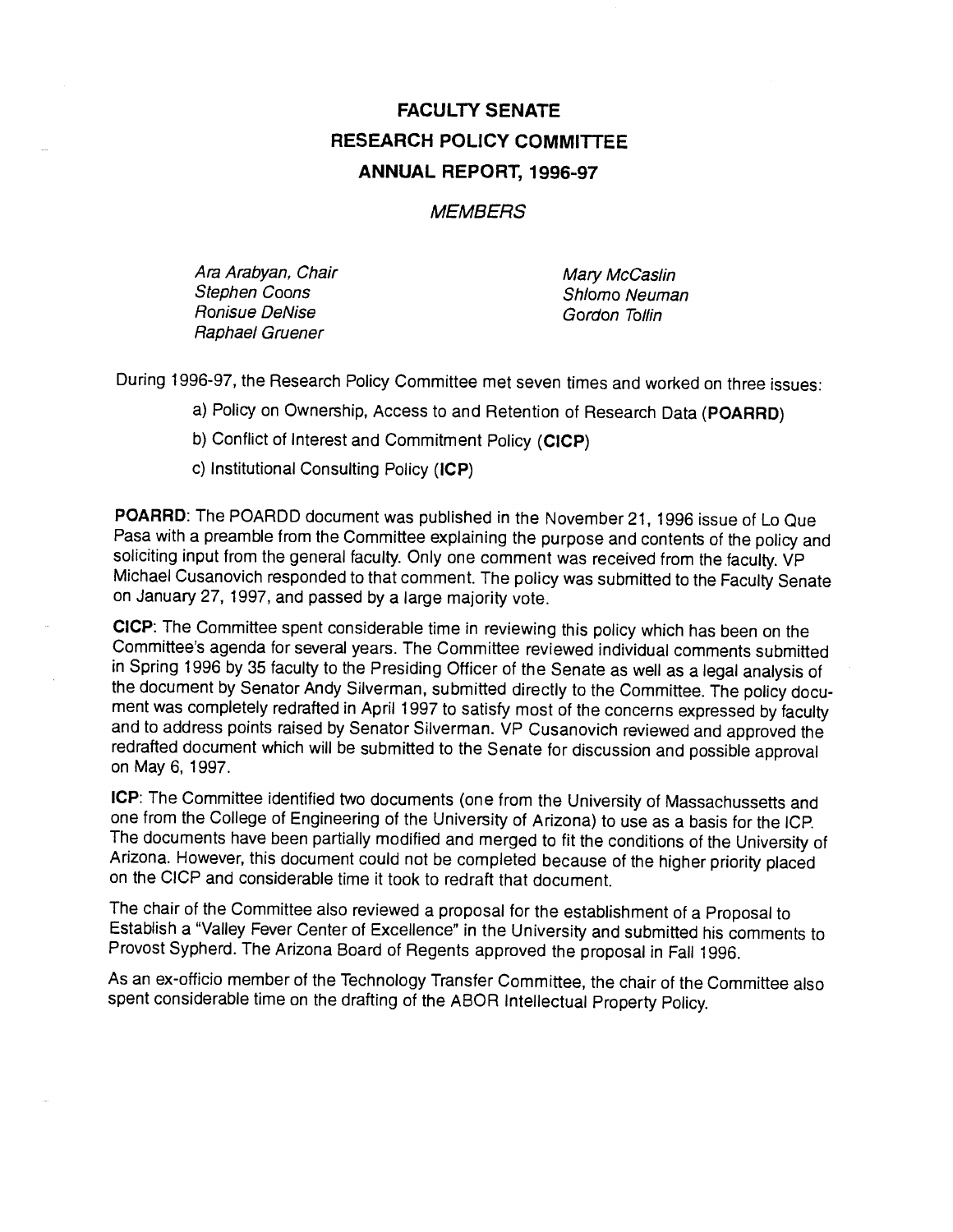## UNIVERSITY OF ARIZONA COMMITTEE OF ELEVEN ANNUAL REPORT 1996-97

## Membershin:

Dr. Lawrence Aleamoni, Educational Psychology. Chair Dr. J. D. Garcia, Physics, Vice Chair Ms. Anita Ehappu, Graduate Student Representative Dr. Roger Caidweil, College of Agriculture Dr. Robert Feltham, Chemistry Dr. Jody Giittenberg, Nursing Dr. Scott Jacobs, Communication Dr. Donald Myers, Mathematics Dr. John Schwarz, Political Science, Chair of the Faculty Mr. Andrew Silverman. Law Dr. Miklos Sziiagyi, Electrical and Computer Engineering Mr. Patrick Williams, Undergraduate Student Representative Dr. Marlys Witte, Surgery

## Meetings

The Committee met on alternate Friday afternoons, with adjustments made due to holidays or meetings of the Arizona Board of Regents. Guests included Graduate College Dean Thomas Hixon, Assistant Vice President Jerome Lucido, Provost Paul Sypherd, and Arizona Board of Regents President John F. Munger.

## Maior Activities

Representatives of the Committee participated in the continuing review and shared governance work on the Academic Personnel Policy Committee.

The Committee was represented by the Chair on the Arizona Faculties Council, which met at each Regents meeting, sometimes with the chief academic offlcers of the universities, on the subject of continuing review. The Committee also was represented by the Chair on the Executive Committee of the Faculty Senate and President's Advisory Council.

The Committee discussed the document entitled "Role of the Committee of Eleven," designed to build upon its historical position as an independent, faculty-wide elected body to study issues, illuminate problems, and propose solutions for the betterment of the University community.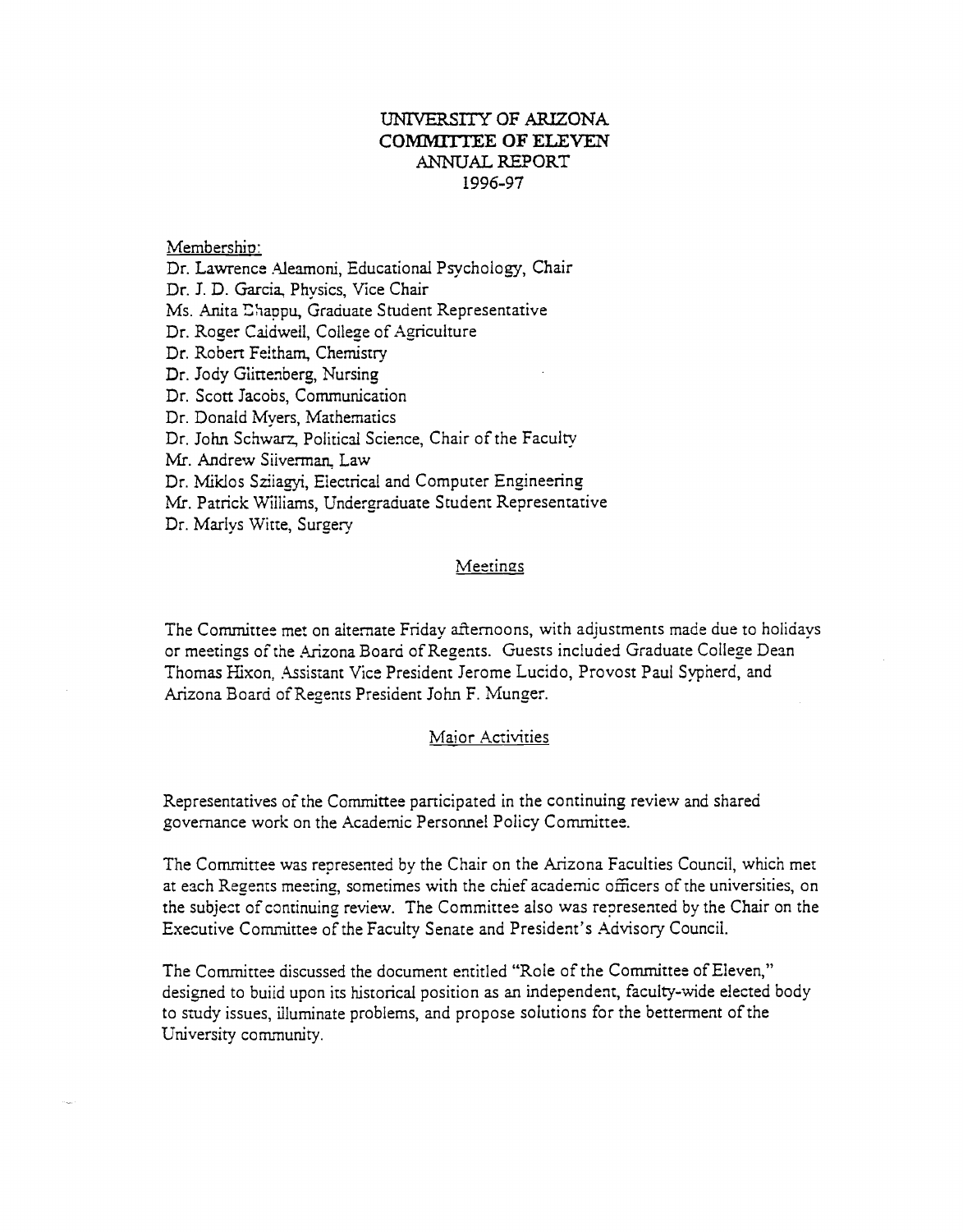The Committee completed the tabulation and summary of results on the President's and Provost's questionnaires and distributed complete copies to the President and Provost ten days prior to distributing summary copies to the faculty. The Committee decided to simply transmit the faculty's objective and written comments without interpretation.

The Committee broached the concept of a student centered research university, enrollment concerns, salaries, budget, faculty workload and the Presidential search with the invited guests.

The Committee organized and conducted four interactive sessions ín the Group Systems Facility in McCleIIand Hall to generate representative faculty ideas on what presidential characteristics and qualities were desired in a new president. These were then summarized into nine cate2ories and were distributed to the Presidential Search Committee and will be distributed to the University of Arizona faculty.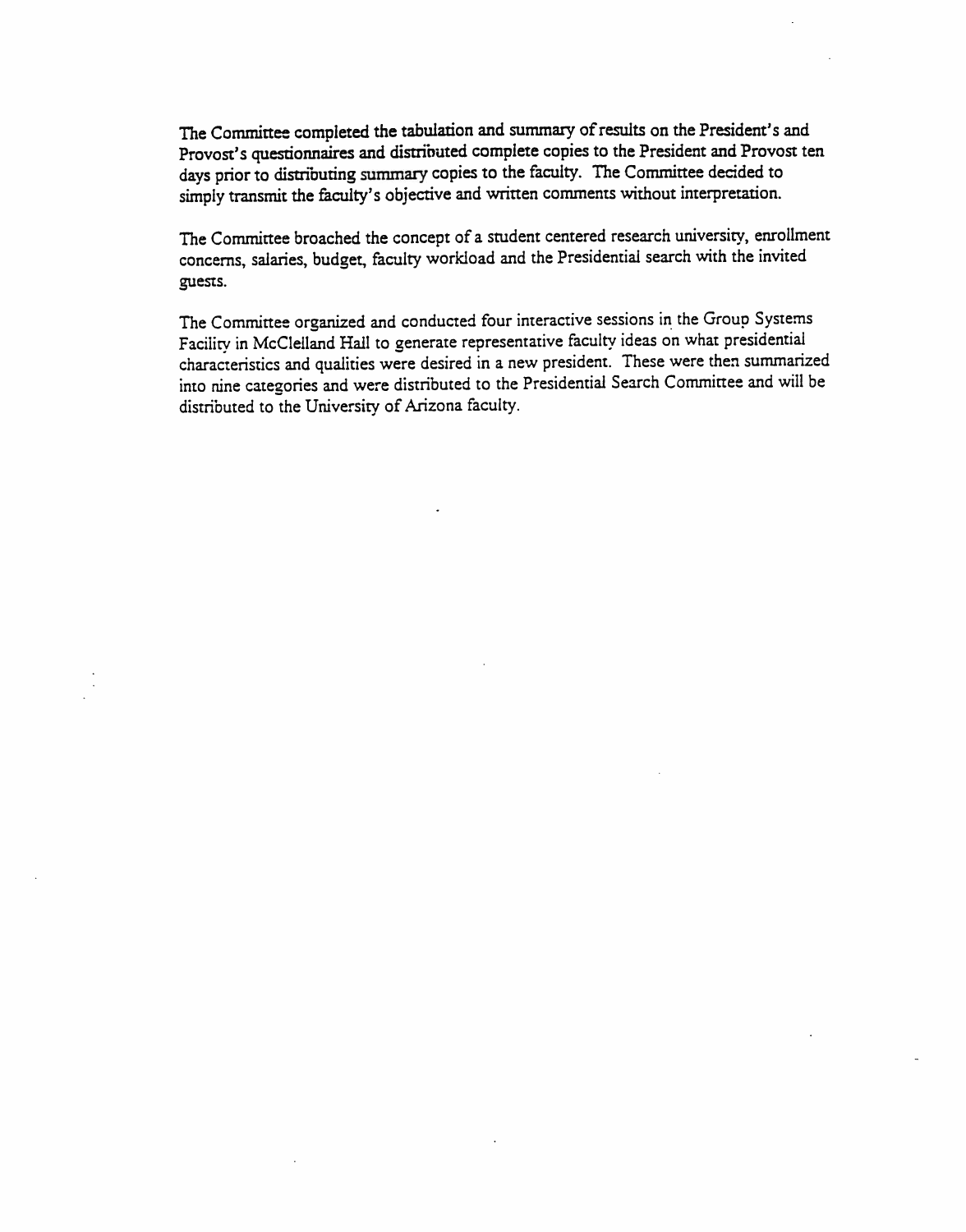## REPORT TO THE FACULTY SENATE from THE COMMITTEE ON ACADEMIC FREEDOM AND TENURE MARY C. WETZEL, DEPARTMENT OF PSYCHOLOGY, CAFT CHAIR 18 APRIL 1997

This Annual Report is made for the 1996-97 academic year, the period I served as Chair. I followed Dr. Mark A. Smith, Department of Chemistry, and will be succeeded by Dr. Thomas C. Cetas, Department of Radiation Oncology.

Term ending 5/97:

Dr. Victor J. Hruby, Department of Chemistry Dr. Allan Matthias (replacing Dr. Sally Jackson), Department of Soil, Water and Environmental Science Dr. Lyn Ragsdale, Department of Political Science Dr. Mary C. Wetzel, CHAIR, Department of Psychology Dr. David Shimm (temporary replacement for Dr. Jane Williams), Dept. of Radiation Oncology

Term ending 5/98:

Dr. Thomas C. Cetas, VICE CHAIR, Department of Radiation Oncology Dr. Jody Glittenberg, College of Nursing Prof. Nina K. Janic, School of Music Dr. David E. Wigley, Department of Chemistry

Term ending 5/99:

Dr. Nathan Buras, Department of Hydrology and Water Resources Dr. Li-Zhi Fang, Department of Physics Dr. Adrienne Lehrer, Department of Linguistics Dr. Jane Williams, Department of Art

Term ending 5/2000

Prof. Jeffrey Haskell, School of Music Dr. Juan Heinrich, Aerospace and Mechanical Engineering Dr. Donna Jams, Family and Consumer Resources Dr. Allan Matthias, Department of Soil, Water and Environmental Science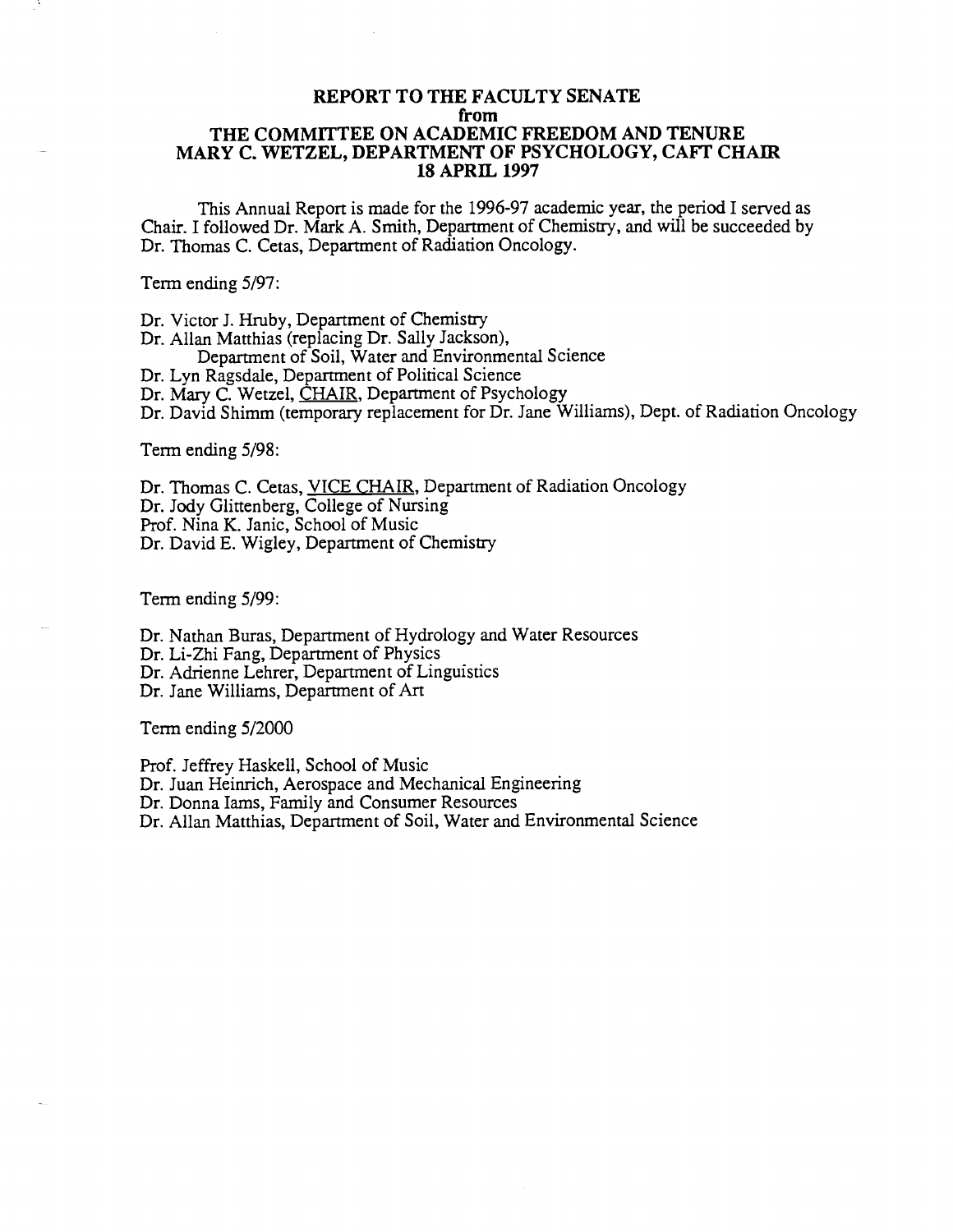## CASES COMPLETED DURING THE 1996-97 ACADEMIC YEAR

In April of 1996, a complainant asked a panel chair to "reopen" a case in which a threemember CAFT panel, during the 1995-96 year, decided that an action against a dean should not go forward. The faculty member's complaint had alleged improper procedure by the dean in reappointing the tenured faculty member to a different department within the samecollege. The new Chair, upon reviewing the case informally during the summer and fall of 1996, concurred with the panel that the case had been closed properly on the basis that it did not merit a formal hearing. The complainant did not submit a written request of appeal or pursue the matter further within CAFT.

Implications for policy and procedure: There is no provision in policy for an appeal to be made within CAFT itself, after a panel has made its decision. Presumably a second, informal review could be taken up by a different CAPT chair and/or panel. A formal appeal of CAFTs actions would more properly go to the President or other outside body.

2. In a case that was pending on April 19, 1996, a faculty member complained against a dean about discriminatory actions in performance reviews and salary adjustments over a multiple year period. The CAFT panel chair referred (June 1996) the complaint to the Provost for an affirmative action recommendation. The Provost, based on an investigation by the Affirmative Action Office, concluded (October 1996) that there was not substantive evidence of discrimination based on age and/or national origin. To date, the complainant has not formally pursued the case further with CAFF.

Implications for policy and procedure: Complaints charging discrimination are routed first to the Provost or the Affirmative Action Office, instead of going by the usual route to the Committee on Conciliation and then to CAFT. If the Provost's ruling is unacceptable to the complainant, he or she may then request a formal hearing before CAFT. The relevant policy is the University Handbook for Appointed Personnel, (UHAP-1995) 2nd. ed., 1995, Ch. 4, section 4.04. A number of faculty members and administrators have called the CAFT Chair to ask aboutrouting. The routing problem might be reduced by additional cross-references across policy manuals.

CAPT received one case from the Vice President for Research that had been referred by the University Committee on Ethics and Commitment (UCEC). UCEC determined probable cause of research misconduct per General Policies of the University 2.13.09 (UHAP-1995). The case was the first to be handled under the University's new arrangements for addressing charges of misconduct in research, scholarship, or creative endeavor. A panel composed of five elected CAPT members and two faculty experts made an extensive investigation, held a procedural prehearing, and conducted a formal hearing. No formal complainant came forward. The panel did not find that a preponderance of evidence supported misconduct allegations, beyond instances of non-compliance that had been found previously by authorized research oversight organizations and committees, both within and outside of The University of Arizona. CAPT further found excessive flexibility in research protocols and human subjects consent forms, with accountability shared across investigators and agencies. In addition, personal and professional animosities restricted the right of the accused party to due process. In its report to the President, CAFT recommended no additional penalties against the complained-against party but did recommend that management practices be improved and that ethical review policies and processes be revised. The President accepted and approved the CAPT findings and recommendation.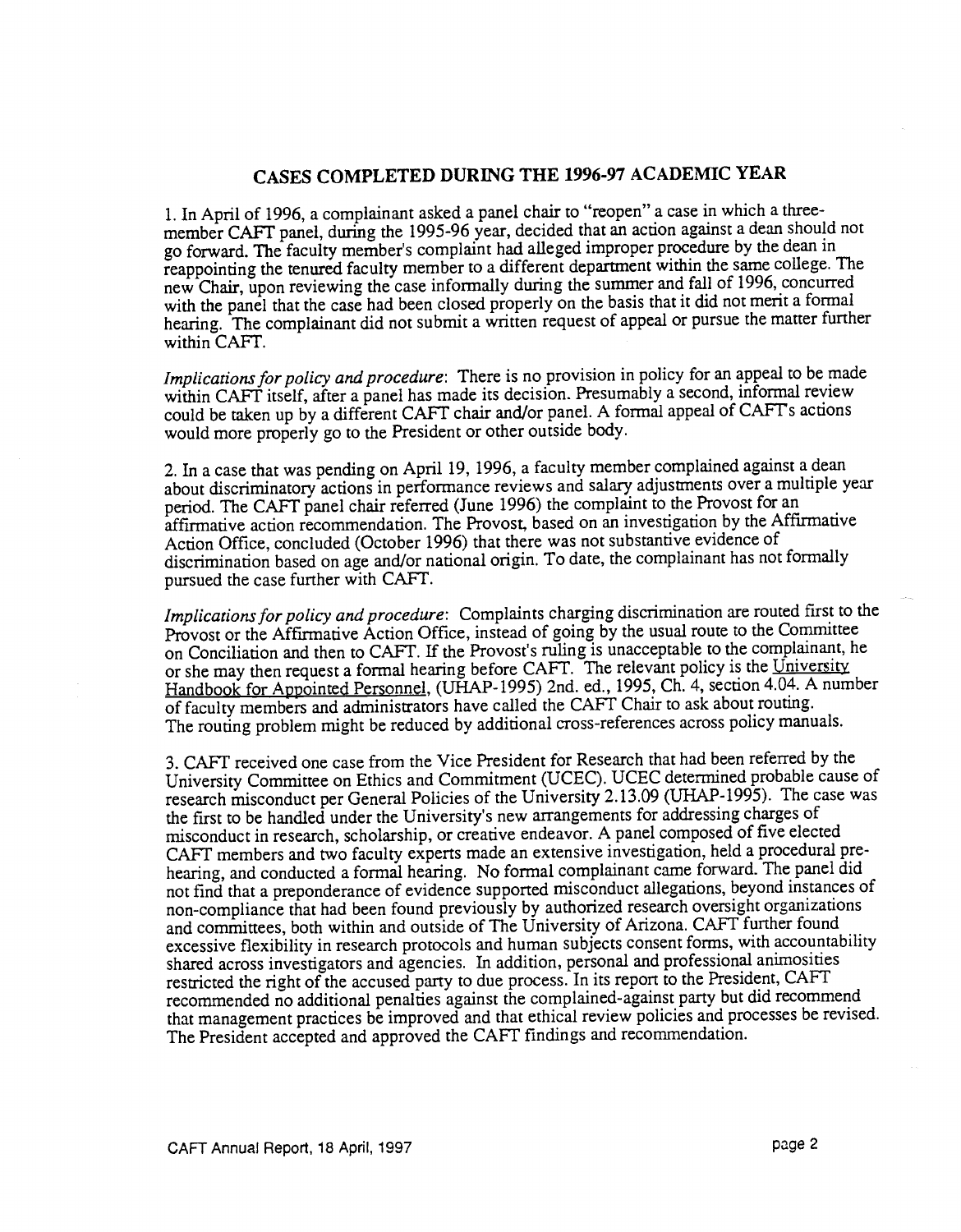Implications for policy and procedure: The first case sent forward to CAFT from UCEC had several implications extending beyond the specific case.

## The following features worked well:

 $(1)$  Outside counsel. CAFT had outside counsel, in this case from Arizona State University, that was extremely helpful in assuring due process. The Chair was counseled to talk with parties only about procedures and not about the substance of charges. Counsel gave time generously to CAPT. CAPT's traditional resource for legal advice, the UA Law College professors, was not realistic for a challenging case, given their own heavy time commitments. We recommend at least part-time services by a UA attorney whose special charge is to counsel faculty committees in an increasing litigious academic community.

Procedural pre-hearing. During the pre-hearing all considerations about procedure, documents to be disclosed, witness lists, and scheduling were clarified with everyone present who was involved in the proceedings.

(3) Court reporter. This feature of the pre-hearing and hearing permitted accurate transcripts to be made available quickly, in addition to the tape-recorded sessions.

(4) Outside experts on CAFT hearing panel. The two expert panelists were temporary but full members of CAFT who brought expertise in the field of the complaint. This feature (UHAP section 2.13.09) worked particularly well.

 $(5)$  UA management support. The Provost gave both timely help and necessary funding for this complex case. The Vice President for Research was also extremely helpful in giving procedural advice and expediting CAFTs decisions and activities. We wish to recognize their assistance, as well as that of the University attorneys.

## Other features of this case were more troublesome:

 $(1)$  No formal complainant. In this case no complainant came forward, so CAFT had to both investigate and hear the case. It was technically cumbersome and labor intensive to investigate without special resources or expertise. The mode was new for CAFT and challenged its efforts to remain impartial until the end of the hearing. Although investigation is within CAFT's scope  $(2.13.09)$ , since it was intertwined with conducting a hearing, the panel had to depart significantly from CAFTs traditional procedure of simply reacting to evidence presented by the parties: complainant and complained-against.

(2) Overlapping investigations. CAFT was able to use all documents obtained by UCEC in its search for probable cause. However, to maintain independence of the two committees, it could not call witnesses from UCEC to discuss the written materials. Much time was spent going over previous records "blind."

(3) Simultaneous investigations. CAFT was brought in before all investigations and decisions had been completed by the multiple authorized research oversight organizations, committees, and panels, including local (University) and Federal. CAFTs findings, therefore, could not be completely independent of others.

4. A five member panel was convened to address the complaint of a faculty member that improper procedures were followed in the promotion and tenure review. After requesting additional information from all parties to clarify the complaint, the panel considered at length the merit of the complaint. They concluded that although the dean's denial of promotion and tenure was "strange," for a faculty member who performed so well and received such positive reviews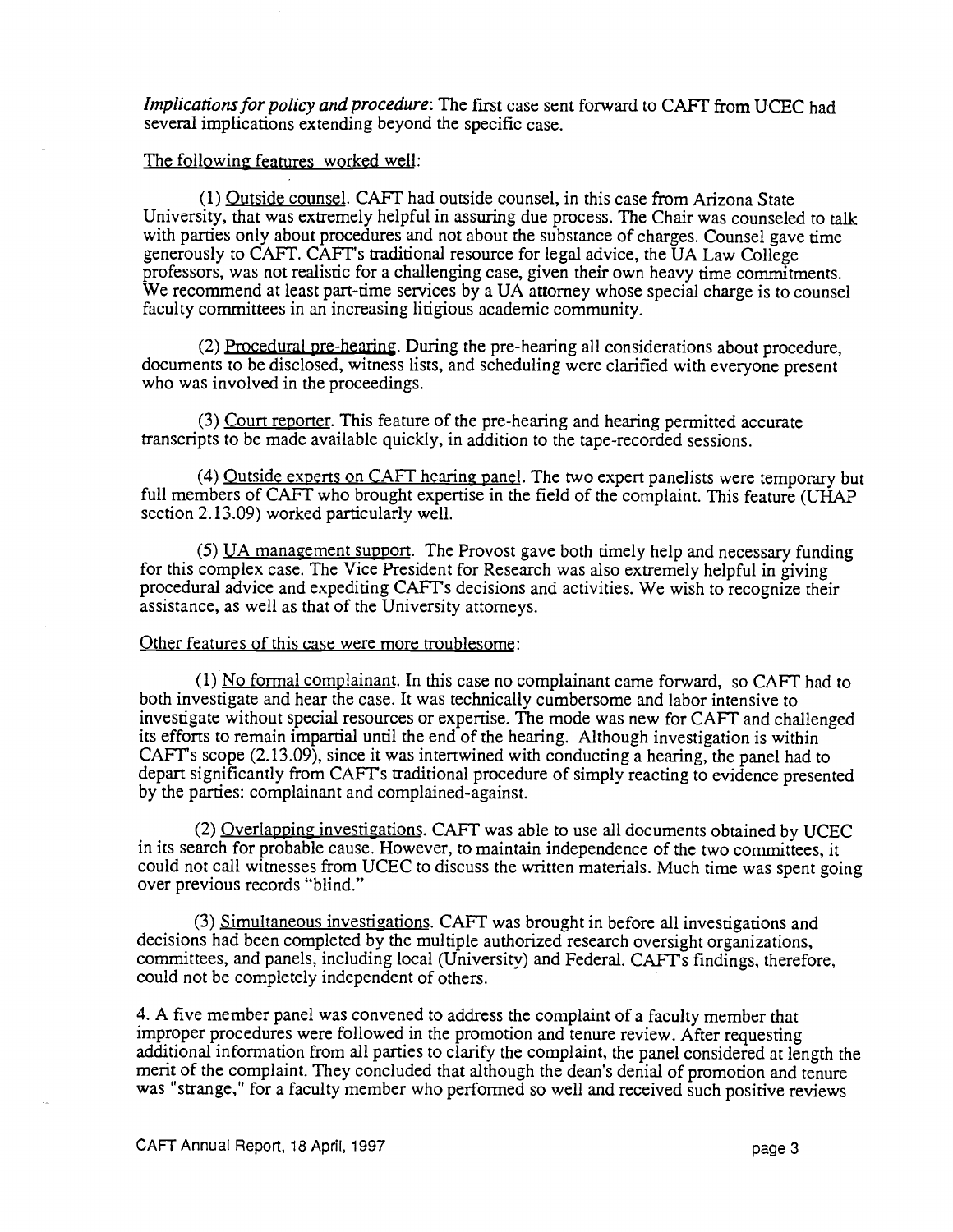from all peers, that the dean had followed the letter of the procedures. Others who were complained against, the Provost and President, were found to have followed proper procedures in supporting the dean's decision. The department head, the final party complained against, did not follow optimal lines of communication, but corrections were made that permitted the faculty member to respond despite delays. Due to lack of evidence concerning the complaint as written, therefore, the panel did not proceed with a formal hearing and considered the case closed.

Implications for policy and procedure: Although no concerns were raised by parties in this case, it did highlight two ambiguities in CAFT policy that are discussed in the next section: the way of determining merit for accepting a case and the role of investigation before, or instead of a hearing. The case was handled in a traditional manner by the CAFT Chair, panel chair, and panel. That is, the CAFF Chair spoke informally with the complainant about procedures and the format of the complaint. Then she formed a 5-member panel because the allegation concerned unconstitutional action in the form of violations of due process. The panel then investigated the merit of the case and determined that the case should not go forward.

## OTHER CAFF BUSINESS AND GENERAL COMMENTS

## Inquiries to CAFT

In addition to the cases that were completed during the 1996-97 year, there were numerous informal requests to the Chair for information about CAFT and related policies and procedures. Twelve individuals spoke by telephone or during scheduled appointments, often more than once. Some inquiries were referred to another committee, e.g., the Committee on Conciliation; some were resolved within the department; some were not taken forward by the complainant; and others may yet be submitted to CAFT as formal complaints.

## Updating of Policy Documents

## 1. CAFT internal guidelines

Mark Smith, CAFT Chair for 1995-1996, organized a valuable CAFT Mission and Guidelines document from sources available at the time. Because this key document collects scattered information, it can be reviewed readily and updated as needed, when major policy and procedure documents are revised. CAFT policies and guidelines should be reviewed annually and revised as needed. Such a review is currently under way.

Additional policy statements need to be incorporated as CAFT's responsibilities expand or change. In most instances, CAPT is the final faculty committee to make recommendations to the President and/or Vice President for Research. Although most complaints still go forward to CAFT from Conciliation, an increasing number may be forwarded from Ethics (UCEC) and the Affirmative Action Office. Although the comments and recommendations below pertain primarily to cases in which a formal 5-member panel and hearing are established, they are also relevant to informal 3-member panels.

(1) Determining merit and other initial and/or informal actions. CAFT traditionally has been flexible, perhaps too much so in a few instances, in determining the merit of a case by questioning participants and investigating informally at an early stage. CAPT Chairs and panels frequently have assisted grievants to frame their complaints simply, concisely, and unambiguously. Care must be taken, however, to give any such procedural assistance equally to all parties named, as well as to make sure that all parties have full, timely access to documentary and other evidence. One useful model for comparison is the ASU Academic Affairs Manual, Personnel section, Grievance Policies and Procedures for Faculty. The first stage in the ASU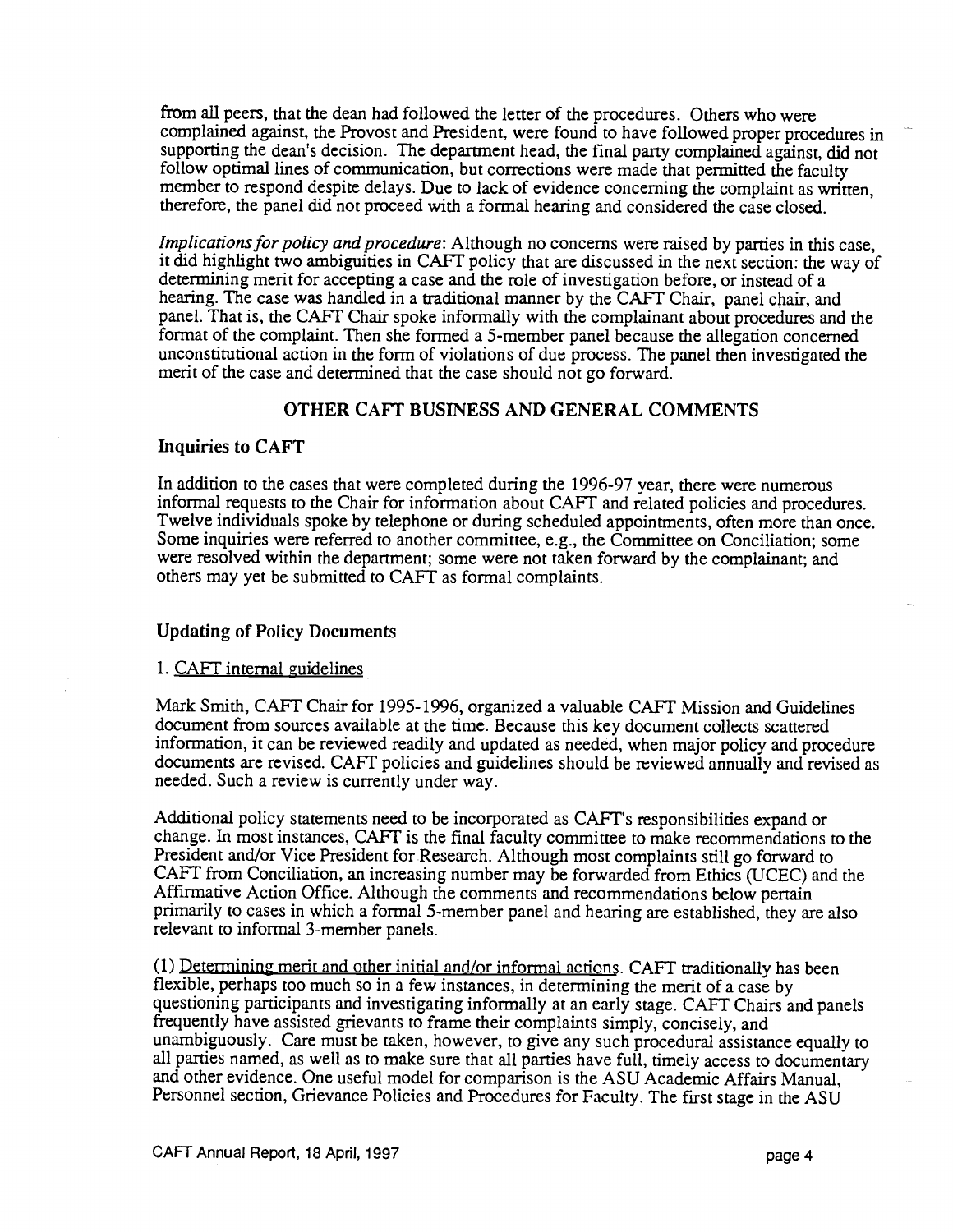grievance procedure is through a Clearinghouse Committee that refers the case to a particular committee.

(2) Pre-hearing procedures. After a case alleging misconduct, dismissal, release, unconstitutional action (including due process and academic freedom), and/or discriminatory action has been accepted on its merit, a procedural pre-hearing is preferred to informal investigation by the CAFF Chair or panel. Such a pre-hearing clarifies the processes and calendar of events to all participants, permits questions and agreements as to details of the procedures, and ensures full disclosure of witness lists and evidence well before the formal hearing.

2. Concordance and cross referencing across policy documents

The major passages relevant to current grievance policies are scattered within and across several sources. The list below gives the most relevant sources and sections for CAFT purposes. CAFT is currently formulating some specific corrections and marking others that the Faculty Senate may wish to consider in its next review of these formal policies.

ABOR Policy Manual, Ch. 6 Personnel Policies

B. Faculty, §6-201, Conditions of Faculty Service (Rev. 8/1/96)

C. Definitions: 3. "Committee on Academic Freedom and Tenure"

5. "Discriminatory Action"

I. Dismissal or Suspension

K. Hearing Procedures for Faculty. [apply only to a faculty member recommended for suspension without pay or for dismissal]

L. Procedure to Review Allegedly Discriminatory or Unconstitutional Action

(Including Violations of Due Process or Academic Freedom)

M. Faculty Grievance Procedure [to be set up by each university]

C. Academic Professional, §6-30 1, Conditions of Faculty Service (Rev. 8/1/96)

I. Termination: 1. Methods of Termination, 2. Dismissal

K. Dismissal Procedures

L. Discrimination Review Procedures

University Handbook for Appointed Personnel, The University of Arizona, 2nd ed., 1995

Chapter 2: General Policies of the University

2.13.09 Misconduct in Research, Scholarship or Creative Endeavor [charges are to be directed to the University Committee on Ethics and Commitment, UCEC. If inquiry has found probable cause of misconduct, the Vice President for Research must ask CAFT to conduct a formal investigation in accordance with ABOR-PM  $§6-201(K)(3)$ ]. 2.16 Sexual Harassment; and Appendix E, Policy on Sexual Harassment [case is directed to Affirmative Action Office].

Chapter 3: Faculty Personnel Policies and Procedures

3.04 Prohibited Considerations: Review of Decisions Involving Personnel Matters. [A faculty member who believes an action resulted from unlawful discrimination or was based on other unconstitutional grounds should request investigation by the Provost and Affirmative Action Office or other appropriate investigation. If Provost's decision is not acceptable, faculty member may invoke procedures for CAFT hearing, ABOR-PM §6-  $201(K)(4)$ .

3.17 Dismissal or Suspension [refers to ABOR-PM §6-201].

Chapter 4: Professional Staff Personnel Policies and Procedures

4.04 Unlawful Discrimination; Review of Decisions Involving Personnel Matters. [refers to ABOR-PM §6-301 and -201]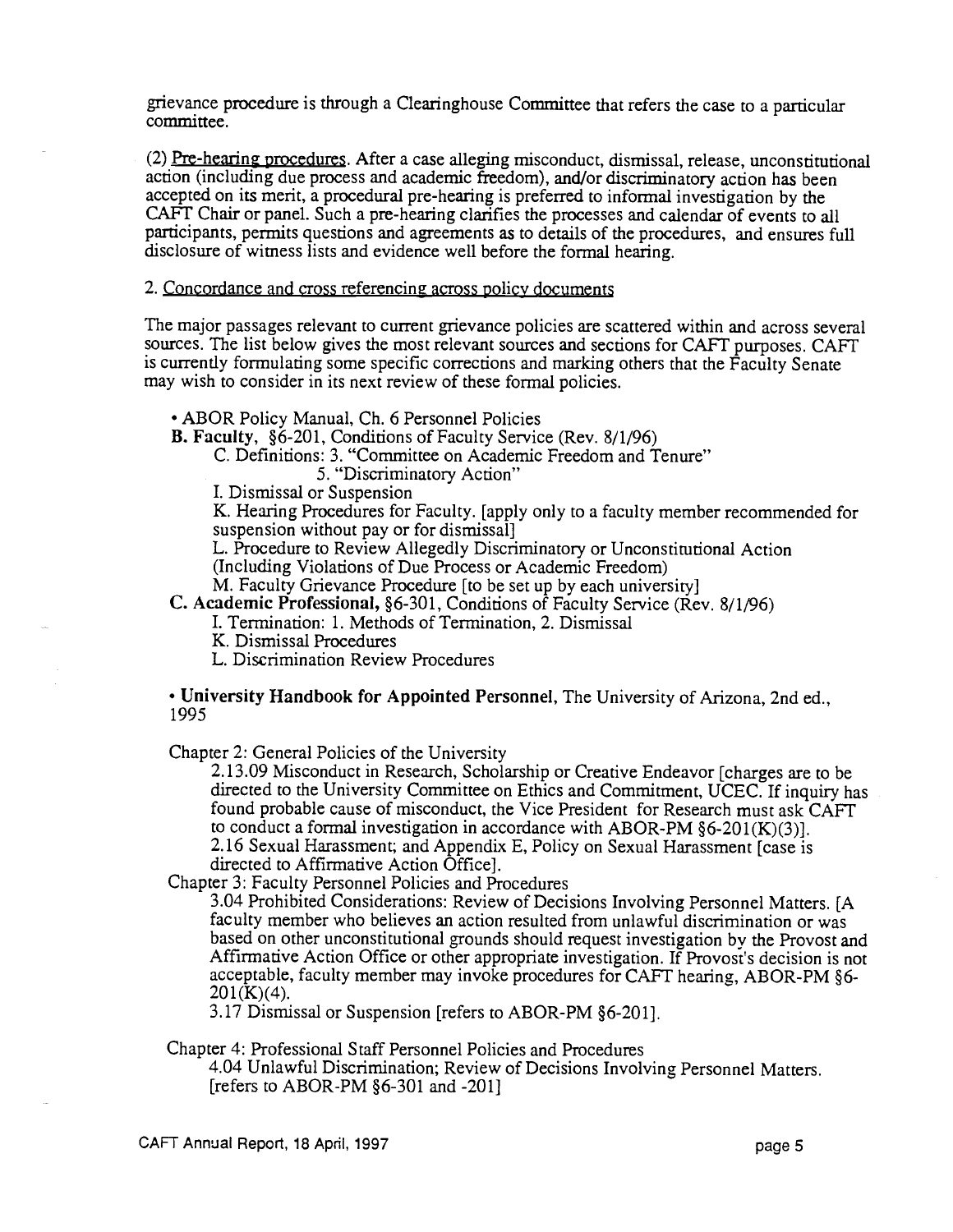4.20 Dismissal or Suspension [refers to ABOR-PM §6-301 and -201]

Chapter 6: Grievances and Hearings [covers anything not covered in Chs. 3, 4, and 5].

6. 02. General Administrative Procedures [grievances or complaints filed first with immediate administrative head]

6.03. Unlawful Discrimination Review Procedures [if not resolved via Section 6.02, grievant or complainant may request Provost's Office to investigate. Investigation by Affirmative Action Office or other appropriate agent is carried out.

6.04. Further Hearings. [If not resolved via Sections 6.02 or 6.03, goes to Committee on Conciliation and, if no conciliation, to CAFT].

6.05. Protection of Employees from Reprisal for the Disclosure of Information - Review Procedure [If Provost's investigation did not resolve grievance or complaint, goes to CAFT].

Appendix B, Bylaws and Constitution of the Generai Faculty of The University of Arizona (Rev. 4/95).

Article IV. Generai Faculty Standing Committees. Section 1,c,vi Section 9 [Procedures section spells out CAFT's activities in considerable detail]

Respectfully submitted,

Wetzel, Chair of the Committee on Academic Freedom and Tenure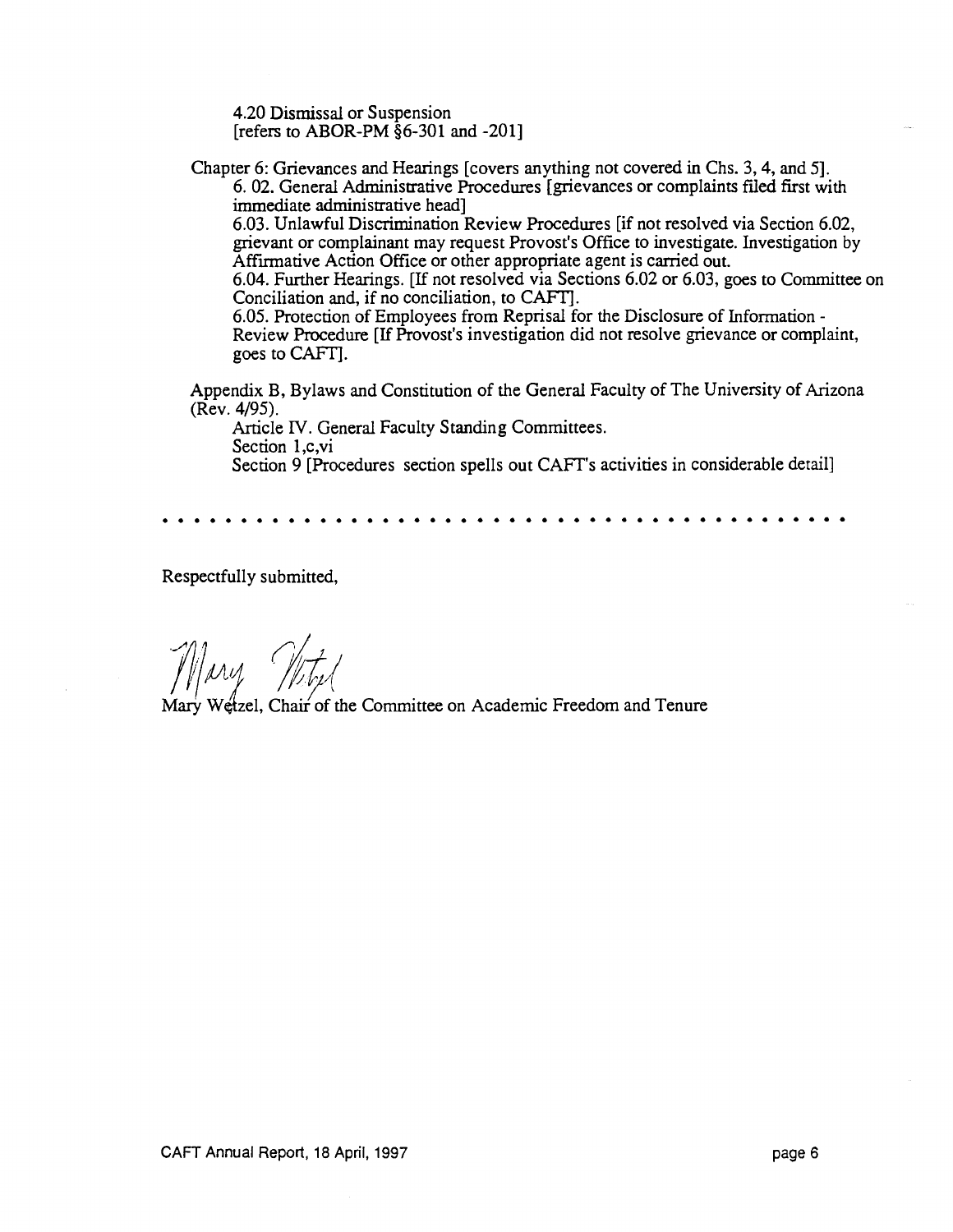**THE UNIVERSITY OF** 



Committee on Ethics and Commitment TUCSON, ARIZONA

Mailing Address: Faculty Center The University of Arizona P.O. Box 210473 Tucson, AZ 85721-0473

Location: Faculty Center 1400 East Mabel Tucson, AZ 85721 (520) 621.1342 Fax: (520)621.8844

## UNIVERSITY OF ARIZONA

## COMMITFEE ON ETHICS AND COMMITMENT

### 1996-1997 Annual Report

Thomas P. Davis, Pharmacology (5/95-4/97) Jeanne Clarke, Political Science (5/94-4/97) David S. Shimm, Radiation Oncology (5/95-4/96) John Bradley, LRC, Education (5/95-4/98) James O'Leary, Plant Science (5/95-4/98) Sam James, Internal Medicine (5/96-4/99)

The committee met to review several formal allegations which were investigated and resolved. Several informal allegations were also presented to the committee. One set of allegations is still being investigated. The Chair of the Committee, Dr. Tom Davis, attended an intensive three day workshop funded by the American Association for the Advancement of Science on Mechanisms for Investigating Allegations into Research Misconduct: Inquiry and Investigation.

Respectfully submitted on behalf of the Committee on Ethics and Commitment.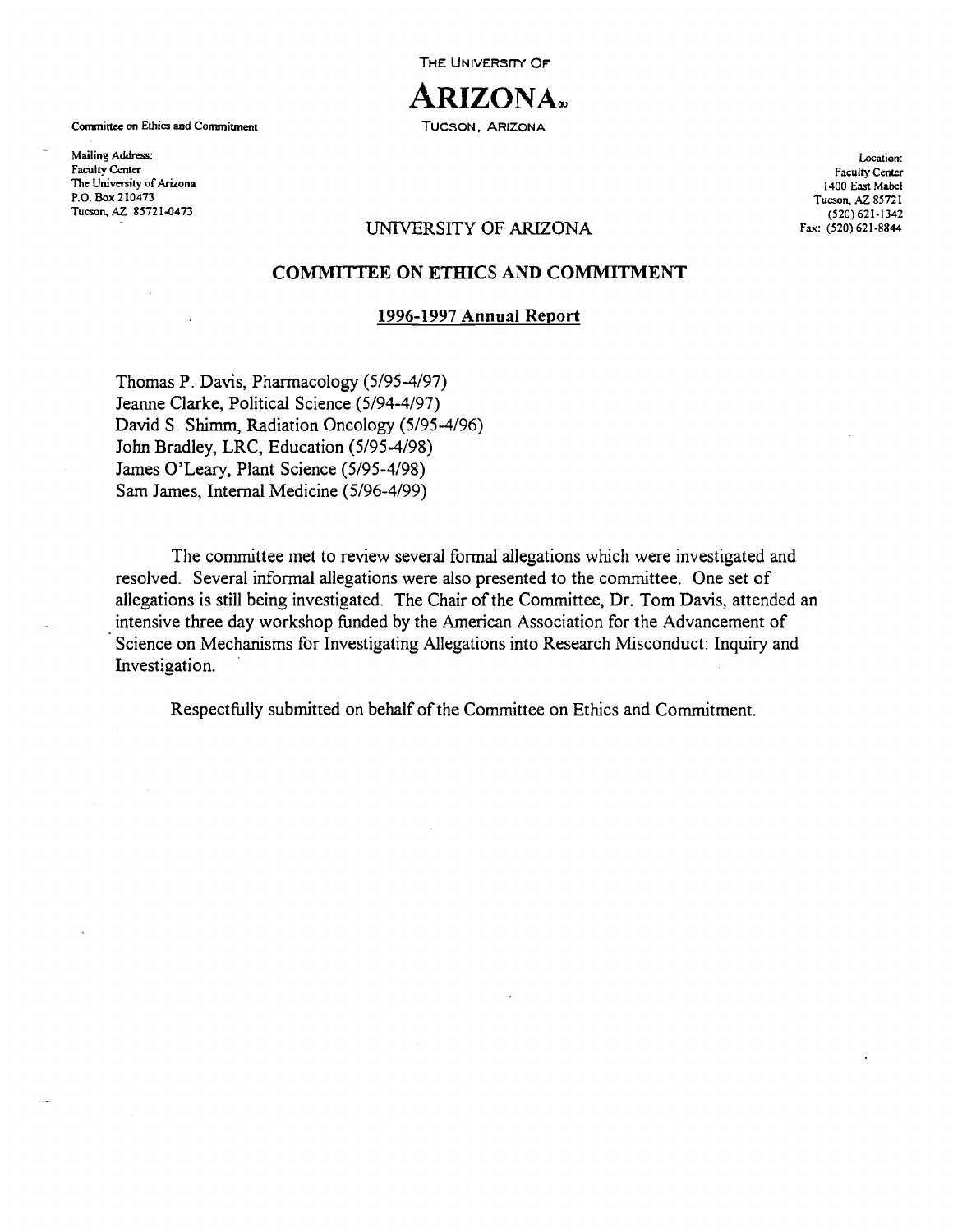

## COMMITTEE ON CONCILIATION Annual Report

1996-1997

COMMITTEE MEMBERS Darrel E. Goll (Chair) George Gutsche Carol Larson Steven McLaughlin Jim Patten Susan Wilson-Sanders

| <b>DEPARTMENT</b>              | <b>TERM</b> |
|--------------------------------|-------------|
| <b>Animal Sciences</b>         | 5/95-4/97   |
| Russian and Slavic Languages   | 5/96-4/98   |
| Teaching and Teacher Education | 5/95-4/97   |
| Arid Lands                     | 5/96-4/98   |
| Journalism                     | 5/96-4/98   |
| University Animal Care         | 5/96-4/98   |
|                                |             |

## ACTIVITIES

The Committee on Conciliation(COC) considered five cases that were formally submitted in the 1996-97 academic year. In addition, the Chair had telephone conversations with two other individuals who were considering the conciliation process, and visited with one of these two in his office. Neither of these two submitted formal requests for conciliation.

One of the five cases involved a disagreement about how the annual performance evaluations were being done. This was a long-standing dispute that had already been appealed to the Dean of the College. By the time the COC became involved, both sides had become firmly entrenched, and it was impossible to find a common ground for conciliation. This case may go to CAFT. A second case involved a dispute over an individual's administrative appointment. Again, by the time the COC was contacted, the situation had been appealed to the Provost and denied, and the issues had become disagreements over procedures and protocol, which are inappropriate for the COC.

Three the five cases formally submitted to the COC involved issues related to denial of P&T. In each of these three cases, the process had proceeded beyond the point that conciliation could be effectively used, and all three individuals were notified that they should take their cases to CAFT if they wished to pursue them further. It should be noted that all three of these cases came to the COC only because of the statement in the Faculty Senate Handbook(Section9,b,pageB-5) indicating that"All requests for action on the part of the Committee on Academic Freedom and Tenure...... and such requests shall be made only after it has become apparent that the complainant has been unable to obtain satisfactory solutions or adjustments through the customary administrative channels and the Committee on Conciliation".

The experience of the COC during the past year suggests that issues concerning denial of P&T almost invariably involve disagreements concerning the procedures that have been followed. By the time that the usual appeals for reversal have been made, the process is no longer amenable to conciliation. Requiring such issues to go to the COC before going to CAFT seems to delay the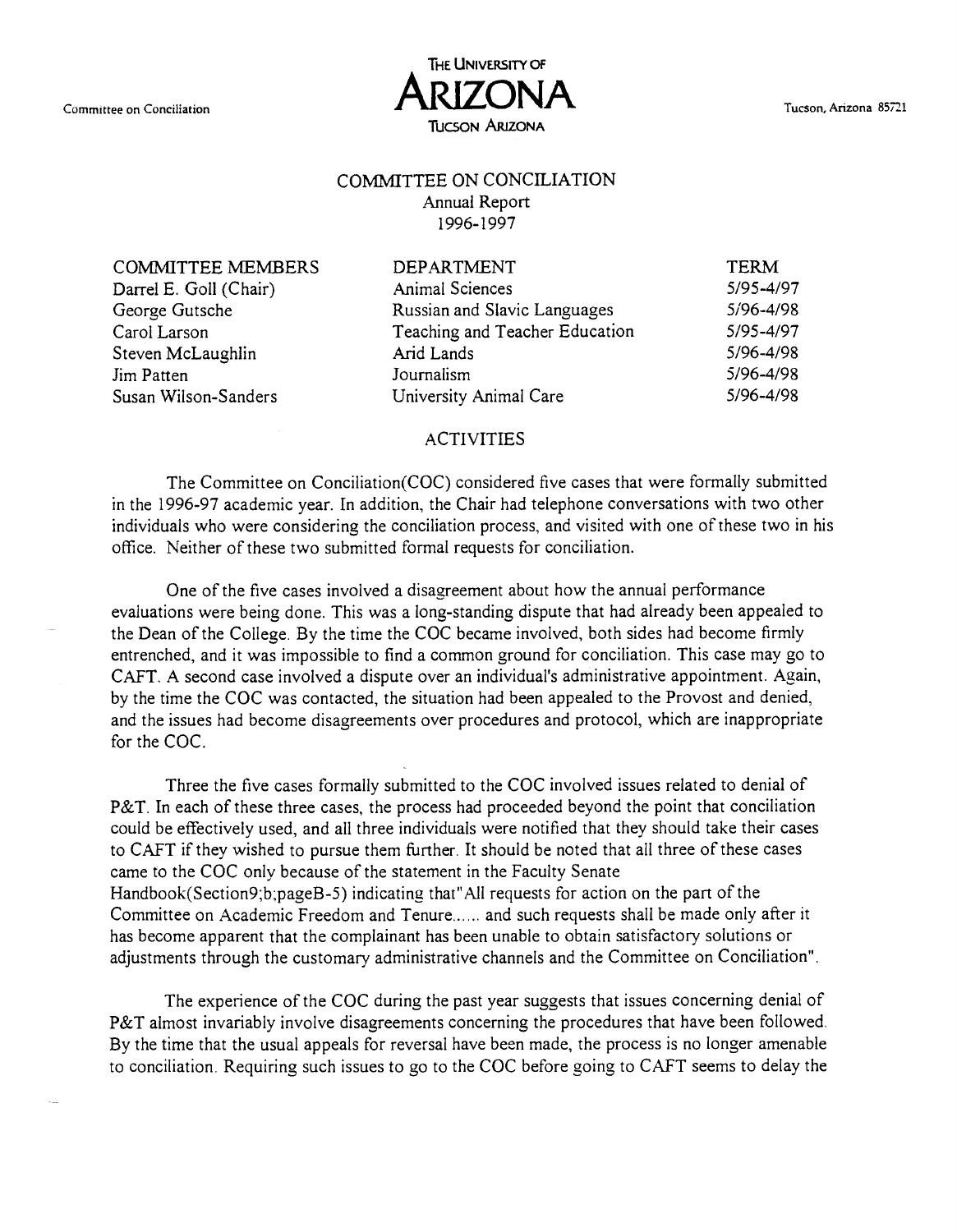process needlessly, and indeed, the "Operating Guidelines" for the COC state that P&T/ continuing appointment denial matters are not addressed by the COC.

Based on our experiences this past year, the COC makes three specific recommendations for the Senate to consider.

- That the Bylaws of the General Faculty be amended by deleting the phrase, "and the  $1)$ Committee on Conciliation" which appears in the final paragraph of Section 9;b, page 5-B, of the Faculty Senate Handbook: Bylaws of the General Faculty.
- That the COC Operating Guidelines be revised to include the possibility of a joint meeting  $2)$ between the parties involved, with this joint meeting occurring; a) only after committee members have first met individually with each party; and b) only when both parties agree to such a joint meeting.
- That the Faculty Senate, in an effort to facilitate the process of resolving grievances,  $3)$ develop a mechanism that would allow the Chairs of the COC, the CAFT, the Committee on Ethics, and the Affirmative Action Office to meet regularly to preview grievance cases and assign them to the appropriate committee for consideration.

The success record of the COC has not been outstanding during the last several years, partly we believe because we have received many cases at an advanced stage in the disagreement after both parties have become committed to their position, and partly because the Operating Guidelines for the COC discourage meetings where the grievant may present a case. Mediation efforts in other situations usually involve bringing the parties together.

Submitted on behalf of the Committee on Conciliation.

Daniel Etal

Darrel E. Goll Chair, Committee on Conciliation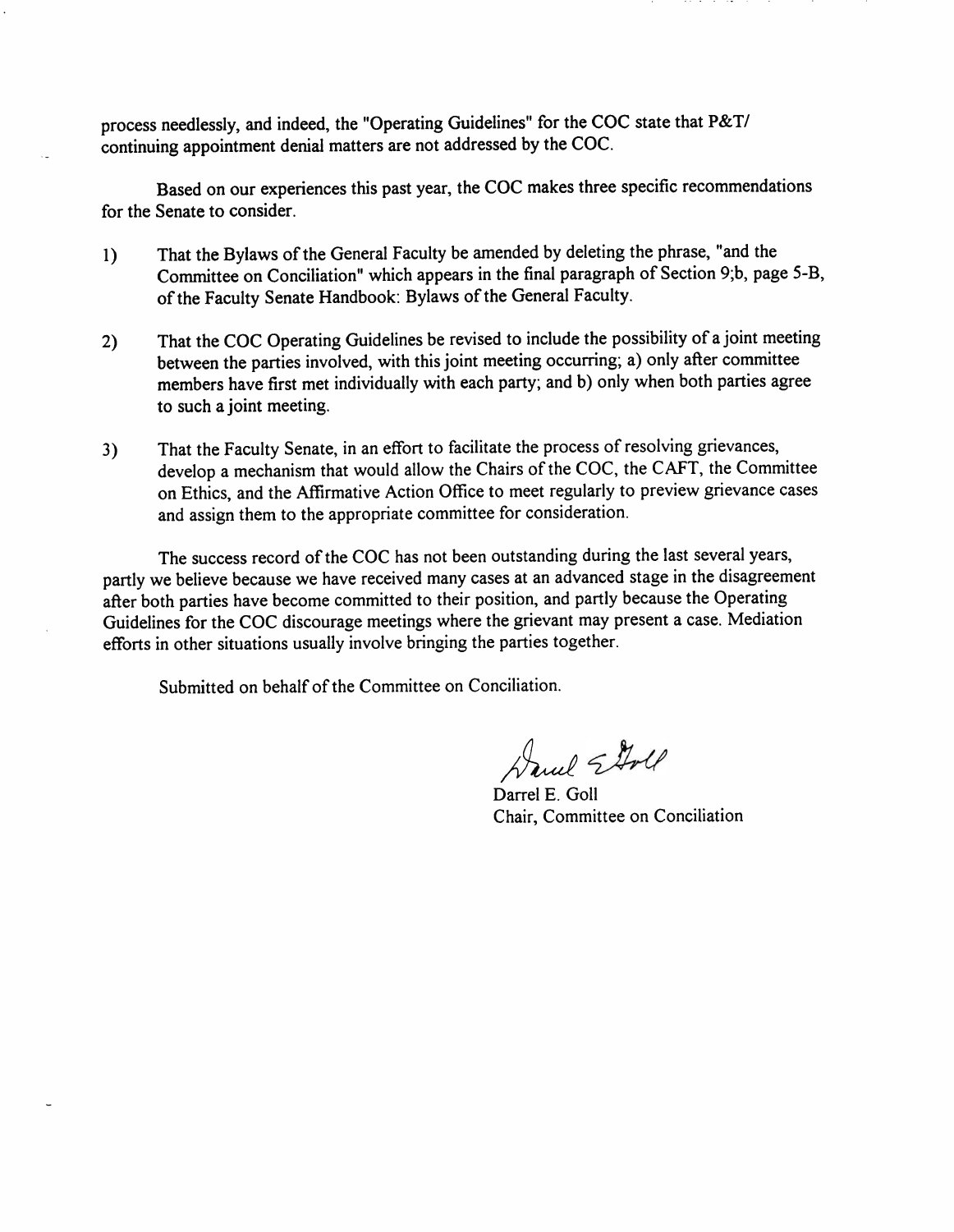## April 10, 1997 / Revised Draft 4

## The University of Arizona Main Campus Strategic Plan Transformation Beyond the Year 2000

## Note: All data in this plan are being updated.

## Introduction/Description

The University of Arizona is engaged in a long-range strategic planning process required to design effective, affordable strategies to carry out its mission and retain and enhance its quality in the future. Evaluation and change are vital to maintaining the University's high quality in an era that holds great promise yet also is one of extraordinary uncertainty.

The University of Arizona has assessed its current status and the extent to which essential activities are consistent with its goals. The University has made considerable progress in achieving the goals of the previous strategic plan, Toward the Year 2000. This revised plan incorporates the results of the Arizona Board of Regents (ABOR) Environmental Scan, the University's Strategic Planning and Budget Advisory Committee's Environmental Scan ("New Realities Facing The University of Arizona")<sup>1</sup>, and is consistent with the ABOR Strategic Directions. Assessment will continue to form the basis for future directions.

This revised plan is the first step in the process. To achieve the goals outlined in this plan, individuals and teams have taken responsibility for developing and implementing appropriate strategies and indicators of success and for measuring progress at regular intervals. One of the overall strategies for achieving the University's goals is to develop new indicators and gather data to enable us to better track and assess our progress. The University recognizes that this is a process that will be revisited and revised continuously during the coming years.

Choices to be made must be approached with openness, drawing on creative energies and talents across the University. A partnership of people with diverse ideas but a common goal of making this University even better must reconcile these challenges and opportunities. The University of Arizona will continue to be both excellent and distinct in serving the needs of society.

## Vision

To provide for students and the State of Arizona a preeminent, creative, learning community that inspires education, sclolarship, and service of the highest caliber.

### Mission

The University of Arizona, a public, land-grant, research and educational institution, is dedicated to preparing students for an increasingly diverse and technological world and to improving the quality of life for the people of Arizona and the Nation. The University provides distinguished undergraduate, graduate, and professional education; excels in basic and applied research and creative achievement; and integrates these activities and achievements of regional, national, and international significance into everyday life.

<sup>&</sup>lt;sup>1</sup>Open letter to University of Arizona Faculty and Staff published in <u>Lo Que Pasa</u>, the campus newspaper in May. 1996.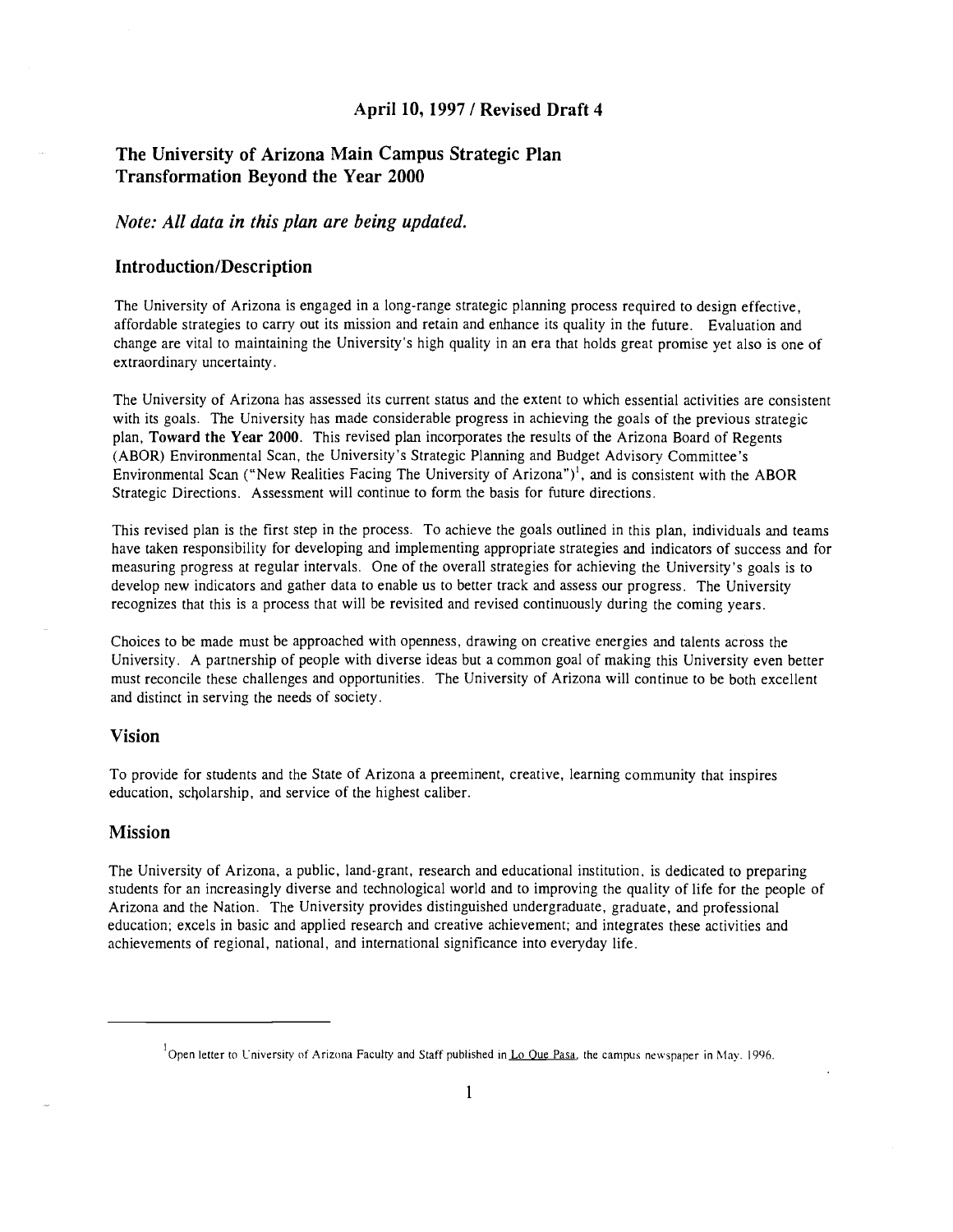## Environmental Scan

The University of Arizona faces serious challenges. These challenges are not unique to The University of Arizona but are symptomatic of national changes and trends. Higher education everywhere is facing increased competition for students. The public is demanding greater accountability as well as more teaching, improved responsiveness, and reduced costs. Technology is changing the way we work and the expectations others have of us. Federal funding and support for higher education in general are decreasing. Real state funding per student has decreased and the political climate is not conducive to real increases in budgets. Parents and students have resisted significant tuition increases. As a result, the University of Arizona must position itself to address further economic downturns. The University actively and visibly must improve accountability, quality, and efficiency in order to regain confidence from all quarters. If not, the University will suffer increasing external control and lose the ability to maintain and defme its vision of a university.

A. National Challenges, Trends, and Issues: Nationally, competition for students is increasing. The proportion of high school graduates who go on to traditional higher education is flattening. Furthermore, there is an oversupply of graduates from certain graduate programs. Some private colleges are decreasing tuition rates in order to attract students. Private companies, such as Motorola, are developing their own degree granting postsecondary programs. AT&T recently contracted with the University of Phoenix to provide in-house training. Increasingly, University of Arizona students are older and work while attending school. Jobs that provide education, work-related experience, and higher wages folded into one package are attractive to many students.

Distance learning provides new sources of competition. Competing universities, colleges, and private firms are now offering courses and degree programs without regard to state boundaries. New methods of instruction within traditional education also are changing the competitive environment. Students today expect high levels of technical support and creative use of technology in instruction. Having such capabilities is an increasing competitive advantage.

Nationally, public confidence in higher education has declined significantly, especially since 1990. Twenty years of increased international competition and restructuring in the private sector have created expectations about and methods for improving business processes and cutting costs. Like all public and private institutions we need to pay attention to productivity and accountability.

B. Impact on the U of A: Throughout this century, the universities in Arizona have had a near monopoly with respect to in-state students seeking bachelors or higher degrees. This is no longer the case. For example, even as the number of Arizona high school graduates increases, enrollments at The University of Arizona have decreased.

1. New Forms of Competition: Today alternative forms of higher education are, or are becoming, available to the State's residents. The governors of 21 western states, including Arizona, are developing a virtual university. Dartmouth College and Troy State University are offering degree programs and courses for credit in Tucson. Columbia University recently announced its plans to begin offering courses at the Biosphere facility and USC is offering programs at Hughes Aircraft.

2. Changing Needs of Students: The students coming to the UA often want more flexible schedules, and they and their future employers want more practical and effective preparation for work. The present variety of courses, majors, and requirements make changes in major difficult for students.

3. New Technologies: The UA has begun to exploit opportunities to use technology and different teaching methodologies to improve the quality, efficiency, effectiveness, and competitiveness of instructional programs. Successful models already exist at the University of Arizona.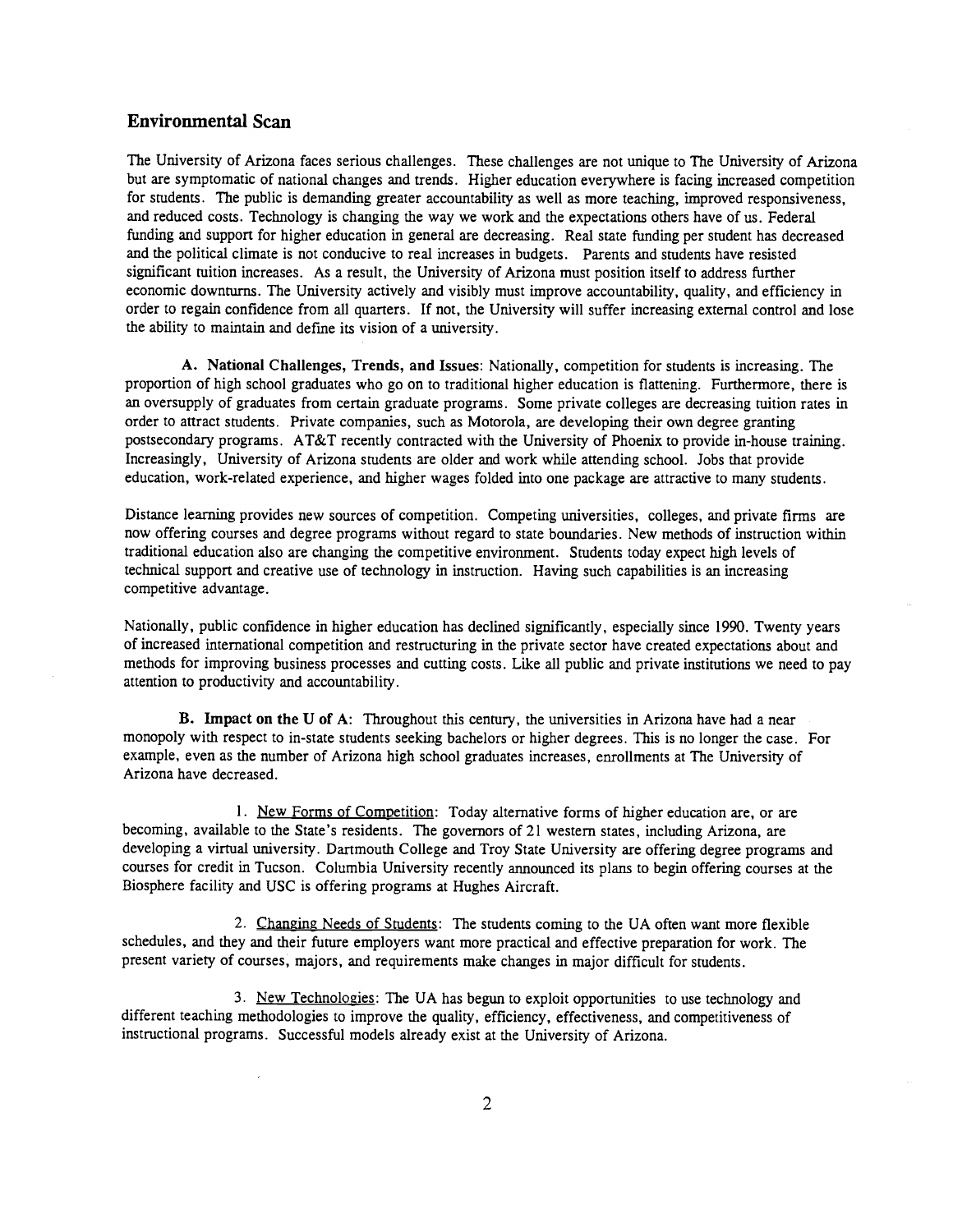C. Continuing Budget Problems: The number of full-time equivalent (FTE) students at The University of Arizona has increased from 27,340 in 1986 to 31,370 in 1995. Per student, State and federal appropriations and tuition have increased during this period, but the purchasing power of the dollar has declined. As a result, real dollars per FTE student have declined by about \$750 since 1986. This figure multiplied by 31,370 students results in a loss in purchasing power of almost \$23.5 million each year.

Concurrent with this loss, the University has been making major investments in information technology. Apart from the equipment costs, the cost for staffing and maintaining this technology comes to more than \$10 million per year. Additional millions are spent each year to fulfill new federal and State mandates, such as those related to the Americans with Disabilities Act and federal and State health and environmental regulations. These costs exacerbate the purchasing power lost per FTE student described in the previous paragraph. Thus, the total University revenue shortfall, relative to documented need, is between \$30 and \$40 million annually. There is no reason to believe that this downward trend is going to change.

The University has tried to meet this shortfall by deferring an average of \$8-9 million per year (over \$90 million cumulatively) in maintenance of the University's buildings and infrastructure. Other ways of meeting the shortfall have included using indirect cost revenues from research grants, giving up central reserves, cutting staff, capping travel funds, cutting the number of periodicals and books in the library, and eliminating and consolidating programs.

1. Increasing Revenue: Some of the decline in the state budget in real terms has been offset by increases in tuition and indirect cost recovery (ICR). The University of Arizona receives 3-4 times as much tuition revenue per student from out-of-state students as from in-state students. Partly due to concerns raised by the board and partly for other reasons, the number of out-of-state students at the University has begun to decline. The proportion of high school graduates that go on to college is declining. Even though Arizona is a low tuition state, students and parents are increasingly resistant to tuition increases that are greater than inflation. Part of any tuition increase is set aside for scholarships, and is not a net addition to revenue. Such set-asides are important to attract the rapidly rising proportion of Arizona high school graduates who are minorities with traditionally lower family incomes and lower college attendance rates.

The University could try to raise more indirect cost recovery funds by increasing success in obtaining research grants. Since the UA was not heavily invested in defense or Department of Energy funded research, it was not seriously hurt by the post-Cold War declines in research and development funding in these two areas. The University, however, has been enormously fortunate to do as well as it has in the face of federal funding cutbacks. Just maintaining the present level of research funding will be a mark of success. Furthermore, although the ICR rate was increasing until three years ago, the actual recovery of indirect costs as a percentage of total grants and contracts has been declining. Marginal real increases in ICR beyond current levels are the most that can be expected.

2. Administrative Costs: Cutting administrative and support costs further is another possible way of saving money. The most reliable study to date was undertaken by the Joint Legislative Budget Committee in July 1994. The study concluded that the UA had relatively lower administrative and support costs than ASU and NAU and has slightly higher than average total administrative costs when compared with its peers. Recent budget cuts have affected administration and support units more than academic units, and the number of executive level administrators has declined. But these declines have been offset by increased expenditures to meet legal mandates and to fund information technology. Generally, people are working hard at what is required, but often are hampered by ineffective, redundant, and costly internal and external procedures and requirements. The continuous improvement and business process reengineering efforts have helped reduce costs and increase effectiveness, but these sometimes require campus wide investments, for example, for information technology to replace obsolete systems. These programs should pay off over time, but they are unlikely to provide big savings in the short term. Many savings accrue to departments in ways that haven't been easily recoverable for reallocation to fund other investments. A Faculty Senate committee is reviewing the support cost issue.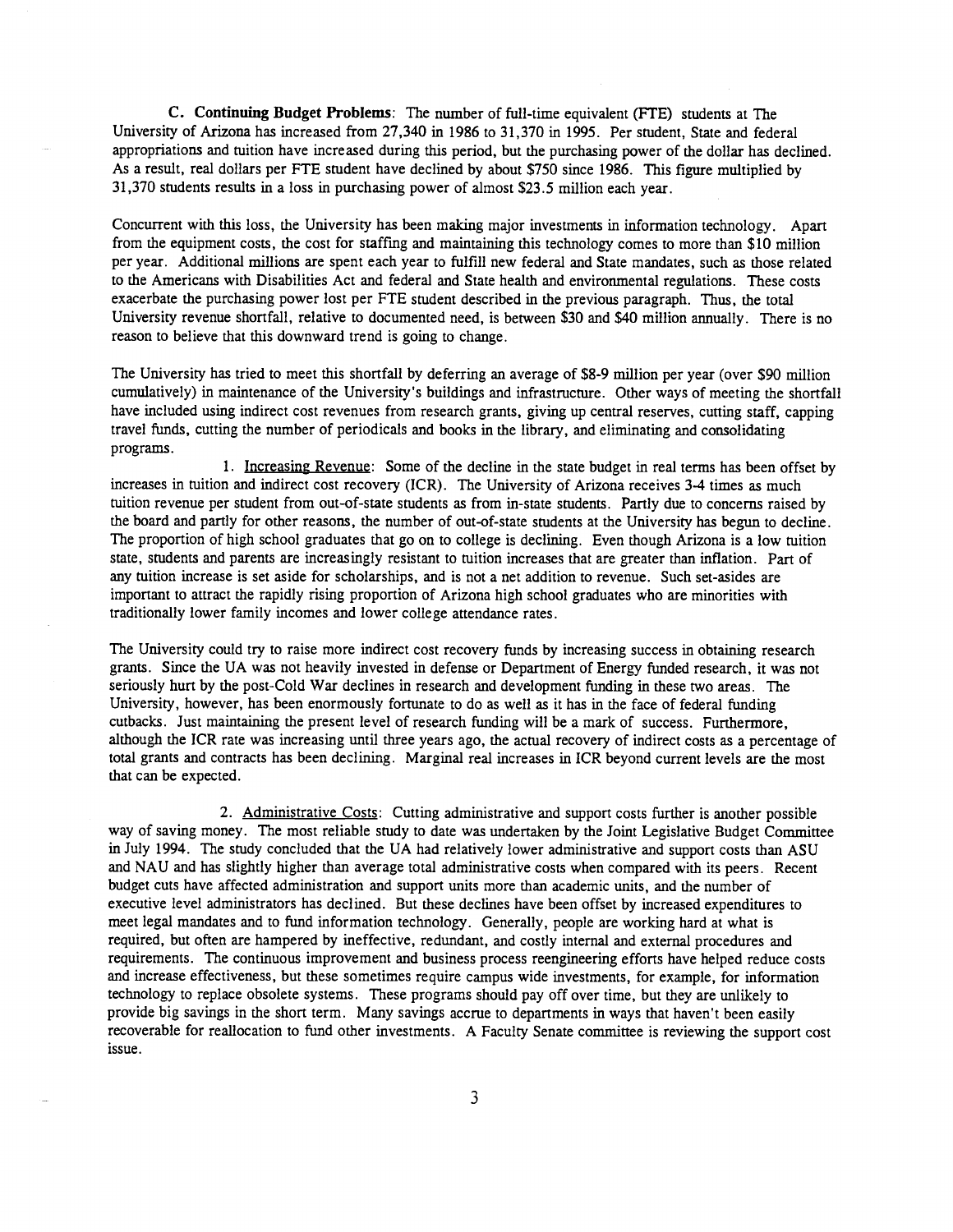3. Construction Costs: Since The University of Arizona pays for capital bonds, cutting back on construction also has been proposed as a way to save money. In the short term, this has had no effect since current payments are for facilities already built or under construction. In the longer term, the current space shortage is estimated to be approximately 1.4 million net assignable square feet (NASF), based on national standards. Classroom space is near standard (quantity, not quality) and marginally will exceed standard when the Integrated Instructional Facility is complete. The major components of the shortfall are offices and laboratories. Each category is about 0.5 million NASF short. In some cases, because of safety and other issues, existing buildings will have to be replaced or upgraded. Without providing the quantity and quality of space required, The University of Arizona cannot plan to expand or even maintain the current level of instruction, research, and support. This, in turn, threatens indirect cost recovery revenues and the quality of programs.

D. Conclusions and Implications: The University of Arizona is facing a continuing series of shifts that will affect the University for the indefinite future. Although gradual, these changes are reinforcing each other. They have now become critical. Competition for students once thought of as our exclusive franchise is increasing. The University must meet this competition to attract the number of students necessary to reach the enrollment targets upon which the University's tuition revenue and state budget are based. Public confidence in higher education has declined and the public is demanding greater accountability. The public expects the University to teach more, improve quality, and reduce costs. Gross federal funding for education and research is decreasing, with some shifts of research funding among disciplines. Real State funding per student has decreased and the political climate is not conducive to real increases in budgets. Resistance to further tuition increases, especially those above inflation, is growing.

The issues of confidence, accountability, and improved quality and efficiency must continue to be addressed so that the University of Arizona may retain its ability to refine and maintain its vision of a university.

#### Goals, Objectives, and Measures

Goal A. To continue to improve educational activities and outcomes at the undergraduate, graduate, and professional levels.

The University of Arizona prides itself in being a student oriented research university. It is the premier residential campus for undergraduate education in the State and the premier graduate and professional institution in the State. The University is focusing on new ways to facilitate learning and improve instructional systems that respond to various student learning styles and that incorporate conventional and modern technologies.

Nothing is more basic to the purpose of this University than its commitment to educate and serve undergraduates better. It is now common for top research universities such as The University of Arizona to undertake concerted initiatives to educate and serve undergraduate students more effectively while maintaining and enhancing excellence in research and graduate programs. Along with its high quality disciplinary programs, the University has strong interdisciplinary programs. The University of Arizona successfully competes for the most highly qualified students in the country. Among top research universities the University of Arizona has one of the more diverse undergraduate student bodies in the nation, having increased the minority student population in the 1990s.

Another essential element to the purpose and quality of the University is its commitment to support, educate, and train students in graduate and professional programs. The University of Arizona has outstanding graduate and post-baccalaureate professional programs, the quality of which cannot be duplicated in the State. In the coming years we will build on our strengths and will work to maintain and expand our high-quality and diverse student body.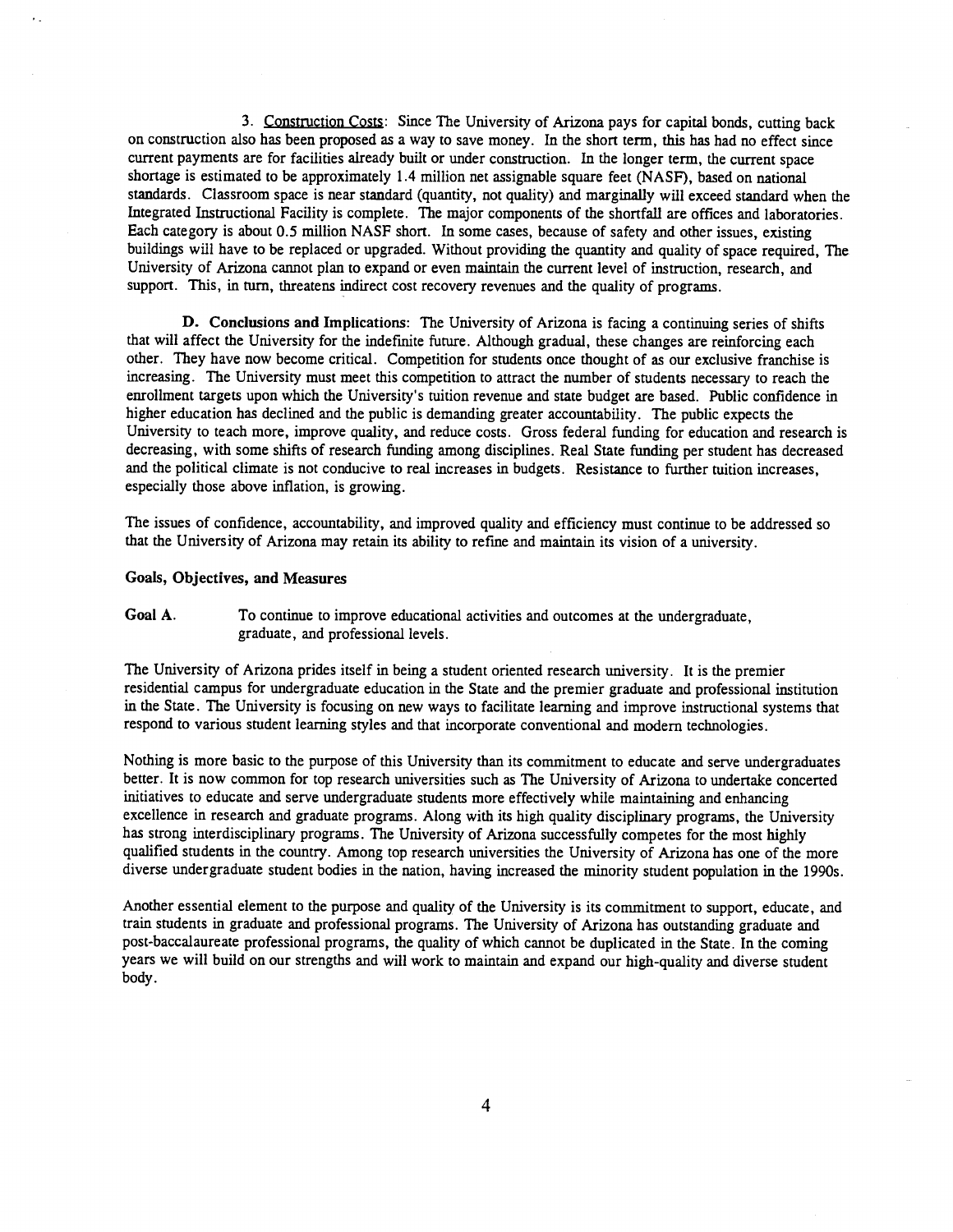## Objectives:

A. 1. To improve the quality of undergraduate education through a focus on learning and teaching as well as on assisting students to become effective and independent learners (ABOR:  $I-4$ )<sup>2</sup>. The University will achieve this objective by continuing to:

#### Strategies:

- Develop innovative methods and courses in undergraduate education and increase faculty a. development opportunities with a focus on improved teaching approaches, techniques, and environments which support student learning
- Foster student responsibility for building, refining, and executing their own educational plans b. and engagement in academic programs, research experiences, and campus and community activities
- Increase student involvement with research through the integration of instructional programs c. with research experiences. This will be accomplished by increasing the contact that undergraduates have with ranked, professorial faculty through the expansion of freshmen seminars, and of honors and faculty fellows programs, and increasing the proportion of lower division undergraduate courses taught by ranked, professorial faculty
- Provide students with on- and off-campus career related experiences and service learning d. opportunities that build community perspective, cooperation, and teamwork
- Increasingly emphasize teaching ability in the hiring and promotion process for faculty e.
- Develop better procedures for using assessment of the individual student's progress and f. achievement relative to peers
- Revise the University's general education curriculum so that it is coordinated with respect to g. college and University objectives
- Provide opportunities for students to integrate an international component into their h. educational experience
- A.2. To attract, retain, and graduate a more qualified and diverse undergraduate student body (ABOR: I-2, VI-2). The University will achieve this objective by continuing to:

#### Strategies:

- Excel in the recruitment of the most highly qualified undergraduate students in the State and the  $a<sub>1</sub>$ Nation
- b. Enhance our recruitment of Arizona students in the top 10-25% by increasing financial aid packages for such students
- c. Monitor the achievement of minority recruitment, retention, and graduation goals
- d. Improve and expand our partnerships with K-12 and community college
- educational systems and with other countries to improve and diversify our student profile
- Improve the educational, campus, and residential environments for first-year and transfer e. students
- f. Develop instructional and student support systems that are responsive to individual learning styles and changing student needs

 $2$ ABOR refers to Arizona Board of Regents Strategic Directions.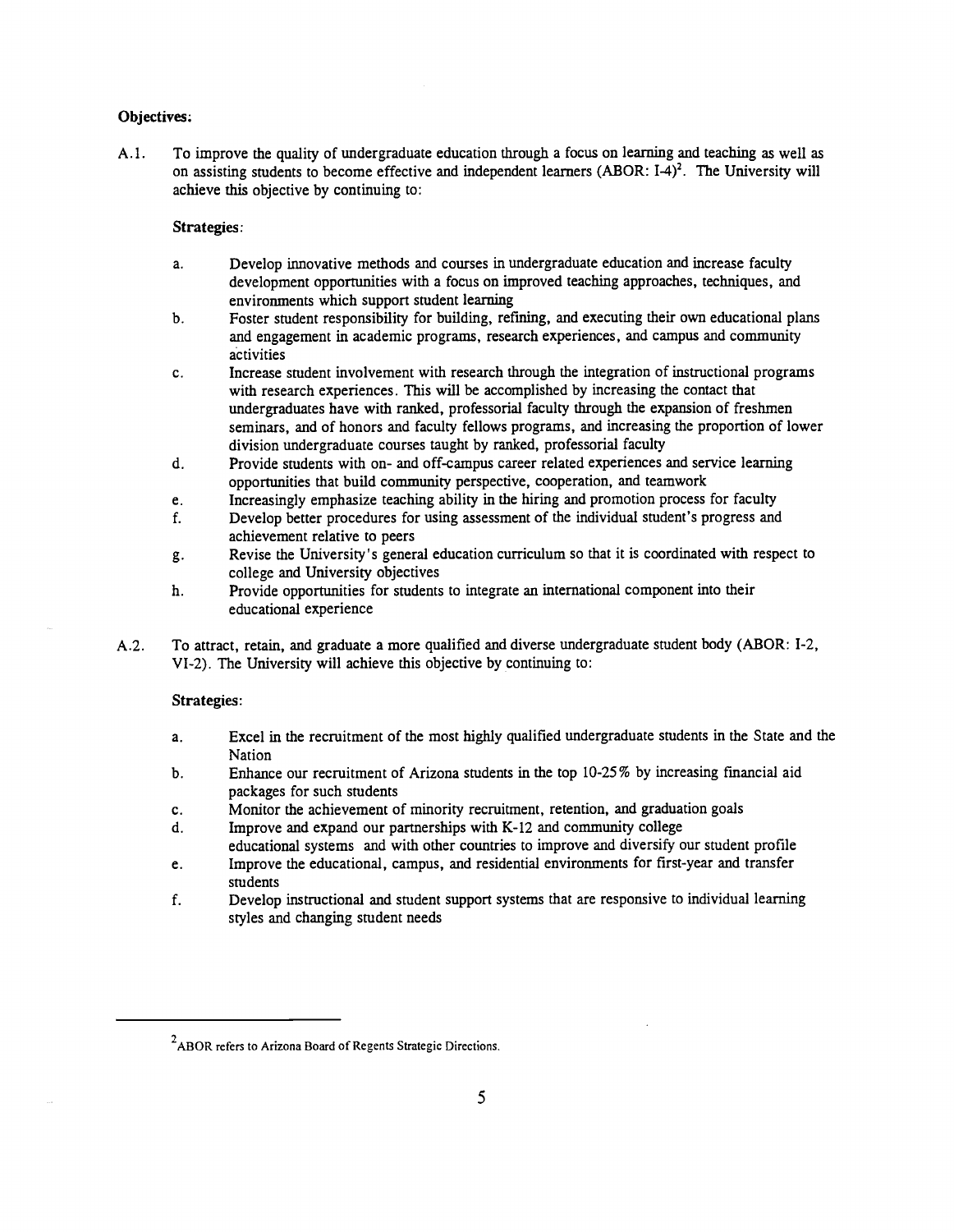A.3. To further strengthen our graduate and post-baccalaureate professional programs (ABOR: II-1, II-3, II-4). The University of Arizona will achieve this objective by continuing to:

#### Strategies:

- Excel in the recruitment of the most highly qualified graduate and professional students in the a. state and the nation
- Enhance our recruitment and retention of graduate students by continuing to increase Graduate  $\mathbf b$ . College financial assistance
- Monitor achievement of minority recruitment, retention, and graduation goals  $\mathbf{c}$ .
- Expand the involvement of faculty and students with interdisciplinary activities and programs d.
- Be a leader in the graduate education of Native American, Hispanic/Mexican-American, and e. international students
- Focus on selected graduate and professional programs that are successful in attracting, f. graduating, and placing diverse students, and redirect resources according to success in these endeavors
- Strengthen programs in areas in which placement responds to societal needs g.
- Develop more equitable and quantifiable criteria to evaluate graduate and professional programs h.
- A.4. To further capitalize on the new and emerging technologies to enhance the effectiveness of teaching (ABOR: V-1; UGEG<sup>3</sup>: 2.4, 3.1, 3.2, 3.3, 3.4). The University of Arizona will achieve this objective by continuing to:

#### Strategies:

- Develop, build, and maintain modern, well-equipped educational facilities a.
- Provide students, faculty, and staff with adequate technical support **.**
- $\mathbf{c}$ . Ensure student access to computers and telecommunications networks
- A.5. Integrate scholarly research and creative activity into the instructional program at all levels across the University (UGEG: 7.1). The University of Arizona will achieve this objective by continuing to:

#### Strategies:

- Develop programs for faculty to involve both undergraduate and graduate students in research  $a<sub>x</sub>$ and creative activities
- Ensure that research methods are included as a component of all undergraduate curricula  $\mathbf b$ .
- Provide a rich array of research intensive experiences for undergraduate students, e.g.,  $c.$ laboratory experiences, internships, capstone courses, and service learning opportunities, in which students receive academic credit and faculty receive teaching credit

<sup>&</sup>lt;sup>3</sup>UGEG refers to Undergraduate Education Goals.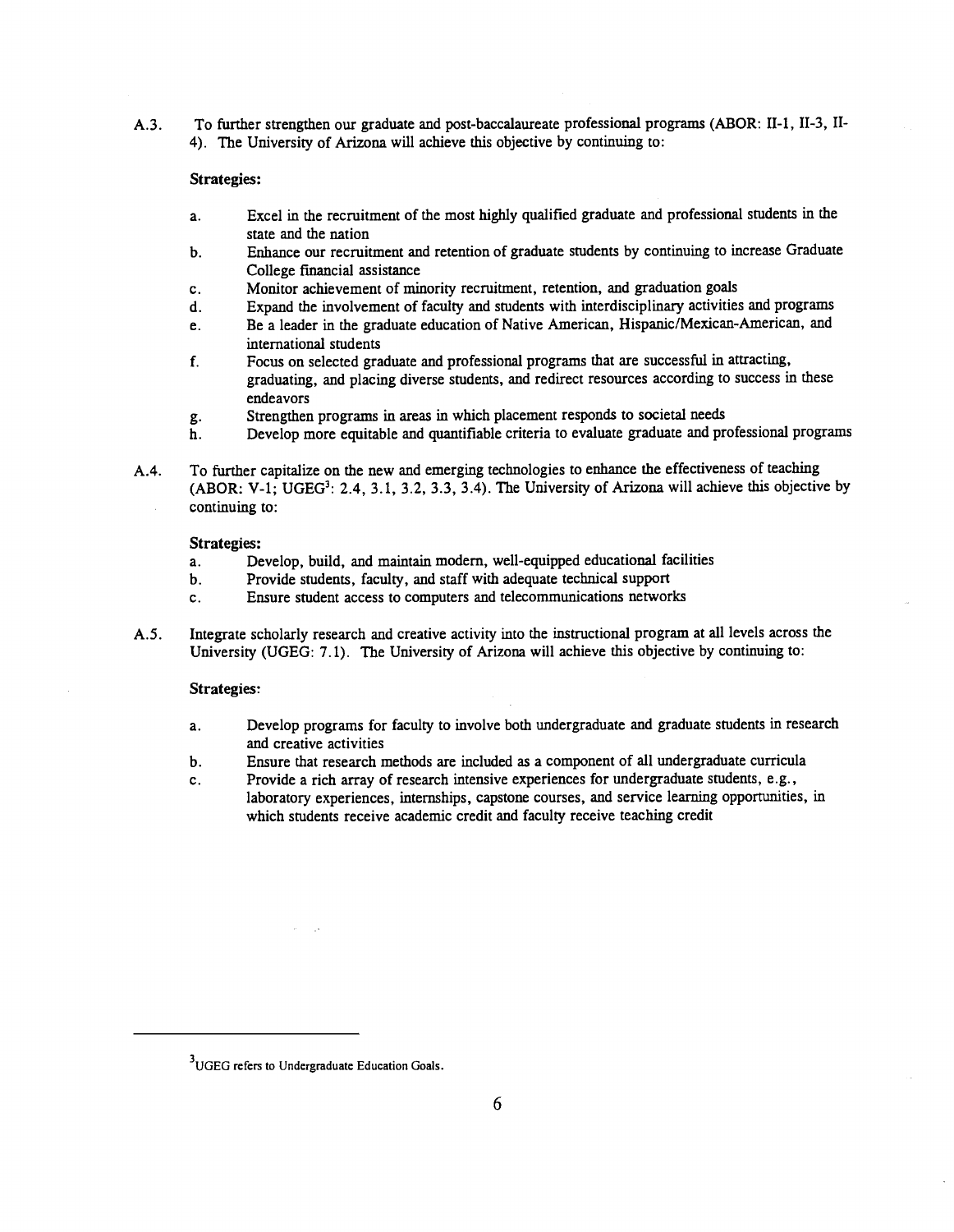### Measures<sup>4</sup>:

| Baseline:<br>Goal:                   | with access to the network                                                      | 20-30% Fall 1993<br>100% by Fall 1999 |                                 |      | The percentage of students and faculty (via residence halls, student centers, and faculty offices) |                                                                                               |
|--------------------------------------|---------------------------------------------------------------------------------|---------------------------------------|---------------------------------|------|----------------------------------------------------------------------------------------------------|-----------------------------------------------------------------------------------------------|
| 1996                                 | 1997                                                                            |                                       | 1998                            | 1999 | 2000                                                                                               |                                                                                               |
| 70%                                  | 80%                                                                             |                                       | 90%                             | 100% | 100%                                                                                               |                                                                                               |
| ranked faculty<br>Baseline:<br>Goal: |                                                                                 | 76.9% Fall 1993<br>90.0% Fall 1999    |                                 |      |                                                                                                    | The percentage of full time lower division students having two courses/semester taught by     |
|                                      |                                                                                 | 1998                                  | 1999                            | 2000 |                                                                                                    |                                                                                               |
| 1996                                 | 1997                                                                            |                                       |                                 |      |                                                                                                    |                                                                                               |
| 81%                                  | 82%                                                                             | 86%                                   | 90%                             | 90%  |                                                                                                    |                                                                                               |
| Baseline:<br>Goal:                   |                                                                                 | 89% reported 1995                     | maintain or improve on baseline |      |                                                                                                    | Level of satisfaction of recent University of Arizona graduates with their college experience |
| 1996                                 | 1997                                                                            |                                       | 1998                            | 1999 | 2000                                                                                               |                                                                                               |
| 90%                                  | 89%                                                                             |                                       | 89%                             | 89%  | 89%                                                                                                |                                                                                               |
| Baseline:<br>Goal:                   | Graduation rates:<br>Percent of full-time freshmen being graduated in six years | 49% Spring 1993<br>56% Spring 2001    |                                 |      |                                                                                                    |                                                                                               |
| 1996                                 | 1997                                                                            | 1998                                  | 1999                            | 2000 | 2001                                                                                               |                                                                                               |

Previous and possible alternative measures for all Sections are currently under review. Our present thinking is to work toward the development of measures that will enable us to evaluate actual progress toward our goals, rather than to use data that are more readily available but don't quite answer the question. The development of reliable and valid measures has been, and will continue to be, the most challenging aspect of the planning process.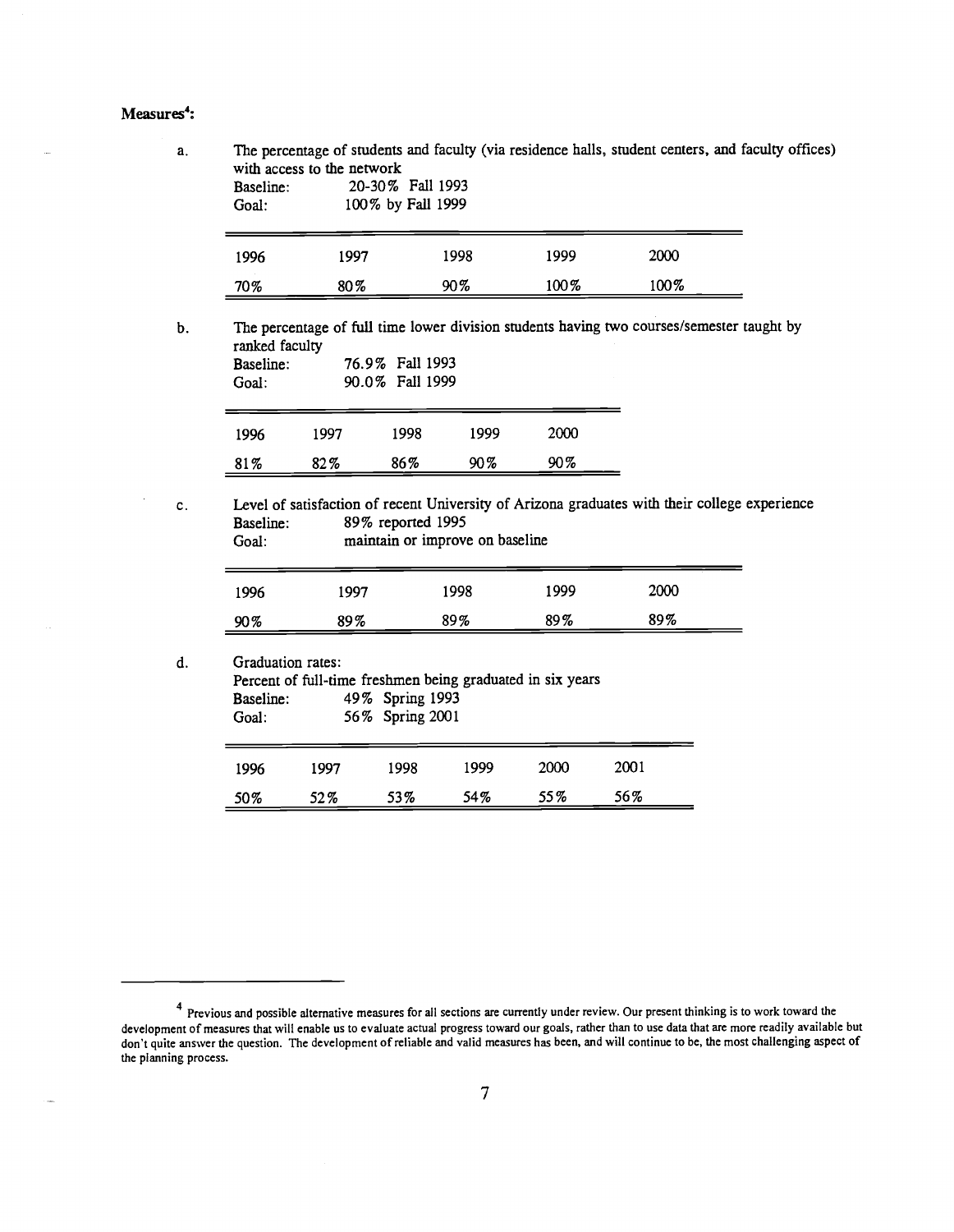e. Percentage of graduating seniors who have participated in a research or capstone experience<sup>5</sup> Baseline: For the 1995-96 school year, approximately 60% of graduating seniors had a research and/or capstone experience Goal: 100% by the Year 1997-98 1996 1997 1998 1999 2000 80% 90% 100% 100% 100%

Other measures that could be considered for inclusion in the plan are provided in the following sections.

#### Measures for A.1:

- % of students reporting satisfaction with the availability of courses in their majors  $a<sub>1</sub>$
- $\mathbf b$ . # of freshmen seminars, and # of students participating
- # of students participating in honors programs, which bring them into closer contact with  $c_{\cdot}$ faculty in various formal and informal settings.
- # of faculty participating in Faculty Fellows program, which brings faculty and students d. together in informal, out-of-class learning environments
- # of undergraduate degree recipients participating in research related or capstone experience e.
- \$ for instructional computing and challenge grants for faculty to develop innovative methods f. and courses in undergraduate education
- % of graduates going to graduate and professional schools g.

#### Measures for A.2:

- $a<sub>1</sub>$ # of Merit, Flinn, and Regents scholars (broken out into separate categories; provide text showing that we are tops in the state, e.g., we attracted 17 of the 20 Flinn scholars in the state)
- b. Average SAT, ACT, and GPA scores of freshmen
- c. % of entering students in the top 25% of their high school graduating class
- d. Level of satisfaction of recent University of Arizona graduates with their college experience
- Minority enrollment as a percentage of total enrollment e.
- f. Persistence rate of freshmen
- Percentage of full-time freshmen being graduated in six years. Our graduate rate is the g. highest in the state. We will continue to improve on that success.
- h. # of participants in the Finish in Four program
- i. % of students and faculty (via residence halls, student centers, and faculty offices) with access to the network

Measures for A.3:

- a. Average GRE (and professional school equivalent) scores of entering graduate students
- $\mathbf b$ . # of graduate students who are fellows, winners of prestigious national fellowships from the National Science Foundation, NASA, the Department of Defense, the Spencer Foundation, and other agencies and foundations
- c. Minority enrollment as a percentage of total enrollment
- # of faculty involved in interdisciplinary programs d.
- e. # of students involved in interdisciplinary programs
- f. # of Native American graduate students (the UA has the only Ph.D. in American Indian Studies in the nation)

 $5<sup>5</sup>$ Capstone Experience is a culminating project, internship, or other related experience that allows students to bring to bear, in an integrative fashion, the skills and knowledge acquired in their major area of undergraduate study. Such an experience would usually occur in the senior year, and it would be closely supervised by a faculty member from the student's major department.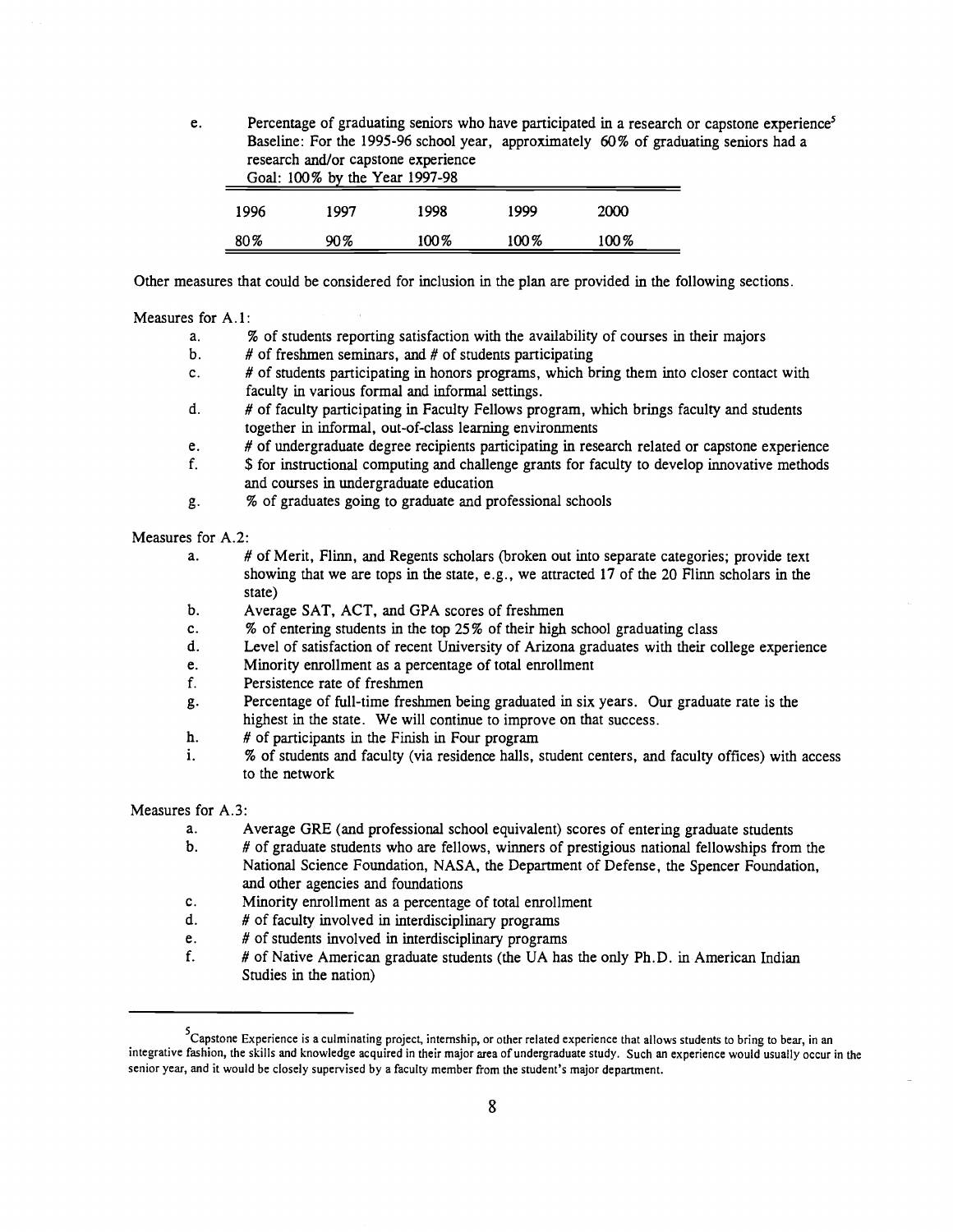#### Goal B. To maintain and strengthen the quality and quantity of University research and creative activity.

The University of Arizona has realized an unparalleled rise in research standing among research universities in the last 25 years. The premier research university in the state, it is a leader among public research universities nationally, the University has developed a wide range of high quality programs of research and creative activity of national and international visibility. These programs create knowledge about our natural and social worlds. They contribute to creative and technological advances that benefit quality of life and economic well-being of the State, the Nation, and the world. The University's extraordinary success in competing for external grants and contracts also serves to provide financial support for graduate and undergraduate students. Further, it contributes to enhanced instruction at the graduate and undergraduate levels. Equipment that is later utilized for instructional purposes is often purchased through grants. And a considerable proportion of these sponsored projects are instructional grants or are related to the improvement of education in the public schools or in colleges and universities.

#### Objectives:

B.l. To enhance research and creative activity in selected areas of distinction taking into consideration their relevance to societal concerns and needs (ABOR: III-1). The University of Arizona will achieve this objective by continuing to:

#### Strategies:

- $a<sub>1</sub>$ Evaluate current areas of research distinction and appropriate levels of support for these activities
- $<sub>b</sub>$ .</sub> Develop and apply criteria for selecting future areas of distinction in which The University of Arizona can make a unique contribution
- Reallocate funds to areas of distinction or new targets of opportunity c.
- Develop appropriate assessment and ranking methodology for those areas for which National d. Science Foundation (NSF) rankings fail to provide adequate information
- B .2. To continue to develop partnerships in which scholars, contribute to economic development and enrich the life of the community (ABOR: III-2, III-3, VII-5). The University of Arizona will achieve this objective by continuing to:

Strategies:

- $a<sub>z</sub>$ Expand on-going interactions with state and local leaders to identify needs and areas of cooperation
- b. Develop and utilize working partnerships with business, labor, and government to improve the transfer of technology and other appropriate information
- c. Initiate opportunities for partnerships that respond to identified needs of the community

#### Measures:

a. National Science Foundation research expenditures ranking among public universities Baseline: Ranked 13th among Publics, 18th overall for 1993 Goal: Top Ten by 2000

| 1996 | 1997 | 1998 | 1999 | 2000 |
|------|------|------|------|------|
| 1th  | .1th | 10th | 10th | 10th |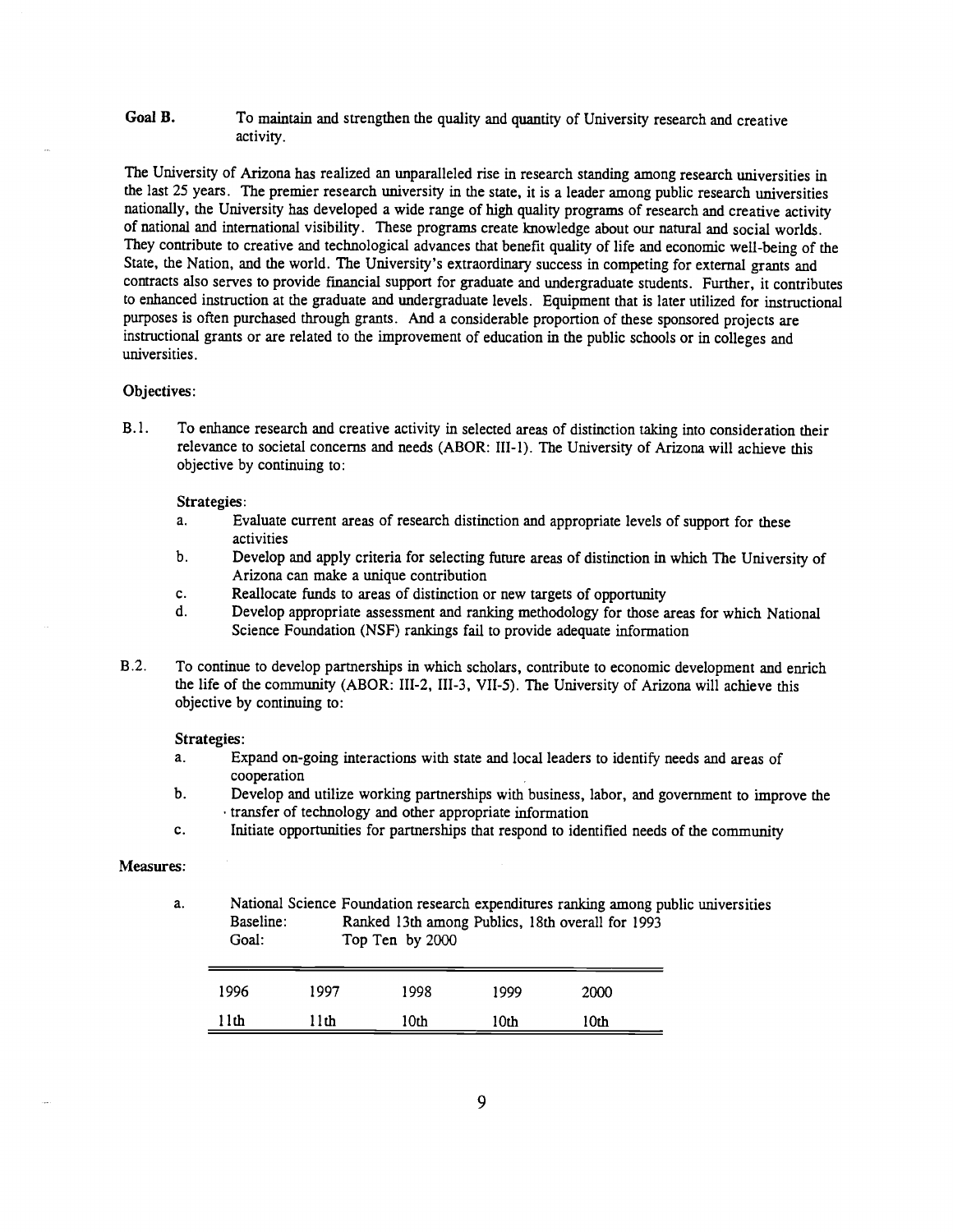The volume of research grants and contracts from the private sector and the proportion from  $\mathbf b$ . Arizona companies

Goal: Increase private sector funds by 50% and the fraction of Arizona funding to 25% of the total by 1999

| 1996 | 1997   | 1998 | 1999 | <b>2000</b> |
|------|--------|------|------|-------------|
| 16%  | $19\%$ | 22%  | 25%  | 25%         |

 $\mathbf{c}$ . The number of technology transfer disclosures<sup>6</sup>

| Baseline:<br>Goal: |      |      |      | Approximately 70 disclosures per year on average | Increase the annual number of technology disclosures by 50% by 1998-99 |  |
|--------------------|------|------|------|--------------------------------------------------|------------------------------------------------------------------------|--|
| 1996               | 1997 | 1998 | 1999 | 2000                                             |                                                                        |  |
| 90                 | 105  | 110  | 120  | 125                                              |                                                                        |  |

Other measures that could be considered for inclusion in the plan:

Expenditures for research grants and contracts (in millions\$) d.

- Dissertation honors awarded to graduates, i.e., professional assoc. dissertation awards e.
- f. Number of Postdoctoral fellowships
- Number of graduate fellowships awarded to U of A students g.
- Improvements in NCR or other rankings h.
- I. Number of faculty in honorary societies, engineering, science, etc.
- Proportion of graduate degrees awarded in interdisciplinary studies j.
- \$ for interdisciplinary grants and contracts k.
- 1. Number of students supported by grants and contracts either directly or indirectly

Goal C. To strengthen University outreach to address societal needs of the community, State, and Nation.

Outreach is a form of education which transcends the classroom and laboratory to bring knowledge to people outside of the University. As a manifestation of the University's teaching, scholarly research, and creative activities, it involves the generation, delivery, application, and preservation of knowledge for the well being of its external constituents. Central to its unique land grant responsibility, the University of Arizona's legacy of cooperative extension to the community and State is a tradition that lays a foundation for an expanded definition which must evolve to keep pace with ever changing and global societal needs. The University of Arizona will meet its outreach goal by supporting physical and human resources to more effectively integrate outreach responsibilities with its activities in teaching and research. The foci of the University's outreach activities will be:

Baseline: Currently The University of Arizona receives approximately \$17 million in awards per year from the private sector; approximately 10% of this money is from Arizona companies

<sup>&#</sup>x27;Technology Transfer Disclosures include two different types of disclosure documents. The first is the Invention Disclosure document which includes information that may be used in a patent application should a patent for the invention, discovery, or software be warranted. Second is the Technology Transfer Enabling Disclosure (ARS 15-1635.01) document. This document serves as a "petition' to the University, initiated by a University officer or other employee, for permission to transfer technology developed at the University by that employee to an enterprise in which the employee has a substantial interest (usually defmed to be 3% or more of the stock at issue); the transfer is usually implemented by license.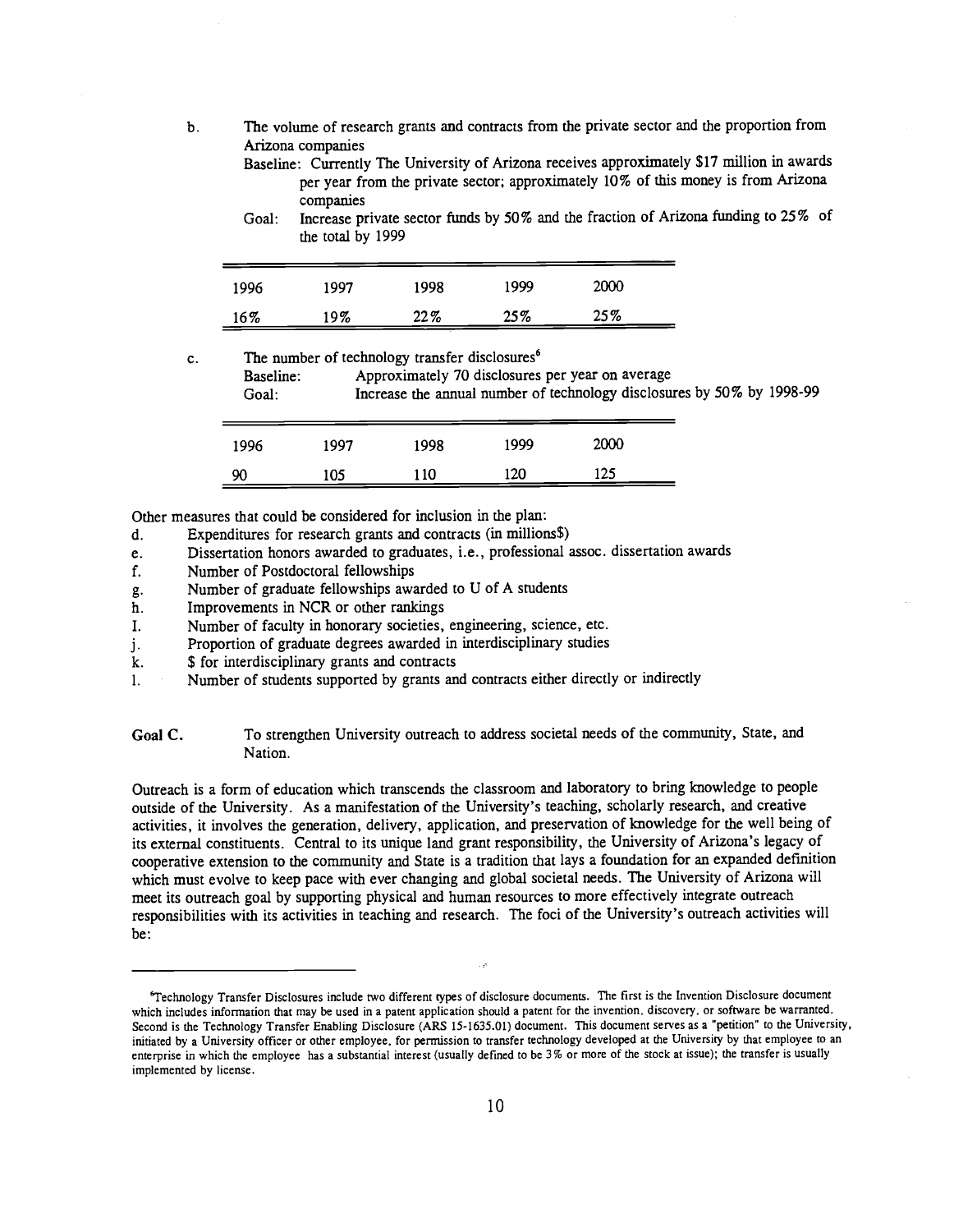#### Objectives:

C. 1. To coordinate and integrate overlapping outreach activities (ABOR: VI-3, VII-2). The University of Arizona will achieve this objective by continuing to:

### Strategies:

- Build outreach initiatives around on-going educational, research, and cultural activities, based a. on external and internal environmental scans/needs assessments
- b. Identify and develop a representative range of partnership and cooperative opportunities involving University teaching and research programs
- Form outreach oversight councils, centrally coordinated, to address overlapping activities c.
- $\mathbf{d}$ . Create a community planning advisory committee, widely representative, to assist in the strategic planning process
- C.2. To focus on outreach opportunities in which The University of Arizona can make unique contributions by addressing the major social and public policy issues (ABOR: III-3, VI-1, VI-2). The University of Arizona will achieve this objective by continuing to:

## Strategies:

- a. Identify new social, health, and public policy issues that the expertise of members of the University community can affect
- $<sub>b</sub>$ .</sub> Enhance and expand working partnerships with early childhood, K through 12, and community college educational systems to foster lifelong learning
- c. Support activities that help Arizona benefit from regional and global economic developments and contribute to the fiscal well-being and culture of communities represented in Arizona and the southwest
- $\mathbf{d}$ . Enhance the identification, transmission, and preservation of cultural and ethnic knowledge of the peoples in the state
- e. Share learning in the arts, humanities, and sciences through public presentations, community collaboration, and publications
- C. 3. To take advantage of new and emerging technologies, social organizations, and forms of expression that enhance outreach capabilities (ABOR: V-2; UGEG: 3.4). The University of Arizona will achieve this objective by continuing to:

#### Strategies:

- Provide opportunities for the use of distance education in cooperation with other educational a. institutions and university offices located in each county seat and in other Arizona communities
- $b<sub>1</sub>$ Utilize the World Wide Web and other electronic publishing capabilities to share resources and information with the local, state, national, and global communities
- Identify and support new social organizations which parallel the University's mission to  $c.$ improve the quality of life in the state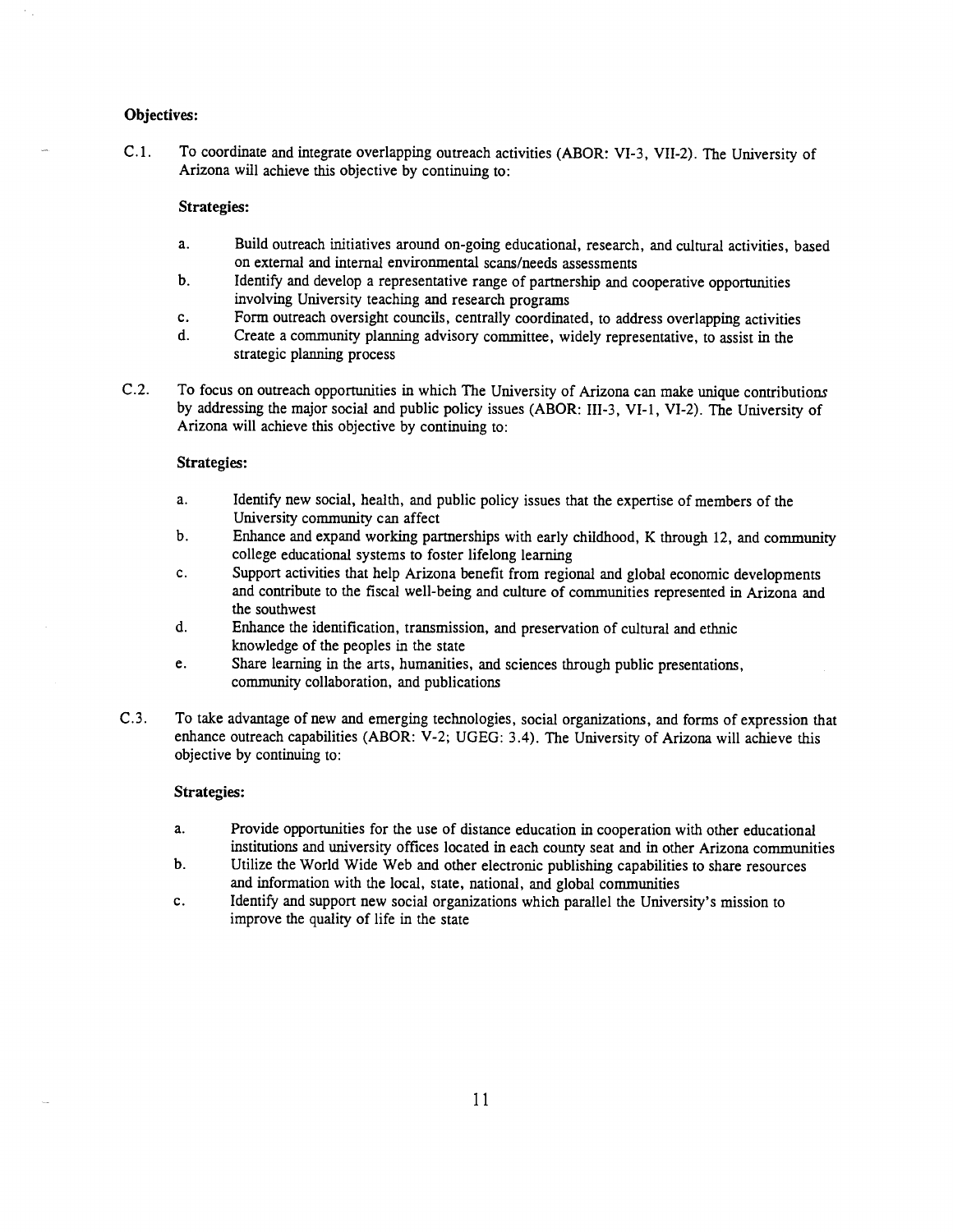#### Measures:

a.

|           |                                    |                            |      | Number of outreach programs offered to lifelong learners in the State: |
|-----------|------------------------------------|----------------------------|------|------------------------------------------------------------------------|
|           |                                    | <b>Extended University</b> |      | Video Campus                                                           |
| Baseline: |                                    | 1,911 courses              |      | 11 programs                                                            |
| Goal:     |                                    | 3,000 courses              |      | 24 in five years                                                       |
|           | <b>Extended University courses</b> |                            |      |                                                                        |
| 1996      | 1997                               | 1998                       | 1999 | 2000                                                                   |
| 2628      | 2733                               | 2842                       |      | 3074                                                                   |
|           | Video Campus programs              |                            |      |                                                                        |
| 1996      | 1997                               | 1998                       | 1999 | 2000                                                                   |
| 17        | 20                                 | 23                         | 25   | 28                                                                     |

Increase participation in The University of Arizona outreach programs<sup>4</sup> (number of b. registrants/attendance/credit hours)

Cooperative Extension registrants (in '000s) Cultural Affairs attendance (in '000s) Museum of Art attendance (in '000s) Extended University credit hours Distance Education credit hours

|                     | <b>Baseline</b> | 1996   | 1997   | 1998   | 1999   | 2000   |
|---------------------|-----------------|--------|--------|--------|--------|--------|
| Coop.<br>Extension  | 165             | 197    | 200    | 200    | 220    | 242    |
| Cultural<br>Affairs | 60              | 60     | 65     | 70     | 70     | 73.5   |
| Museum<br>of Art    | 30              | 42     | 46     | 50     | 55     | 55     |
| Extended<br>Univ.   | 19,500          | 24,576 | 25,559 | 26,580 | 27,000 | 28,000 |
| Distance<br>Ed.     | 500             | 1,400  | 1,600  | 1,800  | 2,000  | 2,200  |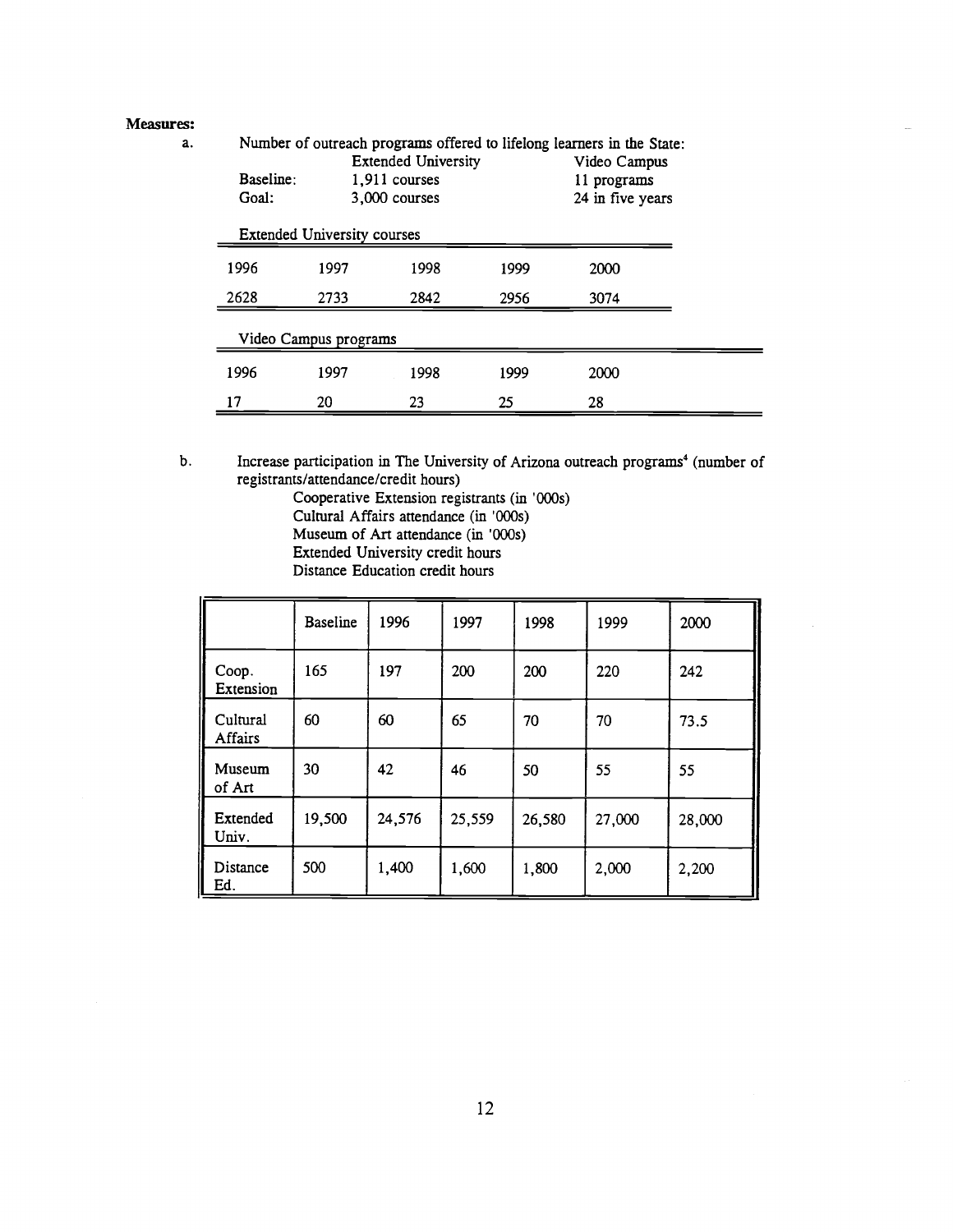$c_{\cdot}$ Survey of community needs and statewide satisfaction with The University of Arizona outreach programs: The survey instrument is undergoing the final stages of development. Results from the initiai survey are expected by the end of the 1996-97 academic year.

| Baseline: | To be developed, though some units regularly assess needs and survey      |
|-----------|---------------------------------------------------------------------------|
|           | customers                                                                 |
| Goal:     | Increase in personal contacts, enhanced articulation with public schools, |

community colleges and industries, and improved public relations

 $\mathbf{d}$ . Percent increase in the number of University-coordinated partnerships with local, state, and international communities and institutions

An inventory of University outreach programs is being undertaken. This is a necessary prerequisite for establishing a baseline number for this measure.

Goal D. To improve the way all members of the University community are supported

An essential element in the University's transformation is in its approach to supporting students, faculty, and staff. The society in which higher education is now immersed is best characterized by rapid change, complexity, and uncertainty. Success in such a context must place the emphasis on people, with the knowledge that individuals, working together, know what needs to be done and how best to meet those needs. People must be full participants in the organization's achievements and recipients of its rewards. The focus of the transformation in the University's approach is:

#### Objectives:

D.l. To effectively motivate, develop, and support members of the University community (ABOR: VII-3; UGEG:1). To achieve this objective the University will continue to:

#### Strategies:

- $a<sub>1</sub>$ Coordinate and integrate human resource structures and processes while improving the effectiveness of student support systems and services to identify areas in need of improvement
- $\mathbf b$ . Develop and implement equitable compensation systems that are aligned with University values and goals, and that promote job satisfaction
- Promote proactive programs to educate and develop members of the University of Arizona c. community
- d. Increase participation and influence of all members of the campus community in the functions of the institution
- e. Strengthen forms of recognition and reward accomplishments of members of the University of Arizona community
- D.2. To provide a healthy campus environment (ABOR: VII-3). To achieve this objective the University will continue to:

#### Strategies:

- a. Support a campus culture based on caring, equity, and civility
- b. Enhance diversity among faculty, students, and staff and provide opportunities to increase awareness and appreciation for other cultures and perspectives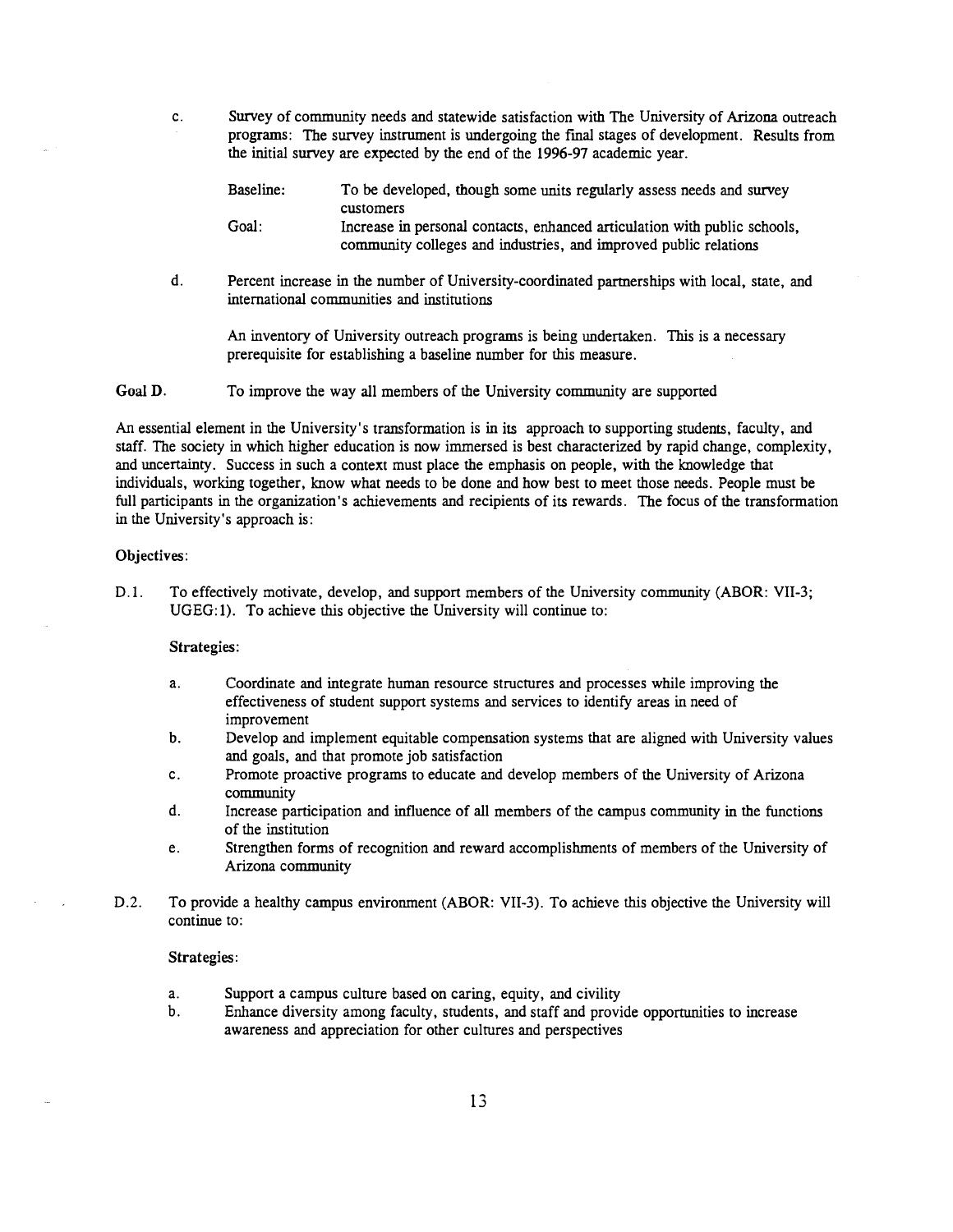- Provide high quality, affordable health, housing, food, recreation, disability, and safety related c. resources
- Provide opportunities for faculty/student/staff/community partnerships that promote the d. synthesis of learning and life experiences
- Provide opportunities for open involvement in decision making processes of the institution e.
- Support a rich cultural life at The University of Arizona  $f_{\perp}$

#### Measures:

Satisfaction of University departments/units with Human Resources services as measured by  $\overline{a}$ . annual survey

| Baseline: | To be determined by fall 1996 Survey |
|-----------|--------------------------------------|
| Goal:     | To be determined                     |

Responses to employee survey question: "I would encourage a friend or family member to  $\mathbf b$ . apply for a job at The University of Arizona."

| Baseline: | 1994 Biennial Employee Survey Mean $= 4.6^7$                  |
|-----------|---------------------------------------------------------------|
| Goal:     | Mean greater than or equal to 6 by end of 1998-99 Fiscal Year |

| 1996       | 1997  | 1998       | 1999 | 2000       |
|------------|-------|------------|------|------------|
| $\geq 5.1$ | ≥5.55 | $\geq 6.0$ | 0.6⊴ | $\geq 6.0$ |

Responses to employee survey question: "General feelings about job."  $\mathbf{c}$ .

| Baseline:<br>Goal: |      | 1994 Employee Survey Mean = $5.1^8$<br>Mean greater than or equal to 6.0 by the end of the 1998-99 Fiscal Year |            |      |  |
|--------------------|------|----------------------------------------------------------------------------------------------------------------|------------|------|--|
| 1996               | 1997 | 1998                                                                                                           | 1999       | 2000 |  |
| > 5.4              | >5.7 | ≥6.0                                                                                                           | $\geq 6.0$ | ≥6.0 |  |

Satisfaction of students with co-curricular services as measured by surveys d.

Responses to a student survey to measure a general assessment of student experiences at the e. University

Goal E. To transform the University infrastructure to support the University's mission effectively and efficiently

Considerable progress has been, and continues to be, made in understanding and streamlining processes across the University. Successes must continue to be communicated and expectations must be defmed so that these efforts can be replicated. Effective and efficient management of basic infrastructure resources in support of the University's mission, including fmancial, human, and physical, will require concentration on the following tasks:

 $<sup>7</sup>$ Scale on item is eight points from strongly disagree (1) to strongly agree (8).</sup>

 $8^8$ Scale on item is negative (1) to positive (8).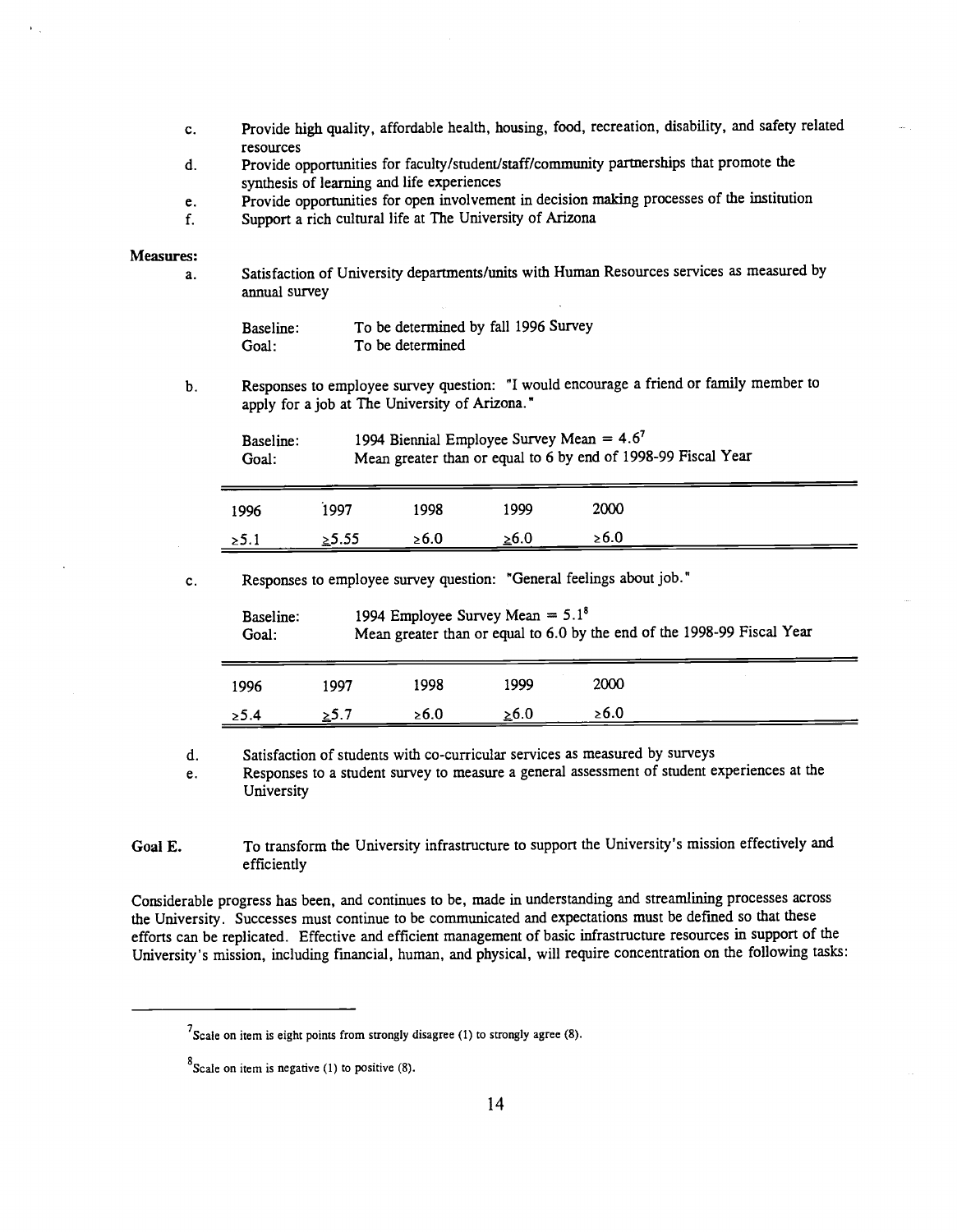#### Objectives:

E. 1. Build a flexible organization that continually learns by reviewing its work and results in order to adapt and improve (ABOR: VII-2). The University of Arizona wifi achieve this objective by continuing to:

### Strategies:

- Invest in innovations and activities of excellence to maintain our position as the State's a. premier institution of higher education.
- $\mathbf{b}$ . Promote greater synergy by rewarding cooperation among units, institution-wide.
- Provide comprehensive data management services for operating units, and accessible, flexible, c. and integrated information systems in support of decision-making functions
- Clarify and streamline processes and eliminate non-productive activities d.
- Develop communications networks between and among academic and non-academic units to e. promote student success
- E.2. Use an improved planning and budgeting process to determine priorities, direct resources, and ensure accountability. The University of Arizona will achieve this objective by continuing to:

#### Strategies:

- a. Develop, within the principles of shared governance, effective and integrated assessment, environmental scanning, planning, and budgeting that results in clear priorities
- $b.$ Develop reliable and valid indicators to chart progress toward University goals and objectives
- Develop a pool of resources to be reallocated in support of institutional priorities c.
- Structure administrative responsibilities and funding to promote accountability for the effective d. management of resources
- Privatize where it will achieve cost-effective operations conducted in a manner consistent with  $e.$ University values
- E.3. Continue to develop technologies to support teaching, research, outreach, and administration (ABOR: V-1; UGEG : 3.3, 3.4). The University of Arizona will achieve this objective by continuing to:

### Strategies:

- Capitalize on new technologies to provide necessary tools to enable students, faculty, staff, and a. administrators to achieve the highest levels of performance and to allow for flexibility in work schedules and locations
- $\mathbf b$ . Utilize technology to expand campus boundaries for distributed learning, research, and service
- $c_{\rm A}$ Provide adaptable and integrated library, computing, communication, and media technologies
- E.4. Develop a physical environment supportive of the University mission and community. The University of Arizona will achieve this objective by continuing to:

#### Strategies:

- a. Ensure the maintenance, utility and attractiveness of University buildings and grounds
- b. Provide world class facilities in support of undergraduate and graduate education
- Provide world class facilities in support of our research programs c.
- Provide the physical infrastructure for statewide education, research, and service efforts d. particular to the University's statewide mission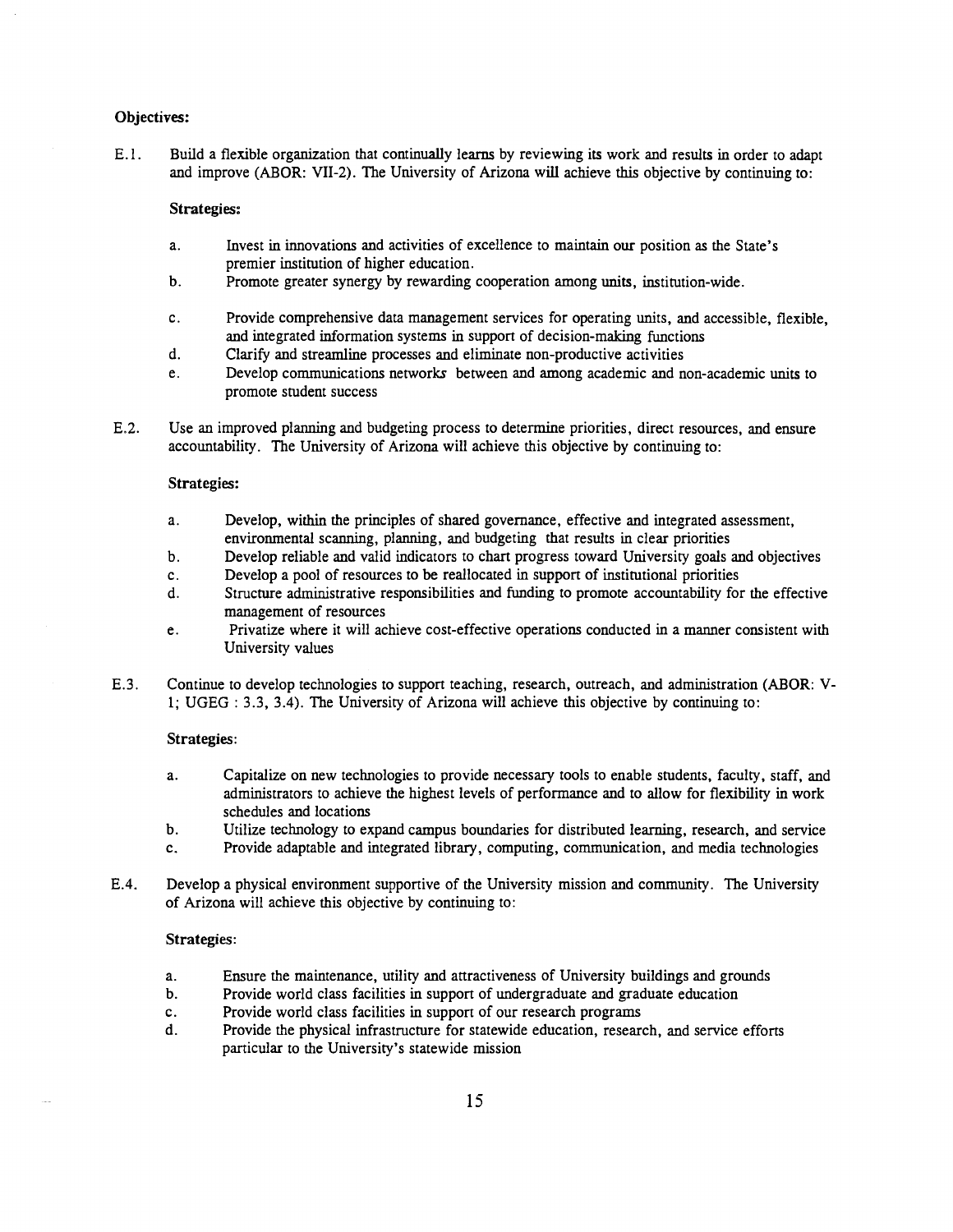#### Measures:

 $\widetilde{\mathbf{G}}$ 

a. The number of librarian/faculty instructional partnerships developed for the purpose of integrating new information technologies into the curriculum and resulting in changing the method of instruction in at least one course per faculty member partner

Baseline: Twenty-one librarian/faculty instructional partnerships in 1995-96 Fiscal Year 1998 Goal: To be developed

| 1996     | 1997 | 1998       | 1999       | 2000 |
|----------|------|------------|------------|------|
| ◠<br>, 1 | 35   | <b>TBD</b> | <b>TBD</b> | TBD  |

- b. Average number of UA Info user network inquiries from on-campus and off-campus Baseline: In development<br>Goal: In development In development
- $\mathbf{c}$ . The number of classrooms available for multimedia and computer based instruction each Fall

| Baseline:<br>Goal:          |      | Multimedia<br>38 Fall 1993<br>160 Fall 1999 |      | Computer Based<br>46 Fall 1993<br>60 Fall 1999 |      |
|-----------------------------|------|---------------------------------------------|------|------------------------------------------------|------|
|                             | 1996 | 1997                                        | 1998 | 1999                                           | 2000 |
| Multi-<br>media<br>Computer | 110  | 133                                         | 150  | 160                                            | 175  |
| <b>Based</b>                | 50   | 53                                          | 56   | 60                                             | 6    |

#### Resource Assumptions (see also Appendix C)

Resource assumptions for this strategic planning period are modest. Marginal new appropriated revenues requested through the legislative process approximate 3.7 percent for fiscal 1997-98 excluding the employee salary request. Employee salary data and the University's portion of the System's request will be submitted by the Board of Regents to the Department of Administration for inclusion in their recommendations for all State employees, therefore this planning document does not include assumptions regarding those issues. Marginal new non-appropriated revenues (Auxiliary, Designated, and Restricted funds) are expected to continue their modest aggregate growth rates in the 2 to 3 percent range.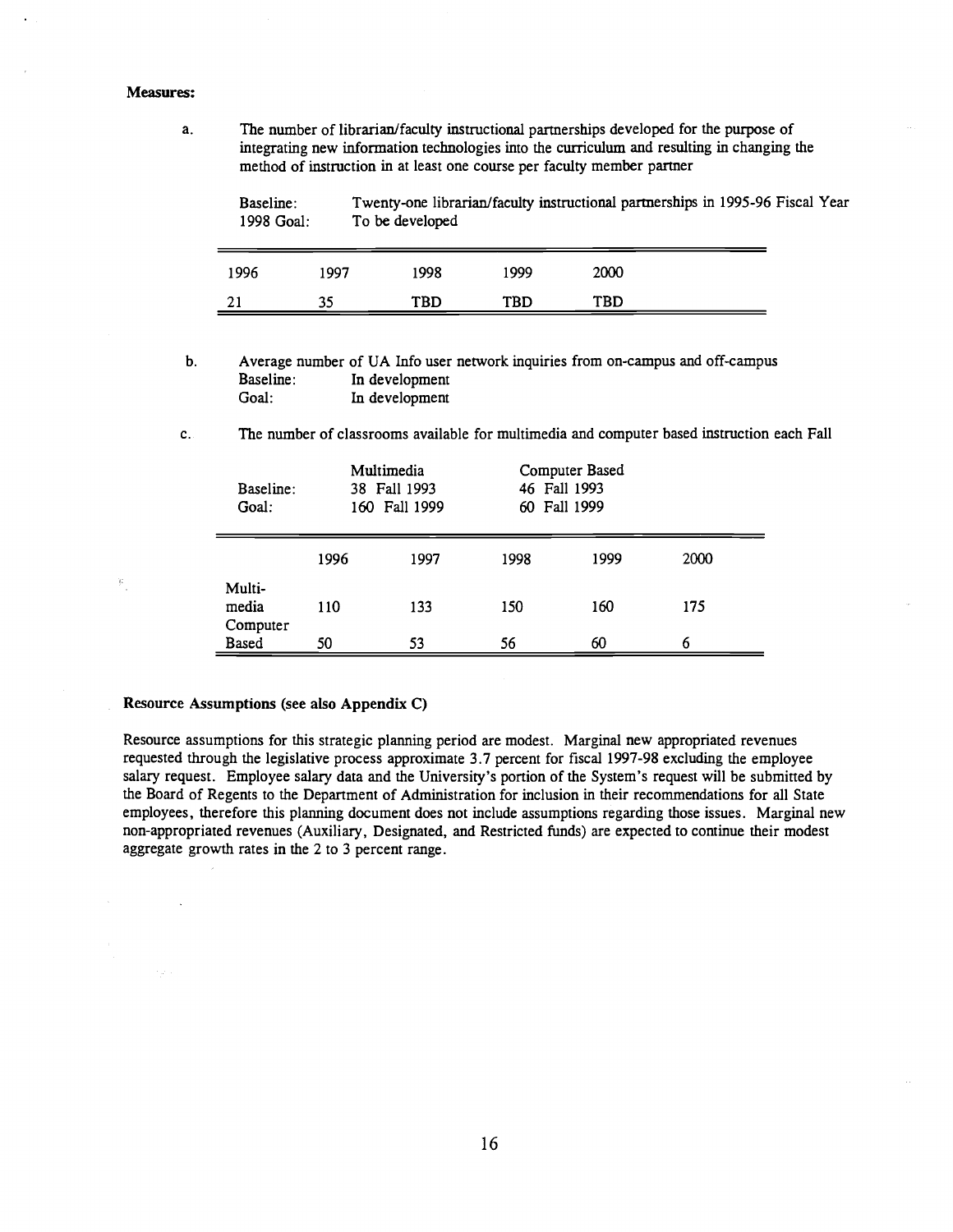## APPENDIX A

## ENVIRONMENTAL FORCES AND THEIR IMPLICATIONS FOR THE UNIVERSITY OF ARiZONA

 $\sim$   $\sim$ 

 $\label{eq:1} \frac{1}{\sqrt{2}}\int_{\mathbb{R}^2} \frac{1}{\sqrt{2}}\,d\mu$ 

| <b>Driving Forces</b>                                                                                                                  | Implications for The University of Arizona                                                                                                                                                                                                                                       |
|----------------------------------------------------------------------------------------------------------------------------------------|----------------------------------------------------------------------------------------------------------------------------------------------------------------------------------------------------------------------------------------------------------------------------------|
| <b>DEMOGRAPHIC</b>                                                                                                                     |                                                                                                                                                                                                                                                                                  |
| The growth and increasing diversity of the Arizona<br>population will continue to require targeted<br>initiatives.                     | Meeting the projected growth in enrollment will<br>continue as a challenge to The University of Arizona<br>over the next decade.                                                                                                                                                 |
| To be effective, organizations must respond to the<br>needs and expectations of distinct demographic<br>segments.                      | While operating with limited resources, The<br>University of Arizona, in partnership with State and<br>local organizations, must implement more aggressive<br>multicultural strategies in K-16 to be successful in<br>attracting and graduating under represented<br>minorities. |
| SOCIAL/CULTURAL                                                                                                                        |                                                                                                                                                                                                                                                                                  |
| Cultural and value shifts are occurring due to<br>changing demographics, globalization, economic,<br>and technical change.             | The University must further internationalize the<br>campus and the curriculum.                                                                                                                                                                                                   |
| Increasingly, individuals will be required to work in<br>teams and coalitions.                                                         | The University recognizes that diversity is an<br>essential element of competitive strength and<br>organizational success.                                                                                                                                                       |
| Health care reform and advances in diagnostic and<br>therapeutic modalities will have an impact on health<br>and human resource needs. | The University is expanding the provision of<br>experiences through which students and employees<br>will become effective in new team based<br>organizational and community environments.                                                                                        |
| $\sim$                                                                                                                                 | The University needs a coordinated approach to<br>meet Arizona's future health and human resource<br>needs, including community based organizations<br>integrated across K-12, community college,<br>undergraduate, and professional education.                                  |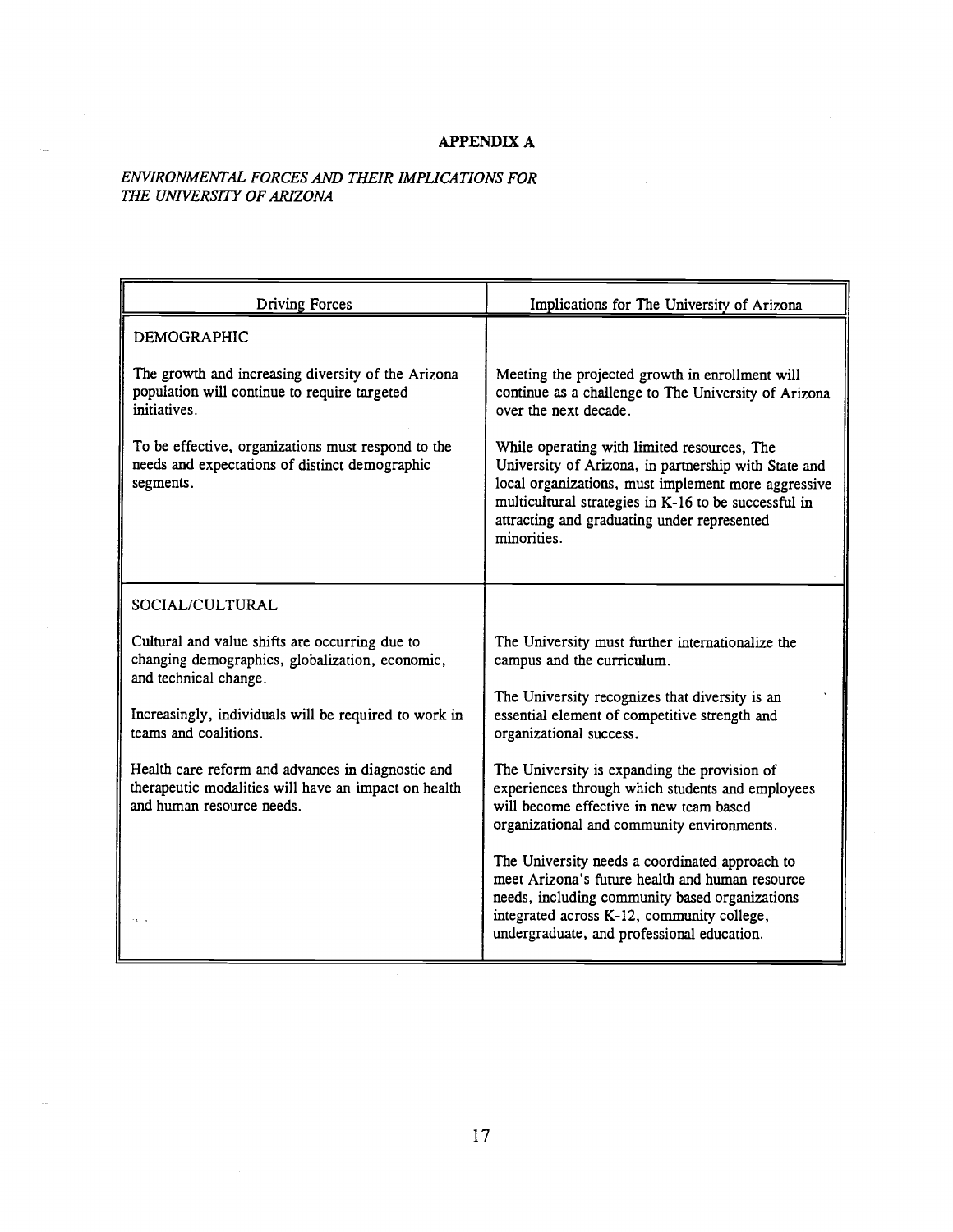| $=$ Driving Forces                                                                                                                                                                                         | Implications for The University of Arizona                                                                                                                                                          |  |  |
|------------------------------------------------------------------------------------------------------------------------------------------------------------------------------------------------------------|-----------------------------------------------------------------------------------------------------------------------------------------------------------------------------------------------------|--|--|
| ECONOMIC <sup>2</sup>                                                                                                                                                                                      |                                                                                                                                                                                                     |  |  |
| The competition for public funds has become<br>increasingly acute at the federal (budget deficit),<br>State (health and corrections), and local levels,<br>further squeezing funding for higher education. | The University of Arizona, working with K-12 and<br>community colleges, must prepare a skilled work<br>force required to attract high technology knowledge-<br>based industries to the State.       |  |  |
| State tax and revenue structures continue to put<br>future university funding at risk, especially during an<br>economic downturn.                                                                          | The University curricula and research activities must<br>be responsive to the changes in the mix of labor<br>force skills necessary to meet the needs of a<br>competitive global economy.           |  |  |
|                                                                                                                                                                                                            | During periods of constrained resources, the<br>University must re-engineer educational and<br>administrative processes to improve efficiency and<br>free up funding for new initiatives.           |  |  |
|                                                                                                                                                                                                            | The University must initiate creative fund-raising<br>efforts to supplement current sources of funds<br>(corporate partnerships, technology transfer, private<br>donations, etc.)                   |  |  |
| POLITICAL/GOVERNMENTAL<br>ΔĦ.                                                                                                                                                                              |                                                                                                                                                                                                     |  |  |
| There is a lack of public understanding of the ways<br>in which the universities affect the future of the<br>State.                                                                                        | The University of Arizona will demonstrate how it is<br>improving productivity and performance by relying<br>more on outcome measures.                                                              |  |  |
| There are demands for greater institutional<br>accountability regarding finances, administration,<br>and academic affairs.                                                                                 | Universities must better understand and respond to<br>the needs of the State.                                                                                                                       |  |  |
| Society expects universities to contribute to the<br>economic development and to the solution of public<br>policy problems.                                                                                | The University must demonstrate how it is adding<br>value, especially in helping to address major policy<br>and societal problems and in supporting strategic<br>technologies for Arizona's future. |  |  |
|                                                                                                                                                                                                            | The University must provide non-traditional<br>educational and other outreach programs that<br>improve the well-being of Arizona citizens.                                                          |  |  |

 $\bar{\beta}$ 

 $\sim 10^{-10}$ 

 $\mathcal{L}^{\text{max}}_{\text{max}}$